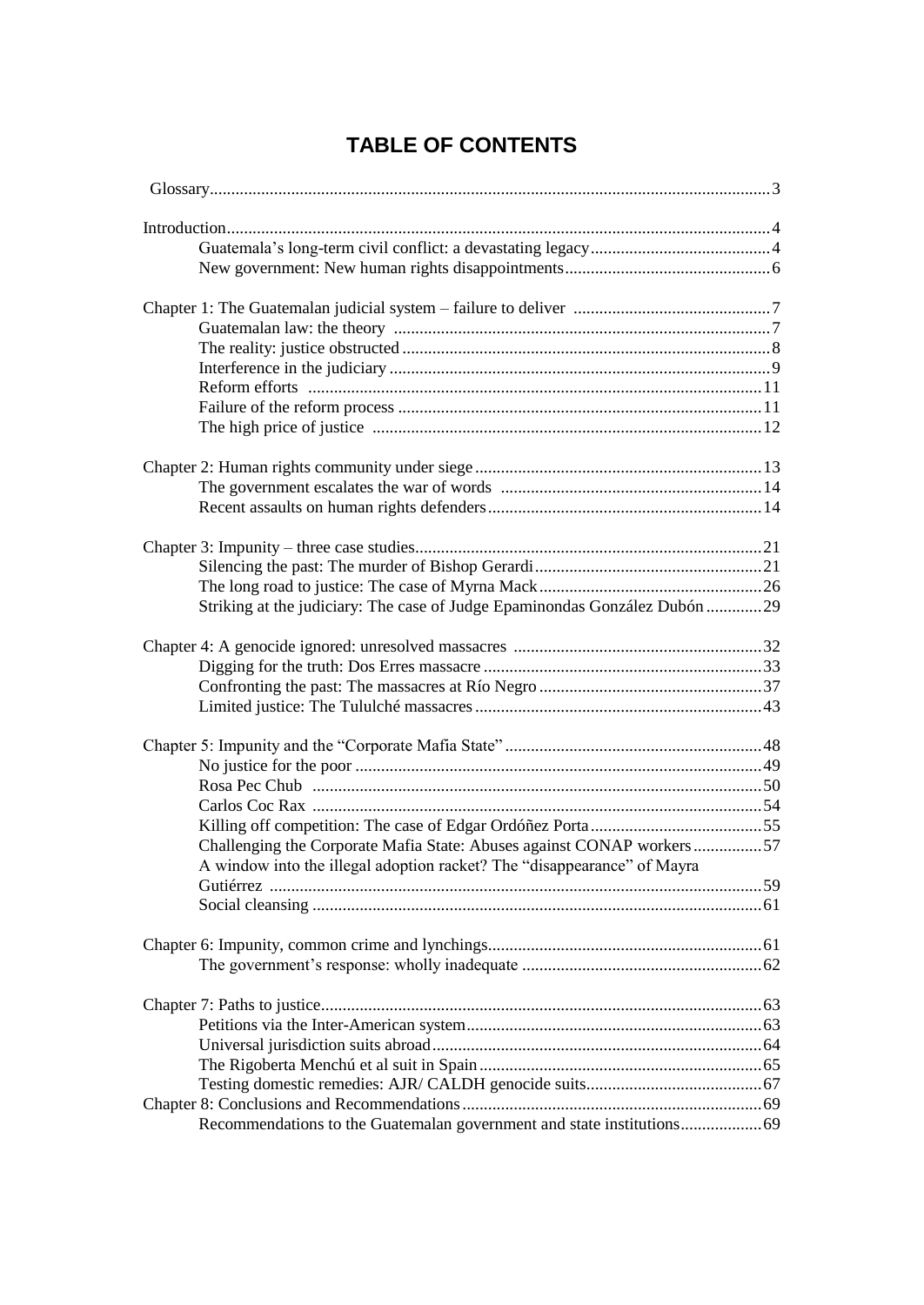| Recommendations to international financial institutions and multinational |  |
|---------------------------------------------------------------------------|--|
|                                                                           |  |
|                                                                           |  |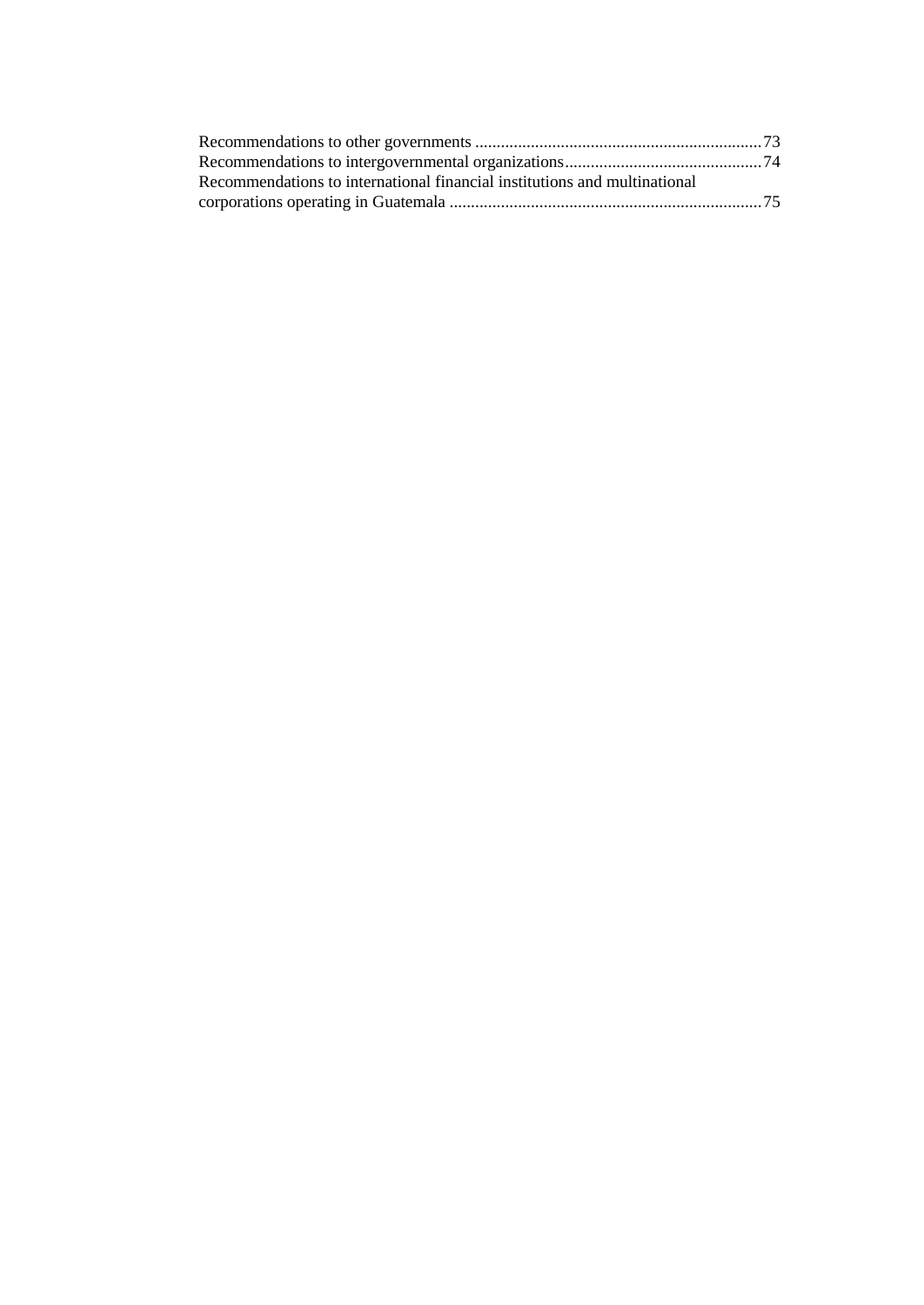## **Glossary**

ADIVIMA Asociación para el Desarrollo Integral de las Víctimas de Violencia en las Verapaces, Maya Achí, Maya Achí Victims of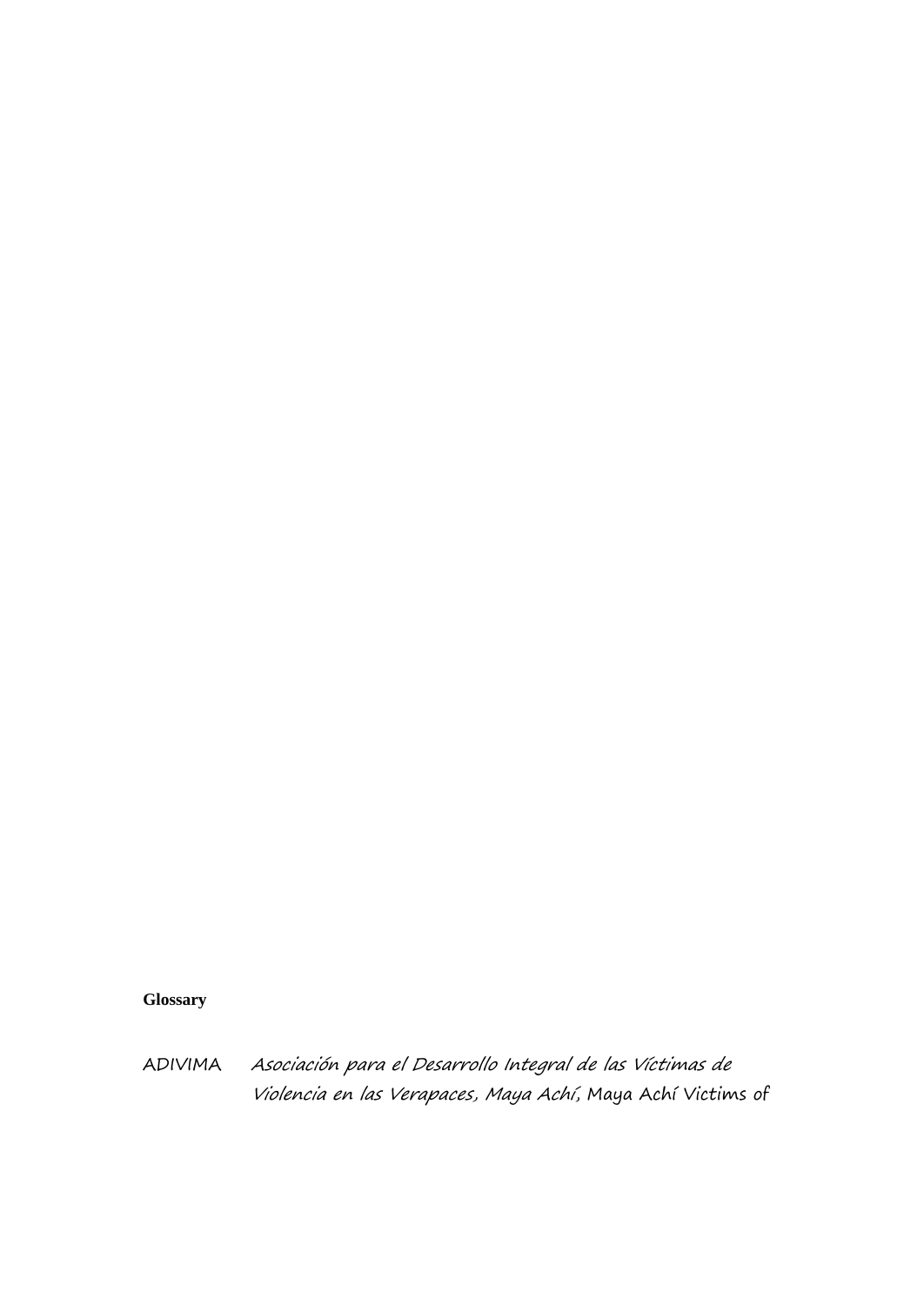|                 | Violence                                                                                                  | Development Association of the                                                                                                                              |  |
|-----------------|-----------------------------------------------------------------------------------------------------------|-------------------------------------------------------------------------------------------------------------------------------------------------------------|--|
|                 | Verapaces                                                                                                 |                                                                                                                                                             |  |
| AI              | <b>Amnesty International</b>                                                                              |                                                                                                                                                             |  |
| <b>AJR</b>      | Asociación Justicia y Reconciliación, Association for Justice and<br>Reconciliation                       |                                                                                                                                                             |  |
| <b>AEU</b>      | Asociación de Estudiantes Universitarios, Students Association [at the State<br>University of San Carlos] |                                                                                                                                                             |  |
| <b>ASCS</b>     | Accord on Strengthening of Civil Society and the Role of the Army in a<br><b>Democratic Society</b>       |                                                                                                                                                             |  |
| <b>CALDH</b>    | Centro de Acción Legal en Derechos Humanos, Centre for Legal Action in<br>Human Rights                    |                                                                                                                                                             |  |
| <b>CEH</b>      |                                                                                                           | Comisión de Clarificación Histórica, Historical Clarification Commission                                                                                    |  |
| <b>CEIBAS</b>   | Centro de Estudios, Información y Bases para la Acción Social, Centre for                                 |                                                                                                                                                             |  |
|                 | Studies, Information and Basis for Social Action                                                          |                                                                                                                                                             |  |
| <b>CERIGUA</b>  | Reporting on Guatemala                                                                                    | Centro de Reportes Informativos sobre Guatemala, Centre for Informative                                                                                     |  |
| <b>CONAP</b>    |                                                                                                           | Consejo Nacional de Areas Protegidas, National Council for Protected Areas                                                                                  |  |
|                 | Association                                                                                               | CONAVIGUA Coordinadora Nacional de Viudas de Guatemala, Guatemalan Widows'                                                                                  |  |
|                 | Guatemalan Catholic Clergy                                                                                | CONFREGUA Conferencia de Religiosas y Religiosos de Guatemala, Confederation of                                                                             |  |
| <b>COPREDEH</b> |                                                                                                           | Comisión Presidencial Coordinadora de la Política del Ejecutivo en Materia<br>de Derechos Humanos, Presidential Human Rights Commission                     |  |
| CUC             | Comité de Unidad Campesina, Peasants' Unity Committee                                                     |                                                                                                                                                             |  |
| <b>EMP</b>      | Estado Mayor Presidencial, Presidential High Command                                                      |                                                                                                                                                             |  |
| FAFG            | Fundación de Antropología Forense de Guatemala, Guatemalan Forensic<br><b>Anthropology Association</b>    |                                                                                                                                                             |  |
| FAMDEGUA        | Association of relatives of the "disappeared"                                                             |                                                                                                                                                             |  |
| <b>FREPOGUA</b> |                                                                                                           | Frente de Pobladores de Guatemala, Shanty-town Dwellers Association                                                                                         |  |
| <b>FRG</b>      |                                                                                                           | Frente Repúblicano Guatemalteco, Guatemalan Republican Front                                                                                                |  |
| <b>GAM</b>      | the "Disappeared"                                                                                         | Grupo de Apoyo Mútuo, Mutual Support Group, Association of Relatives of                                                                                     |  |
| <b>HIJOS</b>    | and Justice, and against Oblivion and Silence                                                             | Hijos por la Identidad y la Justicia contra el Olvido y el Silencio (HIJOS),<br>Association of children [of the "disappeared"] for Recuperation of Identify |  |
| <b>IACHR</b>    | <b>Inter-American Commission on Human Rights</b>                                                          |                                                                                                                                                             |  |
| <b>INDE</b>     | Instituto Nacional de Electrificación, State Electricity Institute                                        |                                                                                                                                                             |  |
| <b>MINUGUA</b>  | UN Human Rights Verification Mission in Guatemala                                                         |                                                                                                                                                             |  |
| <b>NGO</b>      | non-governmental organization                                                                             |                                                                                                                                                             |  |
| <b>OAS</b>      | <b>Organisation of American States</b>                                                                    |                                                                                                                                                             |  |
| <b>ODHAG</b>    | Archbishopric                                                                                             | Oficina de Derechos Humanos del Arzobispado, Human Rights Office of the                                                                                     |  |
| PAC             | Patrullas de Auto Defensa Civil, Civil Defence Patrols                                                    |                                                                                                                                                             |  |
| <b>REMHI</b>    | Memory Project (of the Guatemalan Catholic church)                                                        | Recuperación de la Memoria Histórica, Recuperation of the Historical                                                                                        |  |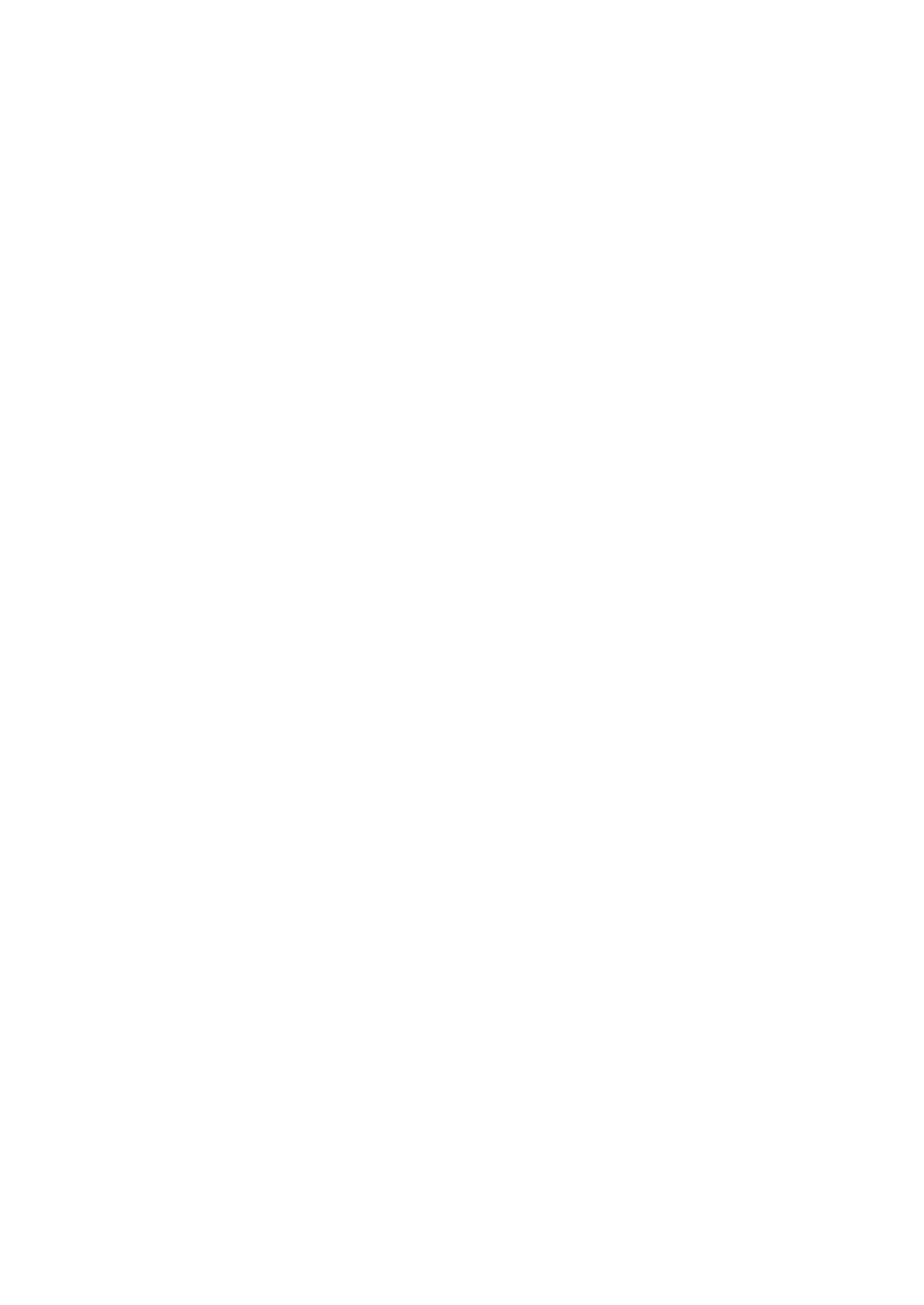# GUATEMALA Guatemala's Lethal Legacy: Past Impunity and Renewed Human Rights Violations

#### **Introduction**

This report looks at Guatemala's justice system, describing the gulf between what should occur according to the law and what does occur. It examines the failure of the Guatemalan judicial system to operate effectively, points to the resulting escalation in Guatemala's human rights problems and looks at other sectors in Guatemalan society, including those sometimes referred to as the Corporate Mafia State, which have interfered with the judicial process. Case examples are used to illustrate the apparent inability of Guatemalan institutions, particularly the judiciary, to fulfill the promises and aspirations of the country's 1996 United Nations (UN)-brokered Peace Accords. Because the Guatemalan courts have not addressed past abuses, victims, relatives and human rights groups have sought other remedies, both at home and abroad.

Guatemala's failure to implement the Peace Accords and the recommendations of the Historical Clarification Commission (CEH) agreed under them has contributed to alarming new abuses, particularly directed against those trying to combat impunity. AI hopes that greater international understanding of this issue may help refocus attention on the country and renew the international community's involvement in efforts to promote and protect human rights in Guatemala.

This report concludes with suggestions to overcome Guatemala's long-term pattern of impunity, corruption, and injustice. AI believes these steps are essential to create the state of law which was agreed in the Peace Accords and which is deeply desired and needed by the Guatemalan people.

#### **Guatemala's long-term civil conflict: a devastating legacy**

An estimated 200,000 people "disappeared" or were extrajudicially executed during Guatemala's civil conflict, which raged over a period of more than three decades before the military and the armed opposition formally agreed UN-brokered Peace Accords in 1996. Two painstaking post-conflict inquiries firmly attributed the blame for the vast majority of the abuses during the conflict to the counter-insurgency campaign carried out by the Guatemalan military and their civilian adjuncts, the civil patrols<sup>1</sup> and military commissioners<sup>2</sup>, during the

<sup>&</sup>lt;sup>1</sup> Though ostensibly voluntary, communities in conflict areas were compelled to form patrols (known as the PAC), to provide intelligence and other support for the military. Those who refused were often themselves targeted. The system was formally discontinued following the Peace Accords but former patrol leaders continue to exercise a great deal of power in many communities and some post-war violations have been attributed to re-surfacing patrols.

<sup>2</sup> Though civilians, military commissioners served under army discipline. During the conflict,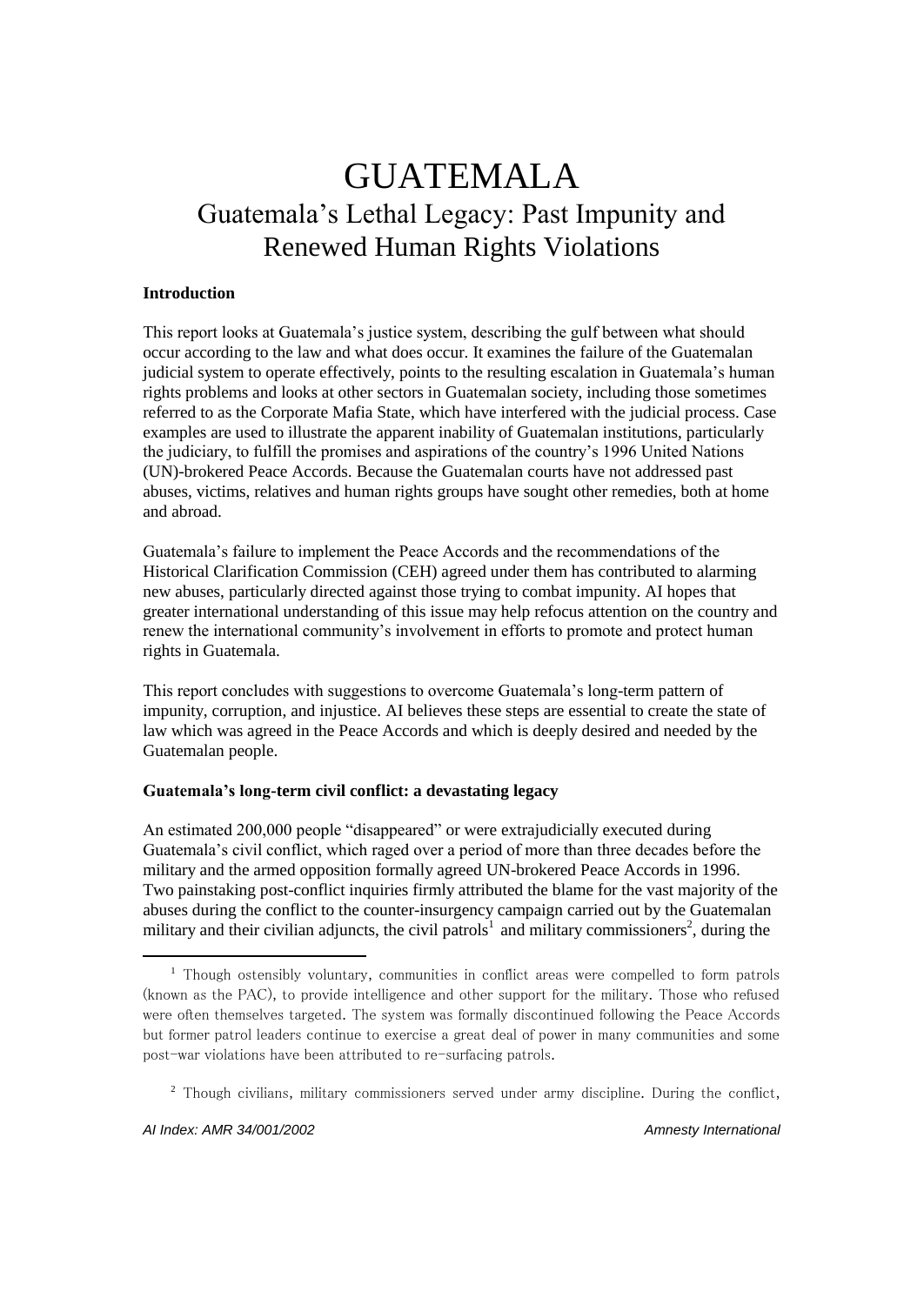late 1970s and early 1980s. One of the inquiries was carried out by the Guatemalan Catholic church's Recuperation of the Historical Memory Project (REMHI), the other by the CEH under the Accords.<sup>3</sup> The atrocities they documented were so widespread and so systematically directed at Guatemala's indigenous peoples that the CEH concluded that the Guatemalan army had carried out genocide in four specific areas. Both bodies made recommendations aimed at identifying the officials and uncovering and dismantling the institutions and structures which orchestrated or permitted the atrocities.

The 1996 Peace Accords sought to re-establish the rule of law and to address the underlying causes of the conflict, via agreements regarding the rights and identity of indigenous peoples, socio-economic rights, strengthening civil society, and the role of the army in a democratic society. Yet by February 2002, more than five years later, the human rights-related elements of the Peace Accords and the CEH recommendations have not been implemented and virtually none of those responsible for the massive atrocities have been brought to justice. Far from building the firm and lasting peace called for by the Peace Accords, Guatemala is continuing down the path of lawlessness and terror.

In this prevailing climate of impunity, there has been a resurgence of human rights violations so severe, particularly since May 2000, that observers have described Guatemala as being in "human rights melt-down". Prominent among the victims are those pressing for implementation of the Peace Accords or seeking justice for the atrocities of the past. Death threats, attacks and other acts of intimidation against those advocating social change or combatting impunity are a daily occurrence. Offices have been broken into and important data stolen. Others have been subjected to electronic surveillance and their e-mail traffic monitored. Computers have been hacked into and important information altered or destroyed. Guatemala's human rights community is living under siege.

they had law enforcement and intelligence functions, acting as the "eyes and ears" of the military in rural communities, and often serving as intermediaries between the army and the communities. Frequently, they led the PAC. They too continue to exercise power in local communities, and to intimidate those who try to hold them to account for past abuses.

<sup>3</sup> The church's Recuperaci*ó*n de la Memoria Hist*ó*rica project, Recuperation of the Historical Memory project, (REMHI) undertook a three-year study of the conflict years in Guatemala. Its 1998 report, Nunca Jam*á*s, Never Again, documented 55,000 cases of human rights violations, and attributed 50,000 of them to the Guatemalan armed forces and their civilian adjuncts, the military commissioners and the civil patrols. The CEH studied a sample of 42,000 abuses, including 29,000 extrajudicial executions or "disappearances." It concluded in its 1999 report, Memoria del Silencio, Memory of Silence that in all, more than 200,000 people suffered such violations in the course of the conflict, and that 93 per cent of the abuses had been carried out by official security forces and the paramilitary groups affiliated to them.

<u>.</u>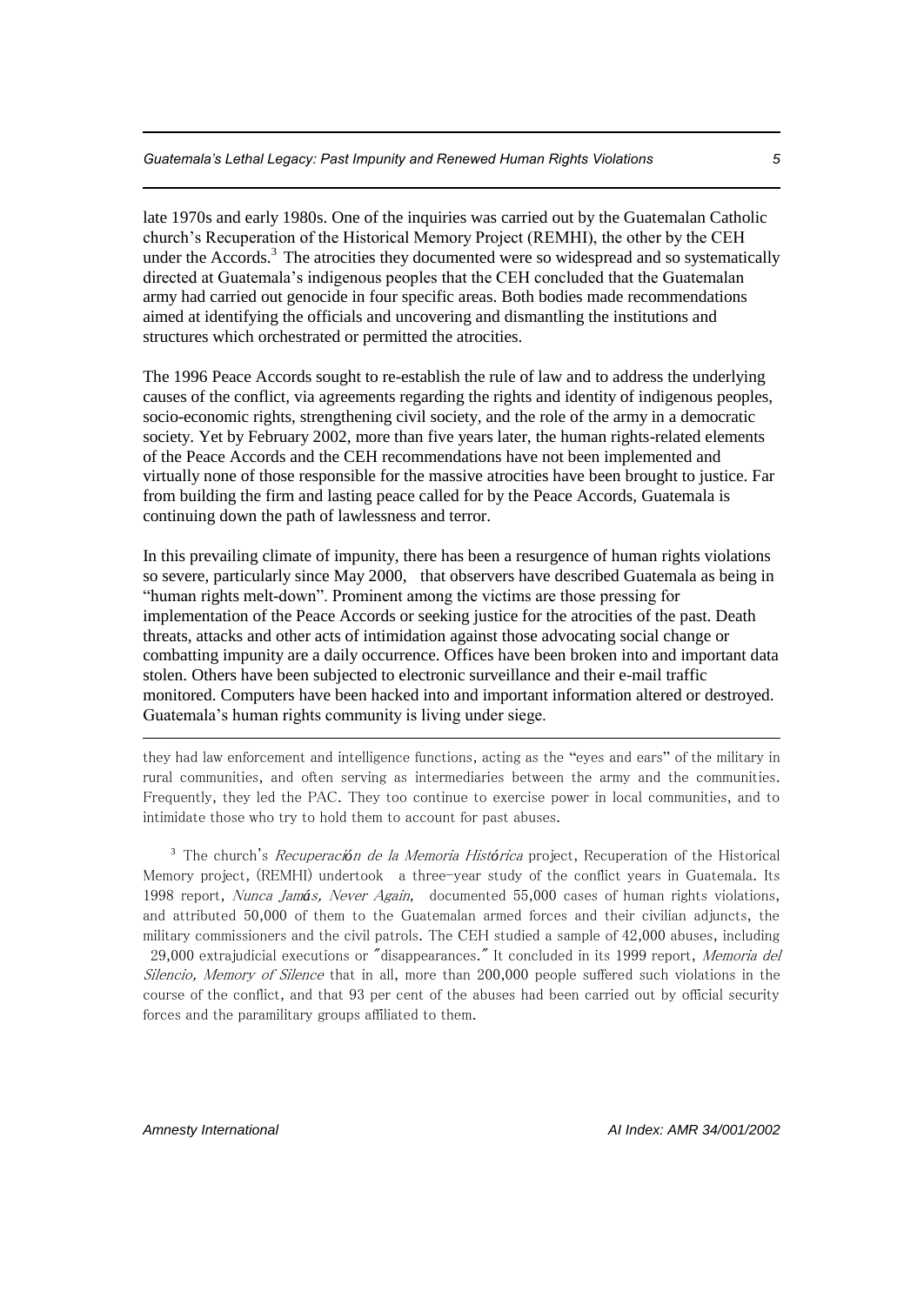Having committed mass murder with impunity during the conflict years, those responsible see little reason to rein in their activities now. They have also engaged in a whole new range of economically motivated crimes, abetted and covered up by state agencies, in what has been referred to as Guatemala's "Corporate Mafia State."

Meanwhile, crime rates and vigilante justice spiral, as citizens lose respect for the law.

#### **New government: New human rights disappointments**

The Peace Accords were agreed under President Alvaro Arzú (1996-2000). However, he left office with little accomplished on impunity issues and human rights protection. Hopes rose again when Alfonso Portillo came to office in January 2000 promising that the

Peace Accord Celebration 29.12.96 (b/w).jpeg

Accords would be state policy; the recommendations of REMHI and the CEH would be implemented; parallel structures interfering with the administration of justice would be dismantled and the notorious *Estado Mayor Presidencial* (EMP), Presidential High Command, would be disbanded.<sup>4</sup>

The new president also promised that the murder in 1998 of Bishop Juan José Gerardi

<sup>4</sup> The EMP is nominally detailed to offer security to the President and his family, but has operated over the years as a military intelligence centre, regularly implicated in some of Guatemala's most high profile abuses, including the extrajudicial execution of Bishop Juan José Gerardi in 1998, discussed below.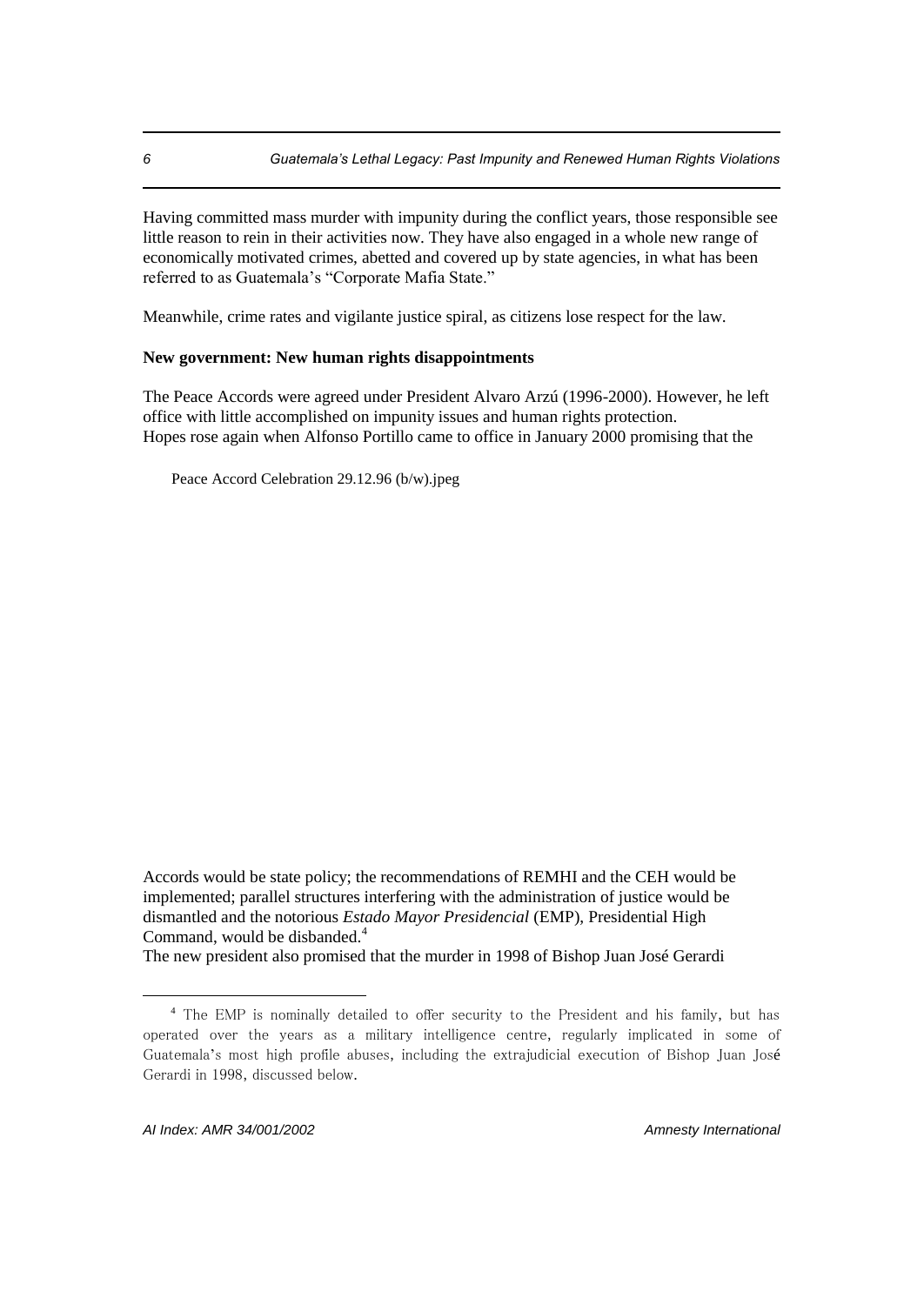would be solved in the first six months of his administration. In fact, it was 17 months after President Portillo took office, and following extended international pressure, that three military officers were finally sentenced to the maximum 30 years' imprisonment for Bishop Gerardi's extrajudicial execution. Proceedings were left open against a number of other military officers for possible involvement.

Today, some five years since the Accords and more than two years after President Portillo assumed office, implementation of the Accords appears stalled once again, and the human rights-related recommendations of the CEH remain largely unfulfilled. President Portillo now says the EMP will be dismantled only in 2003.

Observers consider that President Portillo's failure to implement his promises reflects his early loss of a power struggle within his own party to General Efraín Ríos Montt. Efraín Ríos Montt presided over one of the worst phases of the army's scorched earth counter-insurgency campaign during the early 1980s, when tens of thousands of non-combatant indigenous men, women and children were killed in hundreds of army massacres, often preceded by torture including rape. The policy targeted civilians in order to annihilate the guerrillas' social base in rural Mayan communities in the west and northwest.

Efraín Ríos Montt was the architect and implementor of this policy. Today, as Congressional President, he is said to hold the power to ensure that he and hardline military officers still control events. They can obstruct efforts to bring violators to justice via a murky "parallel power structure" and the appointment of people such as former military intelligence officer, Byron Barrientos, as Interior Minister.

# **Chapter 1: The Guatemalan judicial system – failure to deliver**

Undoubtedly the failure of the Guatemalan legal system to deliver on the promises of the 1996 Peace Accords is a major contributory factor to Guatemala's human rights crisis.

#### **Guatemalan law: the theory**

The Guatemala judicial system should operate in accord with international standards for human rights protection. Under international treaties and conventions to which Guatemala is party and its own laws, the judiciary should be independent:

> " Magistrates and judges are independent in the carrying out of their duties, and are subject solely to the Constitution and the laws. Whoever attempts to undermine the independence of the Judicial Organism in addition to the penalties set by the Penal Code, would be barred from exercising any public office. Juridical functions are the sole prerogative of the Supreme Court and the other courts as established by law. No other institution can intervene in the administration of justice." (Article 203 of the Constitution)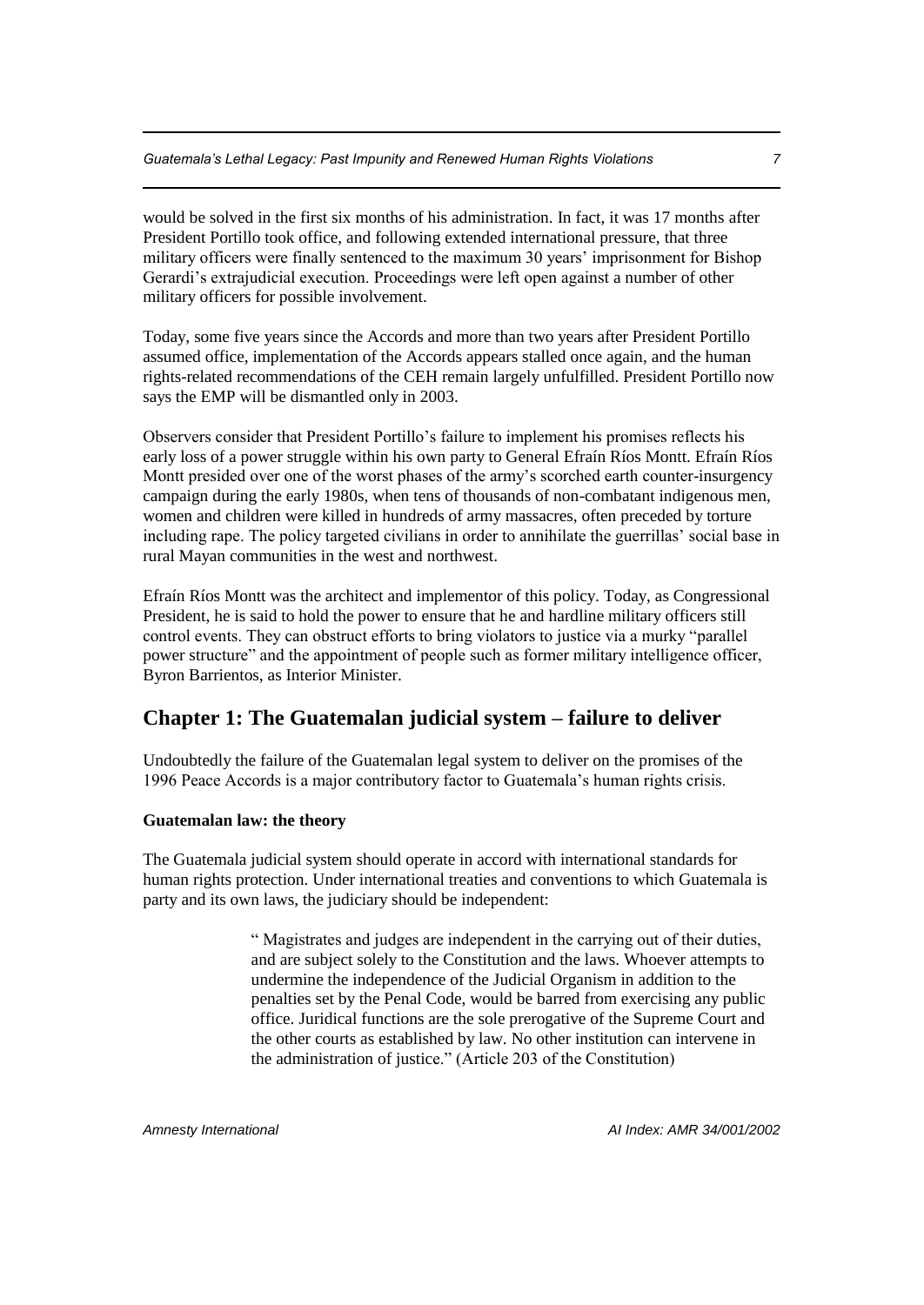The Law of the Judiciary (Decree Law 2-89, Ley del Organismo Judicial) and the Code of Penal Proceedings have similar articles providing for the complete independence of the judiciary (Articles 57 and 7 respectively). These are in line with the Universal Declaration of Human Rights, the International Covenant on Civil and Political Rights (acceded to by Guatemala in 1992) and the American Convention on Human Rights (ratified by Guatemala in 1978). Guatemala accepted the competence of the Inter-American Court of Human Rights in 1987.

Both the Constitution (Article 46) and the Law of the Judiciary (Article 9) establish that international law takes precedence over Guatemalan legislation.

#### **The reality: justice obstructed**

In reality, the situation remains much as it was described in 2000 by a Guatemalan non-governmental organization (NGO):

> "In our society, agents or former agents of the State have woven a secret, behind-the-scenes network dedicated to obstructing justice. They have created a virtual alternative government that functions clandestinely with its own standardized and consistent *modus operandi*. In such a context, crimes are not clarified, and those responsible are not identified. Society finally forgets the cases and becomes resigned.

"If the actual material authors left evidence at the scene of their crimes, they then decide who to implicate as scapegoats. If there are actually any inquiries and if these eventually lead to any arrests, these are always of low-ranking members of the army, or at best, an official not in active service.

"When they can't pin the crime on some scapegoat, the scene of the crime is contaminated and legal proceedings are obstructed and proceed at a snail's pace. If nonetheless, investigations still continue, these powerful forces hidden behind the scenes destroy the evidence. And of course it cannot be forgotten that pressure, threats, attacks and corruption are all part of the efforts to undermine and demoralize the judiciary, who, knowing they are not able to count on a security apparatus that will guarantee that the law is enforced, feel obliged to cede in the face of this parallel power."<sup>5</sup>

Guatemala's judicial system is thus unable to operate or to assure citizens their rights. Nor is it combatting impunity. There are endless delays in appointing personnel and courts to hear cases, particularly those seeking to convict official security force personnel for past atrocities.

<sup>5</sup> Statement by the Guatemalan Institute of Political, Economic and Social Studies, IPES, 2000.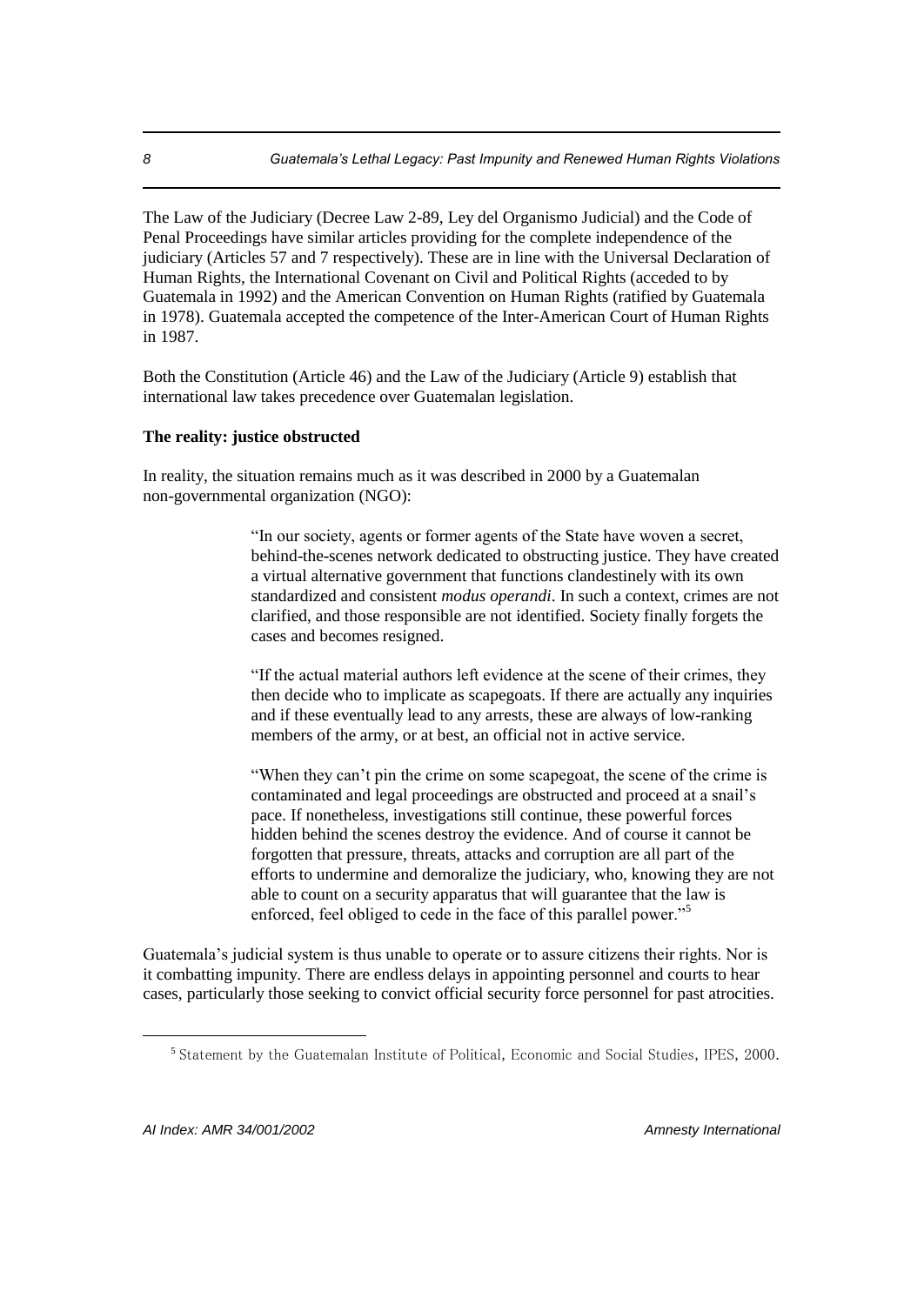Suits drag on for years, depriving plaintiffs and defendants of timely justice and rapid remedies when their rights are violated, as guaranteed under the American Convention on Human Rights (Articles 8, 7.5 and 25) and Article 9.3 of the International Covenant on Civil and Political Rights.

Key human rights cases are habitually assigned to judges who appear to be partial to the accused, reportedly because they have been bribed, or because they fear making decisions which could lead to reprisals. Evidence is often inexplicably lost and translation facilities for indigenous witnesses lacking or insufficient.

Often, those involved in efforts to convict perpetrators of past abuses must repeatedly return to court, as decisions are appealed all the way up to the Constitutional Court. Witnesses must therefore repeatedly remember and describe deeply traumatic and horrific events, under constant pressure from intimidation, threats and attacks. These pressures have caused some witnesses and survivors to withdraw their suits. Others have fled abroad in fear of their lives, while other key witnesses in human rights trials have reportedly accepted bribes to withdraw their testimonies. Still others have been killed. The few sentences passed have customarily been derisory or overturned upon appeal.

As a result of this continuing pattern of impunity in Guatemala, perpetrators feel they will never have to answer for their past crimes and can continue to get away with murder. This in Amnesty International (AI)' s view is a key factor in new and escalating violations.

Meanwhile, the slowness and complexity of the process, as defendants charged with human rights violations use every tactic to evade justice, make it difficult for the international public to sustain interest in or even understand what is happening. However, continued interest and pressure on these cases from abroad is one of the factors which has helped bring a handful of perpetrators to justice. These few convictions have in turn aroused hopes that new, more coordinated and tenacious efforts may eventually bring results.

#### **Interference in the judiciary**

Guatemala has a long history of direct interference in the judiciary by the government and others.

This tendency was exacerbated during the civil conflict. As the CEH put it:

"The justice system, non-existent in large areas of the country before the armed confrontation, was further weakened when the judicial branch submitted to the requirements of the dominant national security model ... by tolerating or participating directly in impunity, which concealed the most fundamental violations of human rights, the judiciary became functionally inoperative with respect to its role of protecting the individual from the State, and lost all credibility as guarantor of an effective legal system. This allowed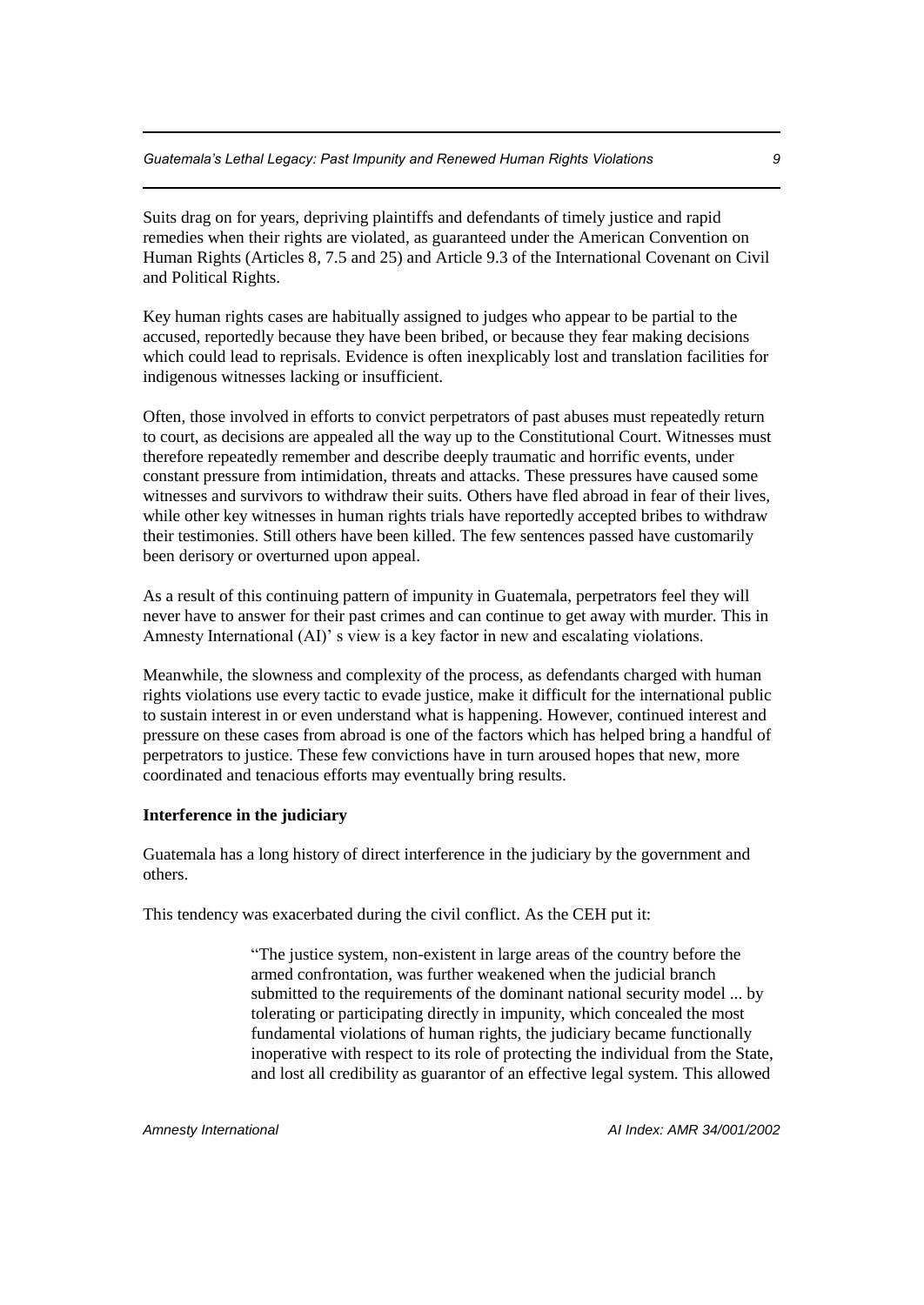impunity to become one of the most important mechanisms for generating and maintaining a climate of terror."<sup>6</sup>

As late as 1993, the Minister of Defence was said to call judges into his office, where he and other officials expressed displeasure at attempts to charge members of the army with crimes, and threatened judges with severe consequences if they persisted.

Today, there is little doubt that political interference in legal cases, particularly those where human rights charges have been laid against highly placed officials is still the norm. After a visit to Guatemala in 1999, Param Cumaraswamy, the UN Special Rapporteur on the independence of judges and lawyers, found that corruption, influence-peddling and their associated ills remained rife, fed by the political factors which continued to influence the tenure, appointment and dismissal of judges. He noted that Congress, now dominated by President Portillo's ruling party, the *Frente Repúblicano Guatemalteco* (FRG), Guatemalan Republican Front, continues to play a major role in naming both appeal and Supreme Court judges. A 1994 reform lessened this political control somewhat, by stipulating that Supreme Court judges would serve five-year terms, and that their names would be put forward to Congress by a Nominations Commission. However, the process remains highly politicised, with each political party selecting judges in proportion to the number of its Congressional seats.

Legal analysts also suggest that the Supreme Court's dual role as both the highest court in the land and the highest judicial administrative entity undermines the independence of judicial officials. For example, the Supreme Court names lower court and appeal judges, supervises judicial studies and determines disciplinary sanctions, transfers, nominations and dismissals. Reportedly, a number of recent dismissals were aimed at judges who had tried to bring perpetrators of past abuses to justice.

Other factors which interfere with impartial administration of justice include: lack of regulation of judicial careers; instability in appointments; arbitrary selections; lack of adequate disciplinary procedures; lack of adequate resources and structures; and widespread judicial corruption.

<sup>6</sup> Guatemala: Memory of Silence, CEH Report, Conclusions and Recommendations, at 56, p. 28 English edition, 1999.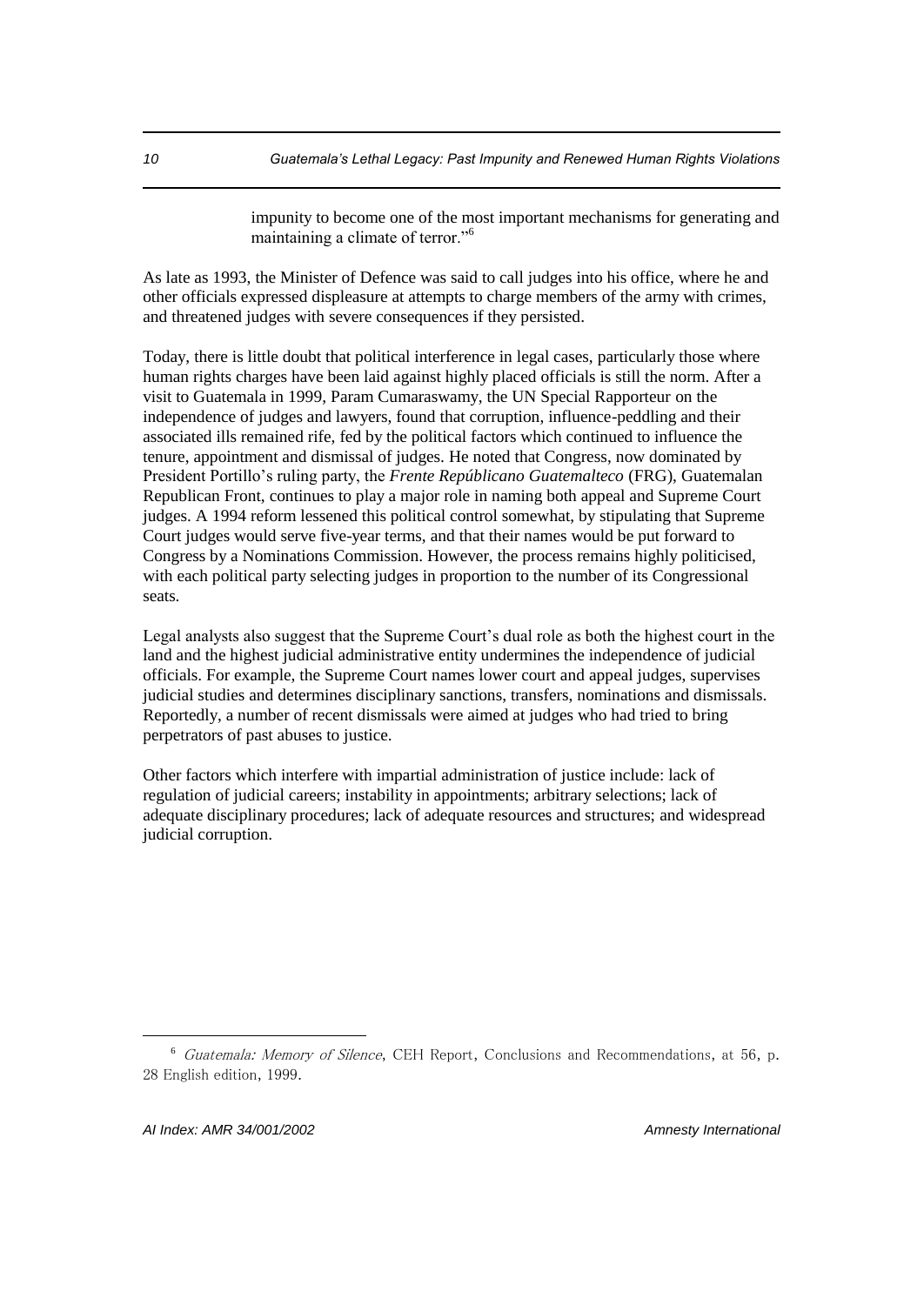The effect on the courts of such factors is perhaps most disturbing when it comes to impunity, described by UN Special Rapporteur Cumaraswamy as a "cancer," which if not arrested and excised would slowly but surely destabilize society. He particularly warned of military pressures on the judiciary to protect its personnel from prosecution for past abuses and regretted the government's lack of political will to address this and other grave judicial issues. As a result, he feared that the average citizen had little faith in the judiciary, pointing to a 1997 opinion poll which had found that 88 per cent of Guatemalans interviewed found the judicial system inadequate. $\overline{1}$ 

#### **Reform efforts**

Before the 1996 Accords, there were periodic efforts to strengthen the rule of law. The Criminal Procedure Code was reformed for example in 1994, abolishing the inquisitorial system in favour of the common law adversarial system, including the presumption of innocence, the right to be present at trial, the right to legal counsel and the possibility of release on bail. Provisions were also made for interpretation when needed, and prosecutors were placed in control of investigation and prosecution.

The Peace Accords themselves addressed the judiciary. The 1996 Accord on Strengthening of Civil Society and the Role of the Army in a Democratic Society (ASCS) acknowledged that "One of the greatest structural weaknesses of the Guatemalan State is its justice system". It stated that "Reform of the justice system is a priority, in order to counteract the prevailing inefficiency, eradicate corruption, guarantee free access to justice, impartiality in its application, judicial independence, assure its ethical authority, the integrity of the system as a whole and its modernization."

To carry out the intent of the ASCS, a Commission on Strengthening the Justice System was mandated to make detailed recommendations on speedy implementation of the Accord. In its final report in April 1998 it found that "The Guatemalan judicial system has been at the service of the political, economic and military powers' elite and has not satisfied the needs of all Guatemalans, the majority of whom are poor." Far-reaching recommendations for reform advocated modernization; professional standards; access to justice; speeding up of trials; security and justice; and constitutional reforms.

Similar conclusions were reached by REMHI and the CEH, both of which concluded that weakness in the Guatemalan judiciary had allowed impunity to become one of the most important mechanisms for generating and maintaining a climate of terror.

#### **Failure of the reform process**

<sup>&</sup>lt;sup>7</sup> See Report of the Special Rapporteur on the Independence of Judges and Lawyers: Mission to Guatemala, E/CN.4/2000/61/Add.1 January 2000.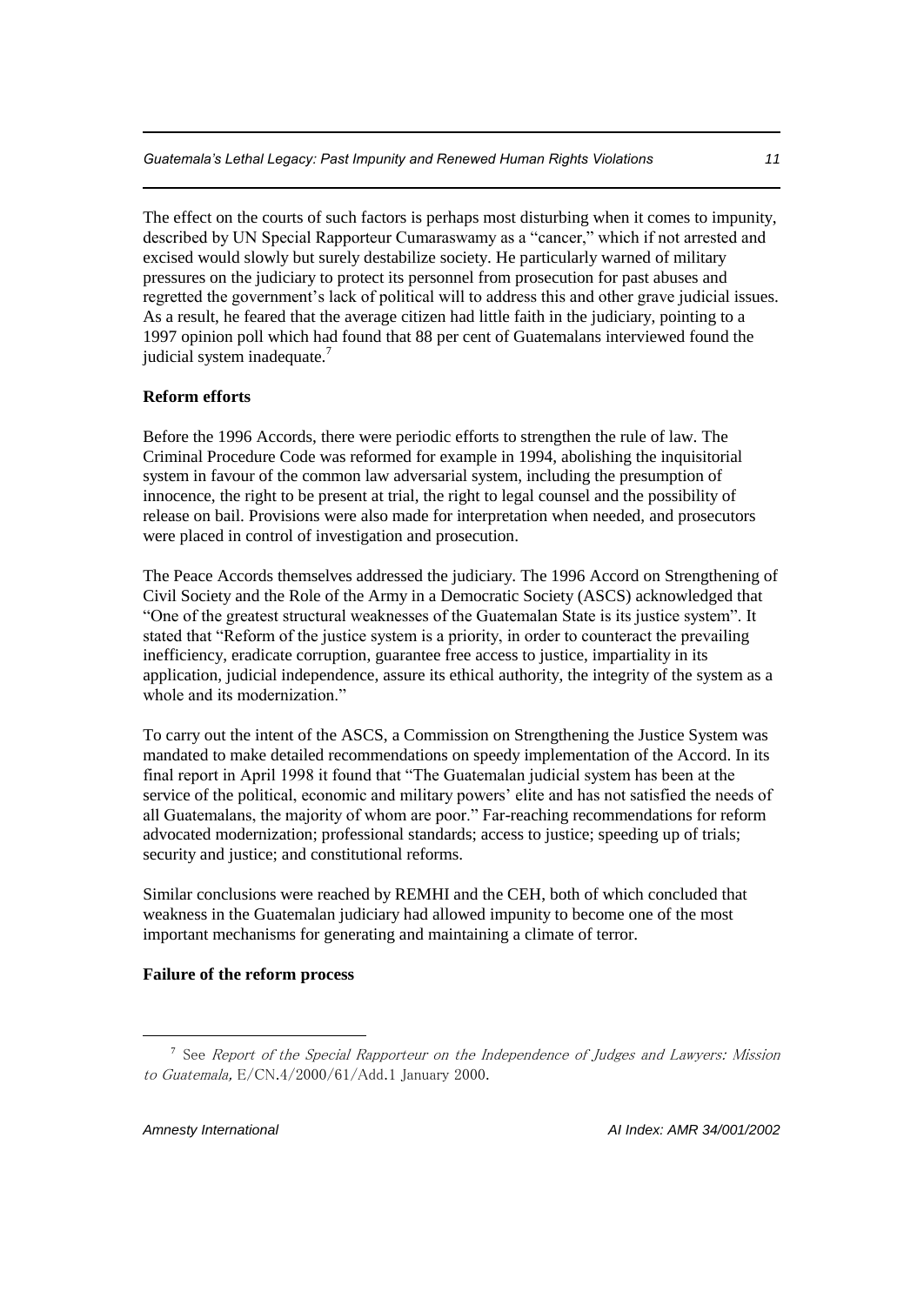A grave blow to human rights protection came in May 1999 when a public referendum defeated some 50 Congressional proposals to reform the Constitution and other legislation to implement the Accords. Only 18 per cent of those eligible voted. Defeat was attributed to a variety of factors. Some of the proposed reforms would have required substantial Constitutional amendments or would have created conflicts of power between various state agencies. The decisions put to the voters were numerous and complicated. Further, the reforms were opposed by powerful sectors, and so not well publicized by the government. The decisions required by voters and the voting process had not been well explained and little effort was made to facilitate voting in the countryside where support was believed strong because of the indigenous rights elements. Racist fears were also cited, and allegations made that inordinate weighting had been given to results in the capital. Whatever the reasons for the defeat, legal measures to advance the aims of the Peace Accords must now be approved individually.

The failure of the Constitutional reform referendum reflects a failure of political will. More is required than mere adjustments to the Guatemalan judiciary. There is no question that a genuine commitment from the authorities to creating and supporting a functional judiciary, and to combatting impunity, will be necessary if justice is ever to be achieved in Guatemala.

The need for an effective witness protection program was clearly articulated in the Accord on Strengthening Civil Society which called for "an effective plan for the protection of witnesses, prosecutors and others involved in the justice system". Text for such a provision, charging the Office of the Public Prosecutor with providing security for people in relation to the administration of justice, was published shortly afterwards. It was approved by Congress and was to have entered into force 20 days after publication in the official Congressional record in January 1997.

However, according to all reports, the program has never been genuinely constituted. Lack of public confidence in security and public order forces may have contributed to the program's failure. However, lack of will on the part of the Public Prosecutor's Office and the Ministry of the Interior has been a major factor. The Supervisory Council proposed was never constituted, nor was a director named for the envisaged Protection Office, while jurisdictional disputes between various institutions in Guatemala and contradictions between several items of legislation have contributed to the Ministry of Public Finance's failure to allocate adequate funds and assure their disbursement. Some training has taken place, but the trainees have largely been assigned to protect public figures. Others allegedly accorded protection have suffered new abuses.

#### **The high price of justice**

Survivors, relatives and local non-governmental organizations have identified a number of possible paths to justice via the Guatemalan courts and abroad. These initiatives are discussed later in this report. Some have achieved limited results, but at a high price. Perpetrators have struck out with increased vehemence against their accusers, particularly when plaintiffs have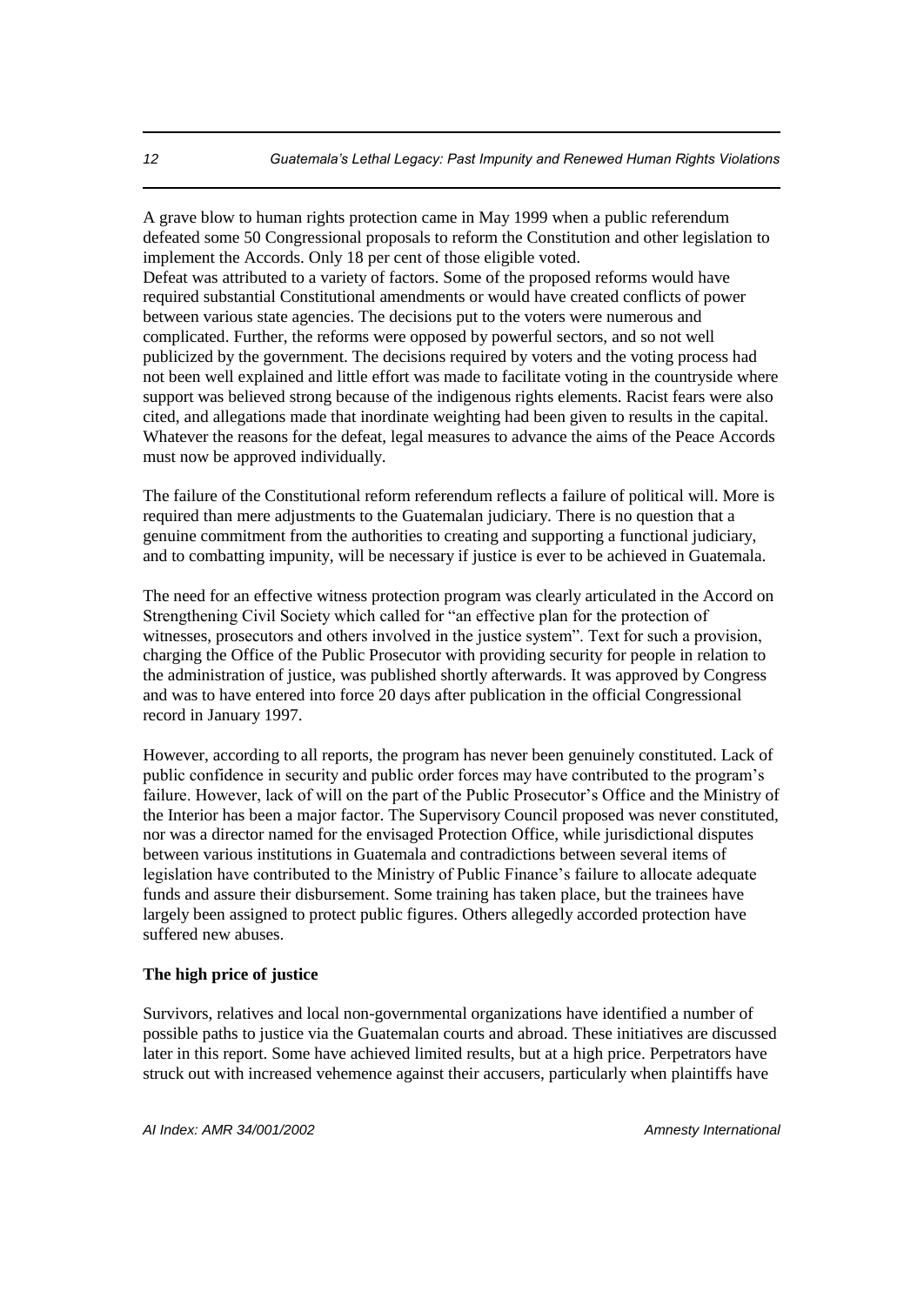not been content to see low-level civil patrollers and soldiers carry the full responsibility for abuses ordered by senior military or political personnel. Fears among the Guatemalan military that they could eventually have to answer for their crimes have been raised by the efforts to prosecute General Augosto Pinochet of Chile in the Spanish courts, the 2001 convictions in the Bishop Gerardi case, and the filing in Guatemala in 2000 and 2001 of two suits against former officials for genocide.

The judiciary has been one sector clearly targeted by those fearing prosecution. After his 1999 visit, UN Special Rapporteur Cumaraswamy urged the government to address impunity and to take steps to end threats against and harassment of judges and lawyers. The attacks continued. From January to August 2000 alone, 81 threats against people involved in the justice system were reported, although not all were necessarily connected to human rights issues. Eight people were murdered, seven of them witnesses in important cases. In February 2001, the president of the Guatemalan Bar Association transmitted six cases to the UN Human Rights Verification Mission, MINUGUA, in which lawyers or judges had been murdered in the 100 days after 31 October 2000.

In May 2001, UN Special Rapporteur Cumaraswamy returned to Guatemala at the request of human rights organizations. They cited 22 further instances of intimidation, attacks or threats directed at judges, magistrates and lawyers, including another murder of a lawyer and the lynching of a judge. He concluded that the human rights situation had not improved since his August 1999 visit and expressed his regret that Guatemala had largely ignored the recommendations he had made following that visit.

# **Chapter 2: Human rights community under siege**

All those involved in some way in efforts to confront impunity – survivors, witnesses, NGOs, journalists and politicians – have been faced with a dramatic escalation in human rights violations since mid-2000. The recent wave of abuses against those pursuing justice has been so severe that Guatemala's human rights community is living under siege.

Rather than investigate, officials have typically asserted that reports of abuses were fabricated by defenders trying to "destabilize" the country. They have often characterized the threats, attacks and raids as the work of common criminals who steal computers and other office equipment for resale, not because of the information they contain. Government spokespersons have also suggested that human rights organizations risk being attacked by unknown forces, in effect declaring open season on them. AI considers that such ill-considered public statements encourage or at least tacitly support attacks on those seeking to bring perpetrators to justice.

President Portillo's predecessor, Álvaro Arzú, made similar attacks on Guatemalan human rights activists. In September 1998, for example, he said that those critical of his government's supposed advances in human rights protection and implementation of the 1996 Accords were "traitors to the country". To the astonishment of delegates he used his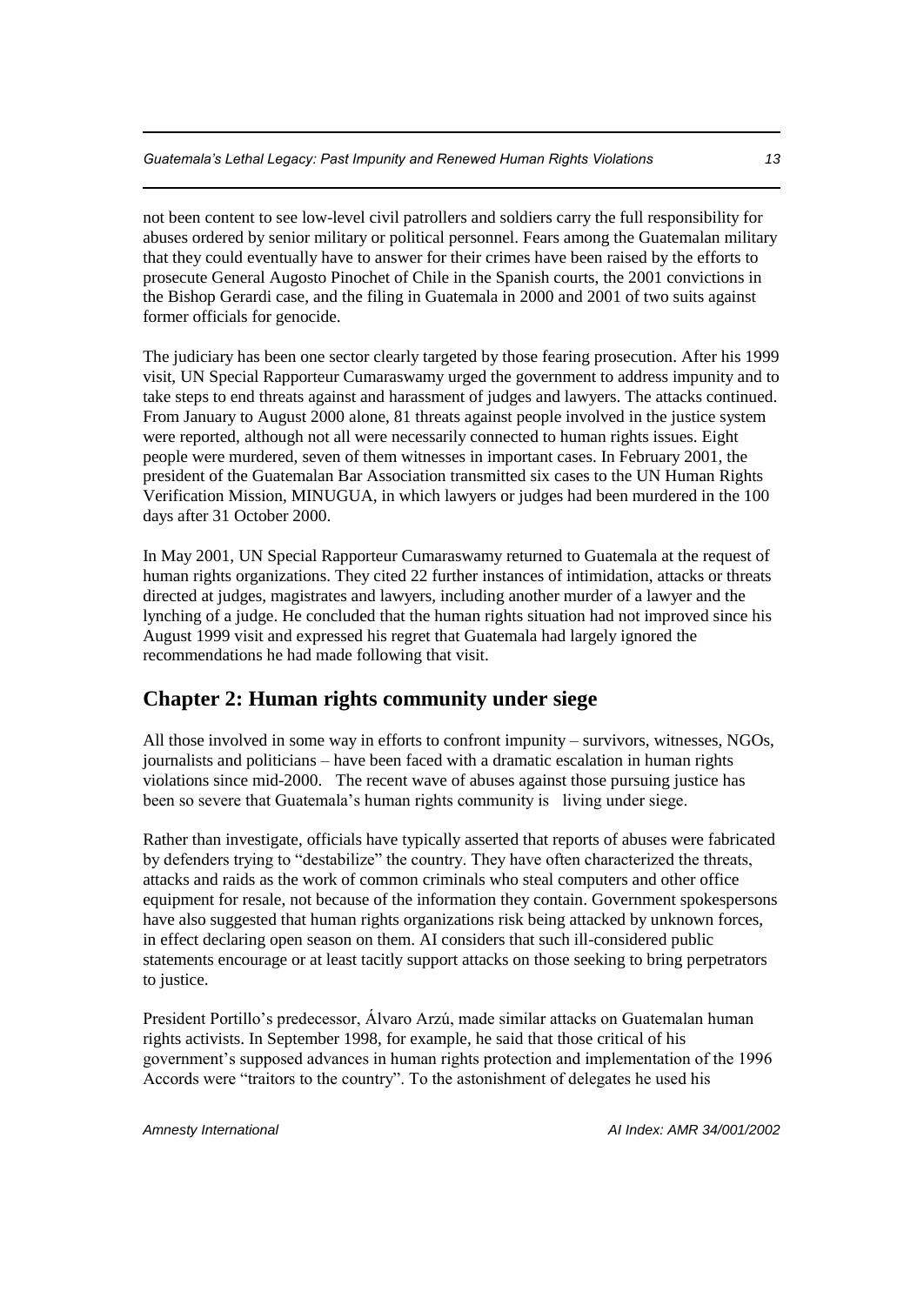welcoming speech to the 1999 Organization of American States (OAS) General Assembly in Guatemala to assert that human rights groups were being used as the tools of foreign governments. Unsurprisingly, human rights defenders suffered repeated threats and harassment under his administration.

Government broadsides against Guatemalan NGOs took on a new virulence with Byron Barrientos' appointment as Minister of the Interior in July 2000. Attacks on those involved in important human rights cases or pressing for implementation of the Accords escalated markedly in volume and ferocity.

#### **The government escalates the war of words**

Despite repeated protests by local and international human rights organizations at the appointment of Byron Barrientos as Minister of the Interior and the general anti-human rights stance being taken by the Portillo administration, Barrientos's provocative statements continued. In September 2000 he declared "These groups want to cause instability, to create chaos and anarchy." He also suggested NGOs might be attacked by groups "who plan to set off bombs that will scatter propaganda leaflets when they explode ... they will also burn the central offices of NGOs", apparently a signal of government support for attacks on human rights NGOs. Two days later, local newspapers quoted the Vice-President of Congress as declaring that "The Minister of the Interior and the Director of the National Civil Police have informed us that there are some individuals, who claim to be human rights activists, that want to create instability in the country by causing confrontations."

Minister Barrientos stepped down in November 2001 in connection with corruption charges, but Guatemalan human rights groups reported that the man appointed his sucessor, former General Eduardo Arevalo Lacs, almost immediately made similar remarks about human rights organizations.<sup>8</sup> AI believes that such statements encourage the campaign of intimidation aimed at undermining and silencing the work of those involved in human rights work and combatting corruption. AI is also concerned that the Guatemalan government is failing to respect its obligations under both international law and its own national law to protect members of civil society involved in efforts to bring past perpetrators to justice.

#### **Recent assaults on human rights defenders**

The upsurge in abuses against activists working to combat impunity became apparent from around May 2000, and accelerated as the year progressed. In July for example, two staff members of an organization working to advance indigenous rights were killed in Sololá

<sup>8</sup>Local human rights groups also reported that former General Arévalo Lacs may have been responsible for the training of the patrol that carried out the 1982 massacre at Dos Erres, see below.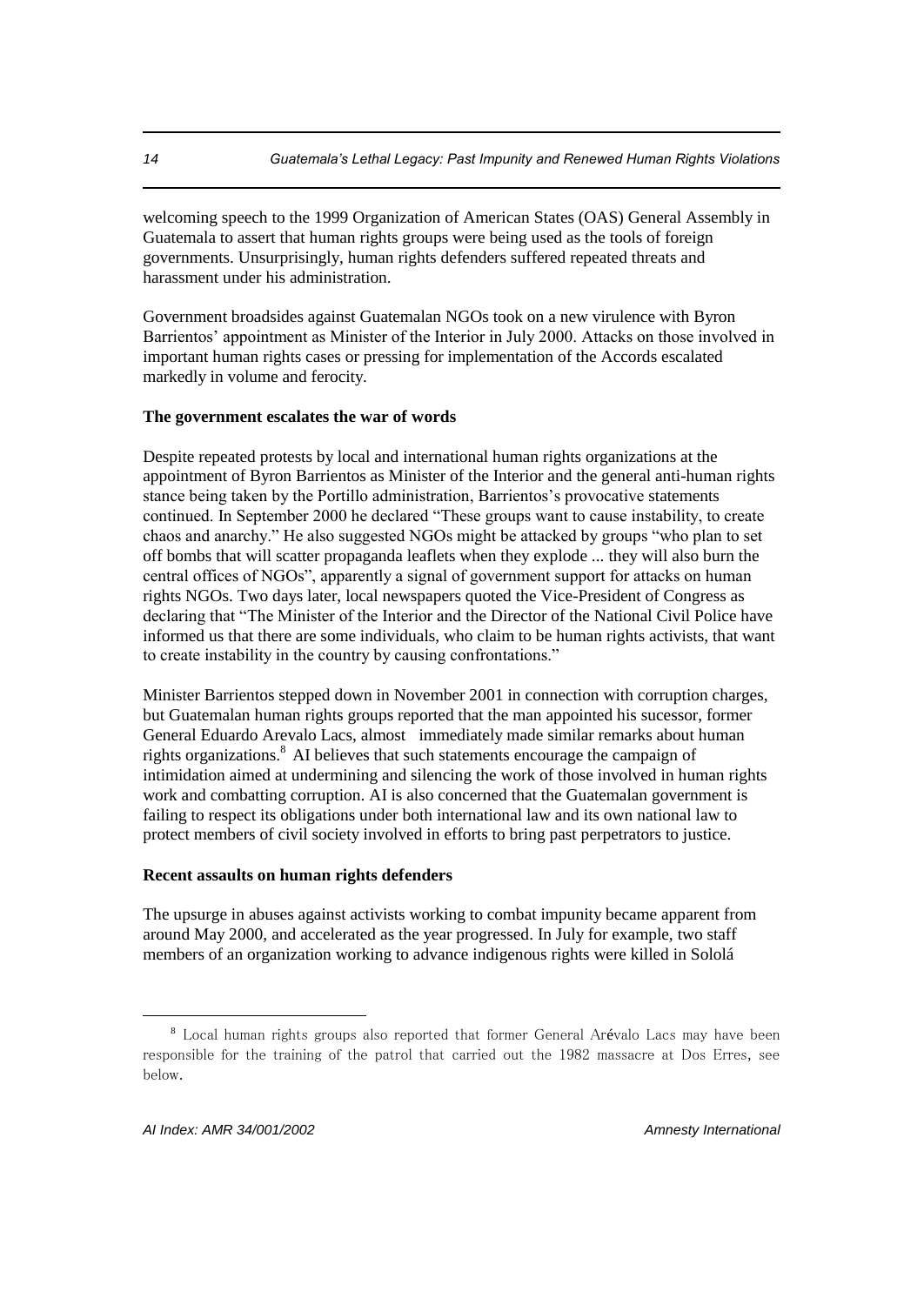Department, apparently victims of extrajudicial executions committed in order to intimidate those working for implementation of the indigenous rights Accord.

In August, staff of the *Fundación Rigoberta Menchú,* Rigoberta Menchú Foundation, received death threats after filing suit in Spain against a number of former Guatemalan officials for genocide and other crimes against humanity (see below). Other Guatemalan NGOs, including the indigenous rights group *Comité de Unidad Campesina* (CUC), Peasants' Unity Committee, who joined the Menchú writ, also reported threats and harassment.

In the same month, threats were sent to Miguel Angel Albizures, a contributor to the newspaper *El Periódico* and a prominent member of the NGO umbrella group, the *Alianza contra la Impunidad,* Alliance against Impunity, and two other journalists. They had published a paper on the existence of a clandestine intelligence service whose existence was denied by the government.

#### *Assault on CALDH worker*

Also in August 2000, Celso Balán, a representative of the *Centro de Acción Legal en Derechos Humanos* (CALDH), Centre for Legal Action in Human Rights, in San Martín Jilotepeque, Chimaltenango was seized by two men in plain clothes posing as journalists, but believed to be members of a paramilitary organization. He was interrogated, beaten, robbed, drugged and left unconscious.

Celso Balán was working with CALDH, assisting relatives to exhume mass graves of villagers massacred by the Guatemalan army and the civil patrols (PAC) during General Ríos Montt's administration (March 1982-August 1983). CALDH had already alarmed military circles when it filed its first collective suit for genocide in May 2000, accusing a number of officials of General Romeo Lucas García's administration (1978-1982) of responsibility for 10 massacres carried out in nine villages. The members of Lucas García's administration are no longer politically active or powerful, but when CALDH turned to collecting evidence intended for a second genocide suit against officials of the Ríos Montt administration, eventually filed in June 2001, those aiding relatives to collect evidence through exhumations were soon targeted.

Celso Balán's captors interrogated him about a particular mass grave at Mixco Viejo, Chimaltenango Department. The remains of those massacred by the army at the hamlet of Chipastor, San Martín Jilotepeque, Chimaltenango in 1982 had recently been exhumed there and returned to families for a traditional Mayan burial ceremony. Celso Balán was asked how it was possible to establish that army bullets had killed the victims. He was then forced to accompany his assailants to the local CALDH office, where he was beaten with a gun-butt while they ransacked and searched the office for information.

Celso Balán was then forced to drink a strong sedative which doctors say could have produced paralysis or even death had the dose been only slightly stronger. He regained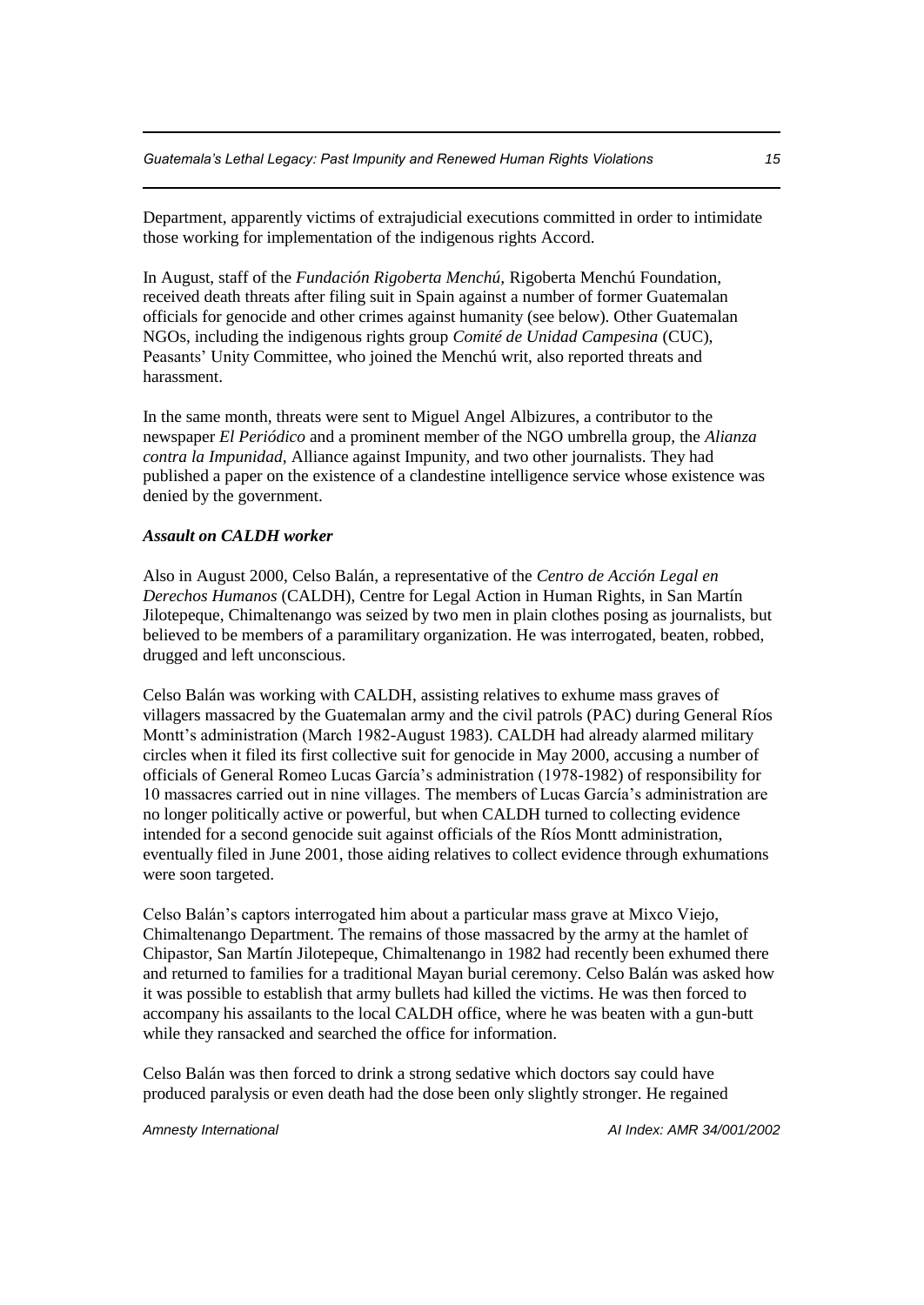consciousness two days later at the local cemetery. Following his ordeal, he required treatment for neurological, physical, psychological and emotional problems. Warned not to talk about the attack, Celso Balán nevertheless went public and announced that he intended to continue his work with other local communities still seeking exhumations. Local analysts believe his assailants may be linked to those responsible for the Chipastor massacre, and that their orders may have come from army personnel at the Chimaltenango military base.

#### *FAMDEGUA targeted*

In September 2000 the headquarters of FAMDEGUA, one of the Guatemalan associations of relatives of the *"*Disappeared", were raided. Members of their staff and of HIJOS, (Children), another organization working from their offices, were assaulted by four men, three of them heavily armed. When the assailants left, they took most of the organization's computers containing records of important human rights cases FAMDEGUA is investigating, including the Dos Erres El Petén massacre of some 350 men, women and children in 1982 (see below), other office equipment, money, and one of the group's vehicles.

HIJOS is a relatively new organization, formed by people who were children when their parents "disappeared", who have recently joined together to try to establish the fate of their parents and to educate the new generation about the years of repression.

FAMDEGUA is one of Guatemala's oldest and most respected human rights organizations. It has played a key role in promoting exhumations and initiating proceedings to bring to justice those responsible for massacres. It is particularly associated with investigations of the Dos Erres massacre.

#### *Examples of other incidents*

*Alianza Nueva Nación*'s left-leaning presidential candidate in the last elections, Alvaro Colom Caballero, lost computers and party records in an August 2000 raid on his office. Perpetrators left vulgar messages behind.

Ricardo Lobo, a worker for the *Centro de Estudios, Información y Bases para la Acción Social* (CEIBAS), Centre for Studies, Information and Basis for Social Action, was fired at from a truck in September 2000 by unidentified individuals yelling insults*.* CEIBAS has campaigned for implementation of social, economic and cultural rights as agreed in the Accords. Ricardo Lobo also belonged to the *Movimiento Ciudadano por la Justicia y la Democracia*, Citizens Movement for Justice and Democracy, a civil society coalition demanding that General Ríos Montt and 19 other FRG Congressional deputies be expelled from Congress and stripped of Congressional immunity to stand trial for the so-called Guategate incident. This involved charges that they acted at the behest of powerful liquor interests to alter a liquor duties law already passed by Congress. Repeated attacks upon CEIBAS eventually forced it to stop working in Guatemala and reorganize abroad. Staff members of the *Fundación de Antropología Forense de Guatemala* (FAFG), Guatemalan Forensic Anthropology Association, were attacked in October 2000 by two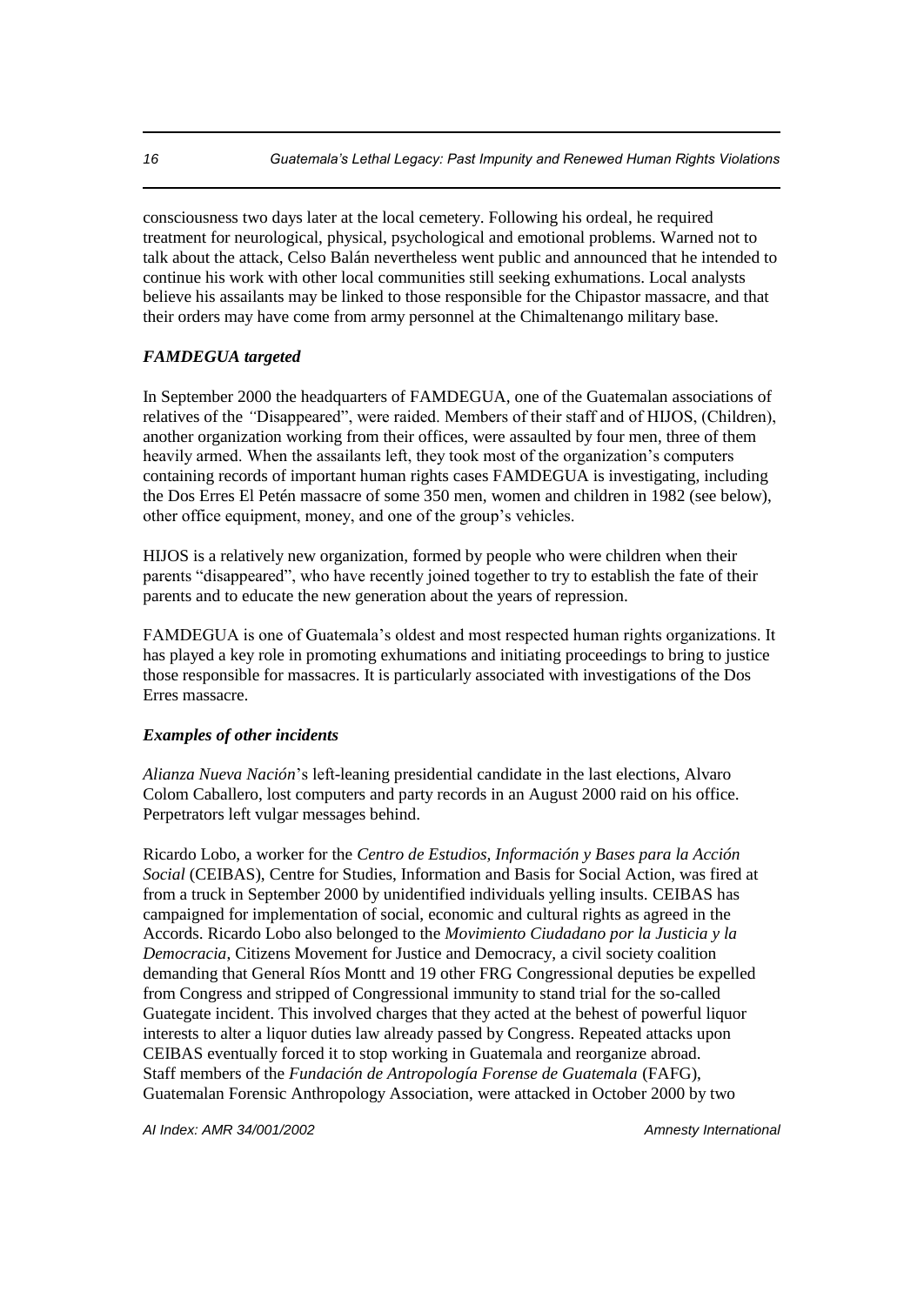heavily armed men who then stole their vehicle. FAFG has been exhuming some of Guatemala's mass clandestine graves.

Staff members of the *Frente de Pobladores de Guatemala* (FREPOGUA), Shanty-town Dwellers Association, went on hunger-strike in October outside the President's official residence to demand government housing programs for homeless people. They were shot at from a car and later that same day attacked by former civil patrollers*.* Since then,

Frepogua.jpeg

FREPOGUA offices have been monitored by the police and leaders have received threats on their mobile phones and in the office, indicating that their conversations and movements are constantly monitored. In May 2001, during a meeting at FREPOGUA's offices, a caller warned "When the meeting ends, we're going to finish off all of you." On another occasion, a man approached a director and warned "I was in the army too. I killed people." Later that month, the car in which a FREPOGUA director was travelling was rammed as he returned to the capital with journalists after visiting shanty dwellers.

The office of the *Asociación de Estudiantes Universitarios* (AEU), Students Association, at the

University of San Carlos, the state university, was broken into, also in October 2000. The AEU has traditionally been outspoken on political and human rights issues and its leaders have been frequently targeted.

The offices of the *Asociación de Mujeres Vamos Adelante,* Women's Association: Lets go forward, in Guatemala City were raided in October 2000 by four armed men who stole computers holding their information on women's aid programs. An employee was reportedly raped.

The director of the Human Rights Procurator's office of Sololá Department, Urías Bautista Orozco, and Luz Margoth Tuy Jiatz were both investigating the October 2000 killing of indigenous peasant Teodoro Saloj during a land rights demonstration in El Quiché Department. They reported police intimidation and monitoring of their movements by an unknown person. After they concluded in November that police had been responsible for Teodoro Saloj's killing, the intimidation and threats increased. In April 2001 Luz Margoth Tuy Jiatz was arrested and accused of incitement, participation in an illegal demonstration and threatening behaviour, after she tried to mediate for local villagers protesting against their mayor. The charges were apparently in reprisal for her actions in the Saloj case, and there were fears for her safety while she was detained. Subsequent death threats have been reported.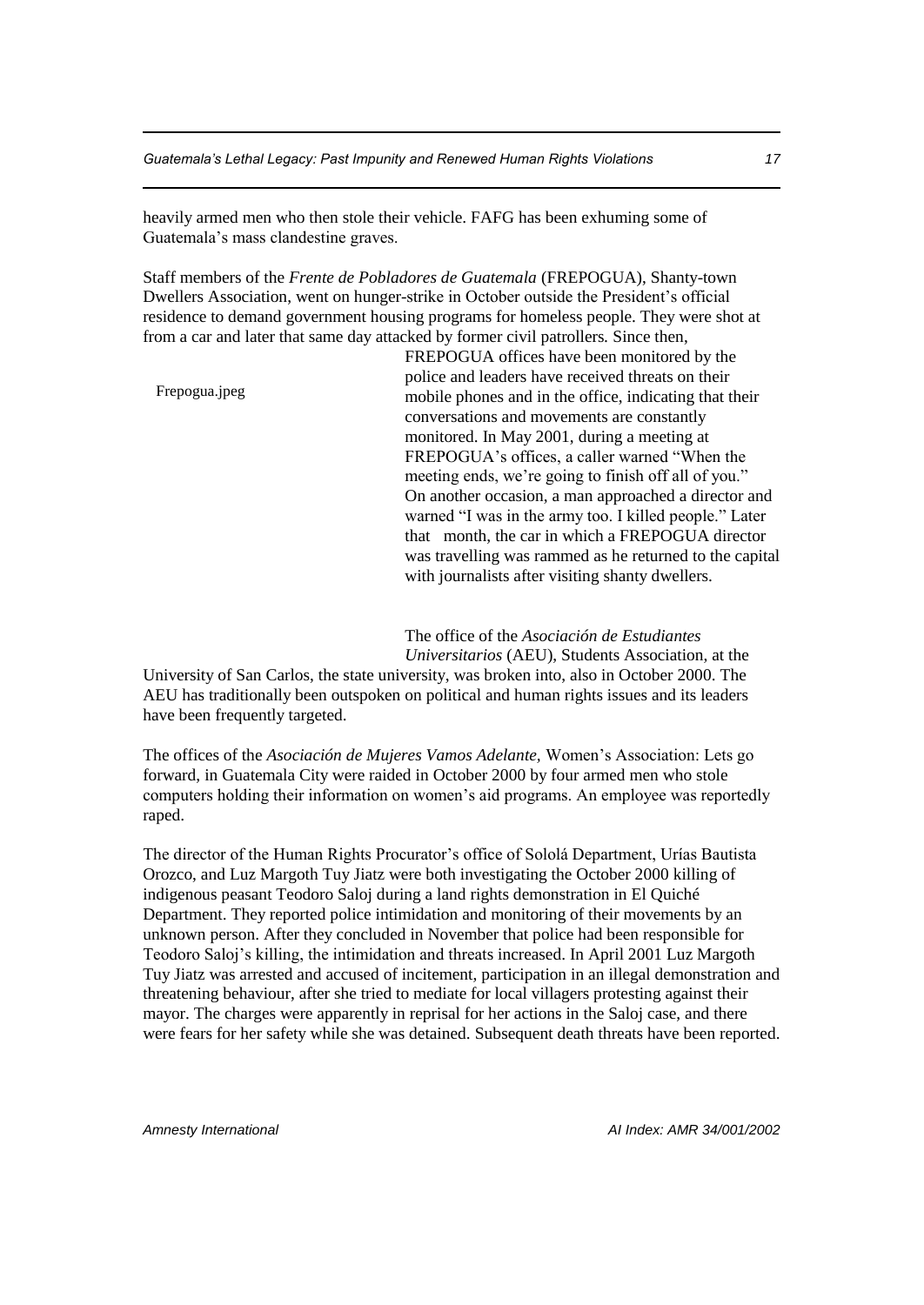PDH Solola.jpeg

Members of the *Coordinadora Nacional de Viudas de Guatemala* (CONAVIGUA), Guatemalan Widows' Association, received death threats because of their efforts to bring a former military commissioner to justice for repeated rapes in 1999 of a 12-year-old indigenous girl. The man had allegedly carried out serial rapes of indigenous women in her village during the conflict, utilizing his position as military commissioner to ensure that he enjoyed virtual immunity from prosecution. AI believes the victim was sexually assaulted because of her parents' work with indigenous rights groups. Her father and Rosa Tuis Guarcax, who covers the case for CONAVIGUA, reported new threats in December 2000. In February 2001, a second daughter was briefly abducted.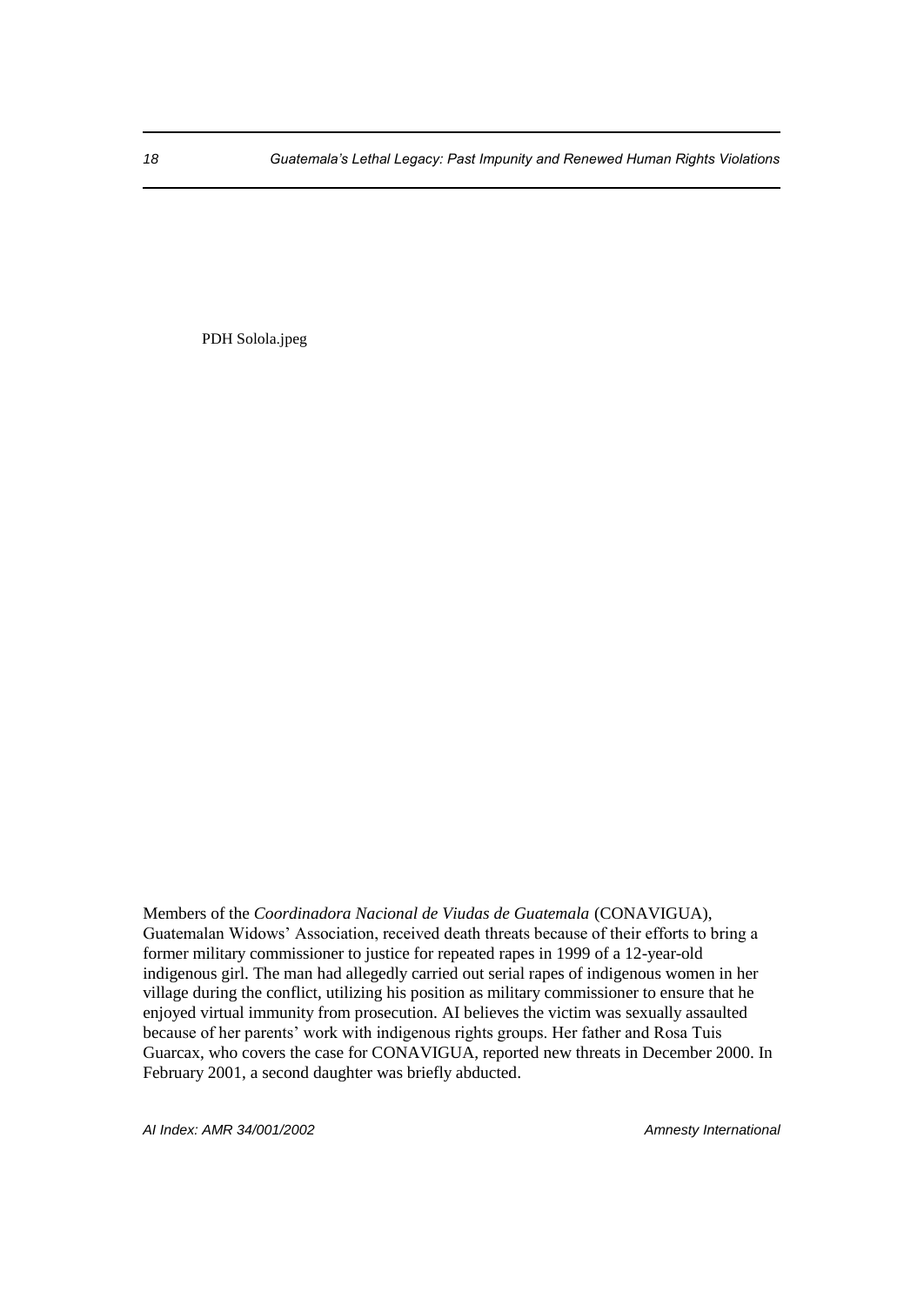Members of the *Grupo de Apoyo Mútuo* (GAM), Mutual Support Group, in both the countryside and the capital reported death threats and surveillance in November and December 2000. A vehicle was also stolen in December, and a member in El Quiché Department threatened and attacked by an army collaborator. GAM is one of Guatemala's oldest human rights groups, formed in the 1980s by relatives to try and establish the fate of "disappeared" family members.

Staff of the *Oficina de Derechos Humanos del Arzobispado* (ODHAG)*,*Human Rights Office of the Archbishopric, are frequently targeted because of ODHAG's efforts to bring the killers of Bishop Gerardi to justice (see below). In December 2000 for example, two armed men forced entrance into the home of Mynor Melgar, lead ODHAG lawyer on the case, and bound him, his wife and their two children, threatening "This is a warning, the next time ..."

*Radio Novedad* broadcasters Juan Carlos Aquino and Marvin Alfredo Herwin González reported death threats, most recently in January 2001, apparently in reprisal for their critical reporting on activities of local Zacapa officials.

Staff of the *Fundación Myrna Mack*, Myrna Mack Foundation,, and members of a REMHI team disseminating conclusions of the REMHI report in Chimaltenango reported threats in February 2001. Myrna Mack Foundation staff have also been repeatedly targeted because of their unending efforts to bring to justice those who ordered and carried out the extrajudicial execution of anthropologist Myrna Mack in 1990 (see below).

*El Periódico* journalist Sylvia Gerea was grabbed by the neck in March 2001 and warned that she and her associates would be killed if they wrote anything further on irregularities surrounding loans arranged for powerful people by a credit bank. Later that month two armed men issued further threats against several journalists and the paper's director, José Rubén Zamora, because of its coverage of the loans. *Prensa Libre* journalists received threats around the same time because of similar investigative journalism. *El Periódico*'s offices had previously been attacked by supporters of the FRG protesting against articles questioning the policies of the then Minister of Communications, Luis Rabbé.

FAMDEGUA director Aura Elena Farfán and her driver, Otto Villanueva, were briefly abducted, questioned about FAMDEGUA's work and threatened in May 2001 by two armed men, despite the presence of security personnel assigned to protect FAMDEGUA after previous attacks.

CALDH employees appeared to have been especially singled out in April 2001 by FRG supporters reportedly bussed into the capital to confront demonstrators calling for Ríos Montt's Congressional immunity to be lifted so that he could be tried for the Guategate affair. Earlier, in February 2001, CALDH reported that groups of soldiers were visiting various communities included in the second CALDH-assisted collective suit for genocide against officials of the Ríos Montt government. The soldiers were apparently intimidating community members to dissuade them from testifying to CALDH about massacres they had witnessed.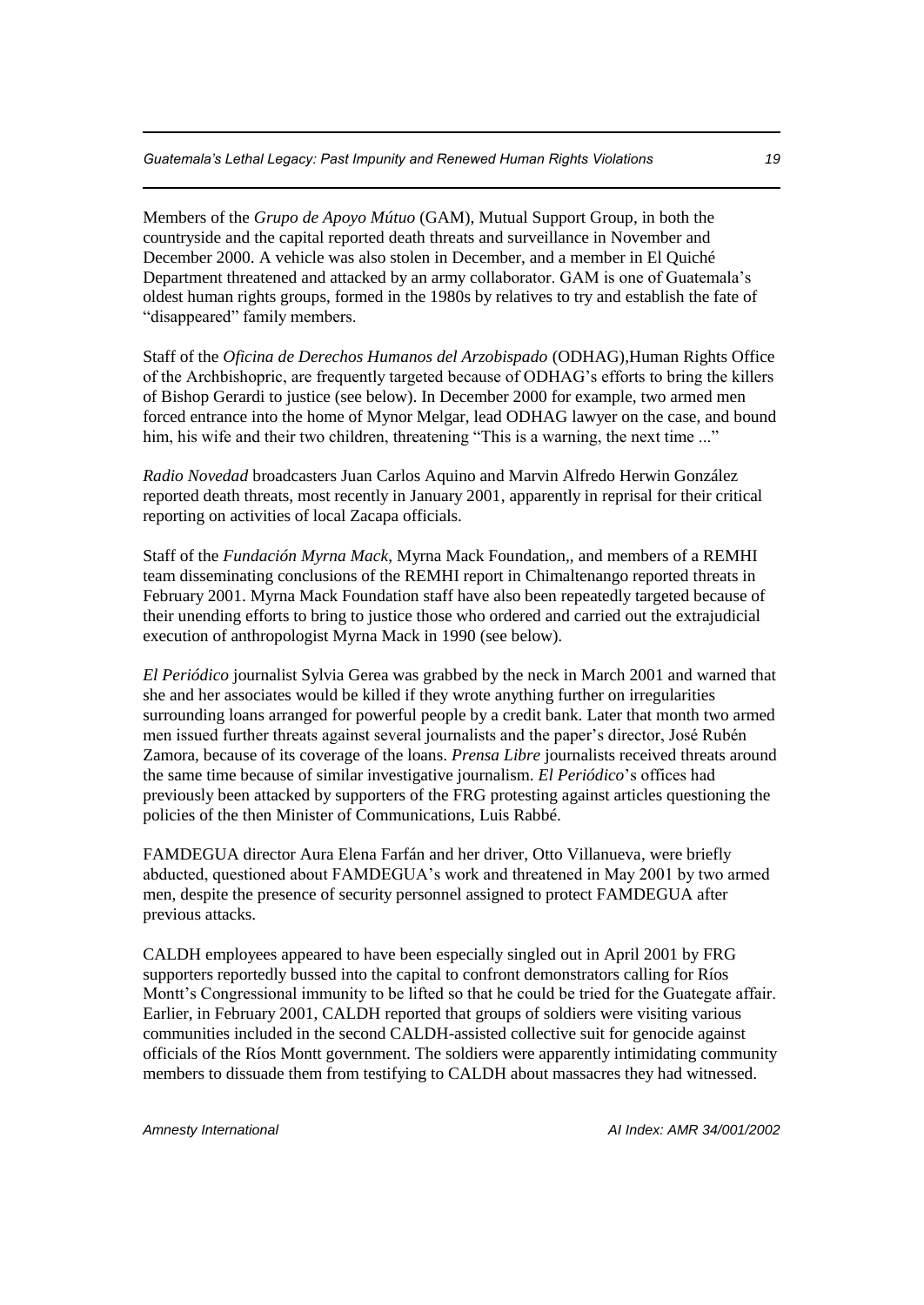Former civil patrollers warned potential witnesses, "Forget the bones, if you want to complain about what happened here in the village, you're going to go through the same thing again."

In June 2001, AI itself was targeted, when an AI delegate was seized outside her hotel room in Guatemala City. Her colleagues found her bound and gagged on the hotel's fire escape stairs some two hours later. A formal complaint about the attack was lodged with the Public Prosecutor's Office, but rather than initiate a serious investigation, the then Minister of the Interior, Byron Barrientos publicly accused AI of fabricating the attack.

Journalists working with the *Centro de Reportes Informativos sobre Guatemala* (CERIGUA), Centre for Informative Reporting on Guatemala, received death threats in July 2001, the latest in a series. CERIGUA has been reporting on political and human rights topics in Guatemala since its foundation in 1983, and has been constantly targeted. In 1994 the Centre was raided and robbed and its archives destroyed.

Also in July, several attacks were carried out against members of the *Asociación Justicia y Reconciliación* (AJR), Association for Justice and Reconciliation, the group of massacre survivors on whose behalf CALDH has filed its two suits. One person was killed, and

CALDH event (bw).jpeg

another, the President of the Association, was stabbed with a knife.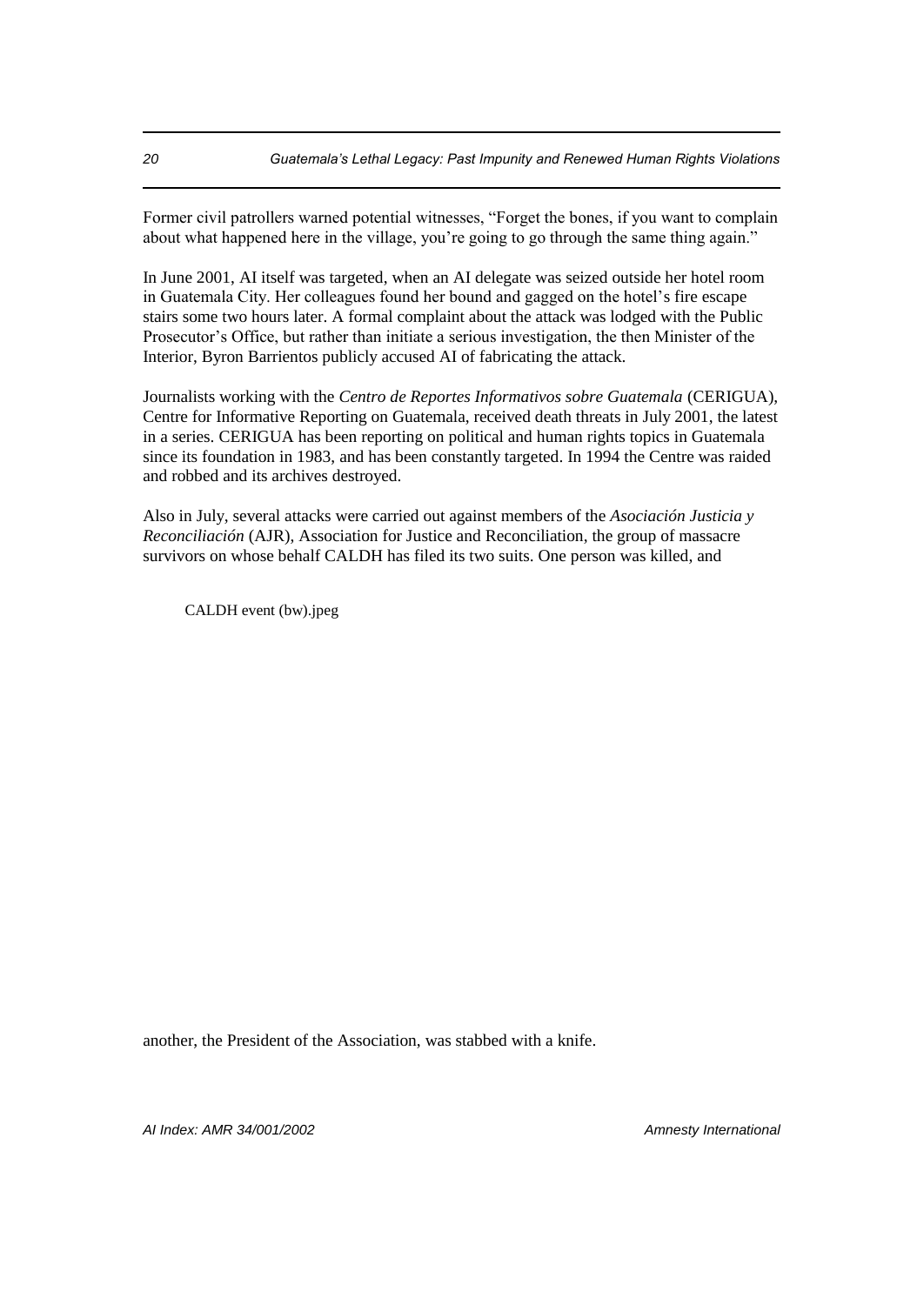In October 2001, Matilde Leonor González, a historian with AVANSCO, the social science research institute with which Myrna Mack was working at the time of her murder, was repeatedly followed and intimidated, apparently because of her findings regarding the role the military has played in manipulating local power structures to incite mob violence and lynchings throughout the country.

In the same month, staff members of a church centre in the capital reported threats after they allowed representatives of the rural communities involved in the two CALDH suits to lodge at the centre while in Guatemala City to attend an event related to their suits.

In November, staff of the Human Rights Procurator's Quetzaltenango office reported death threats, and a office break-in, apparently in reprisal for their work in investigating corruption in state institutions in Quetzaltenango Department. Similar threats were reported against local staff of the Procurator in Huehuetenango, Izabal and Retalhuleu Departments.

# **Chapter 3: Impunity – three case studies**

Many of the attacks on human rights defenders briefly listed above are clearly linked to specific anti-impunity initiatives. The case studies which follow illustrate in more detail the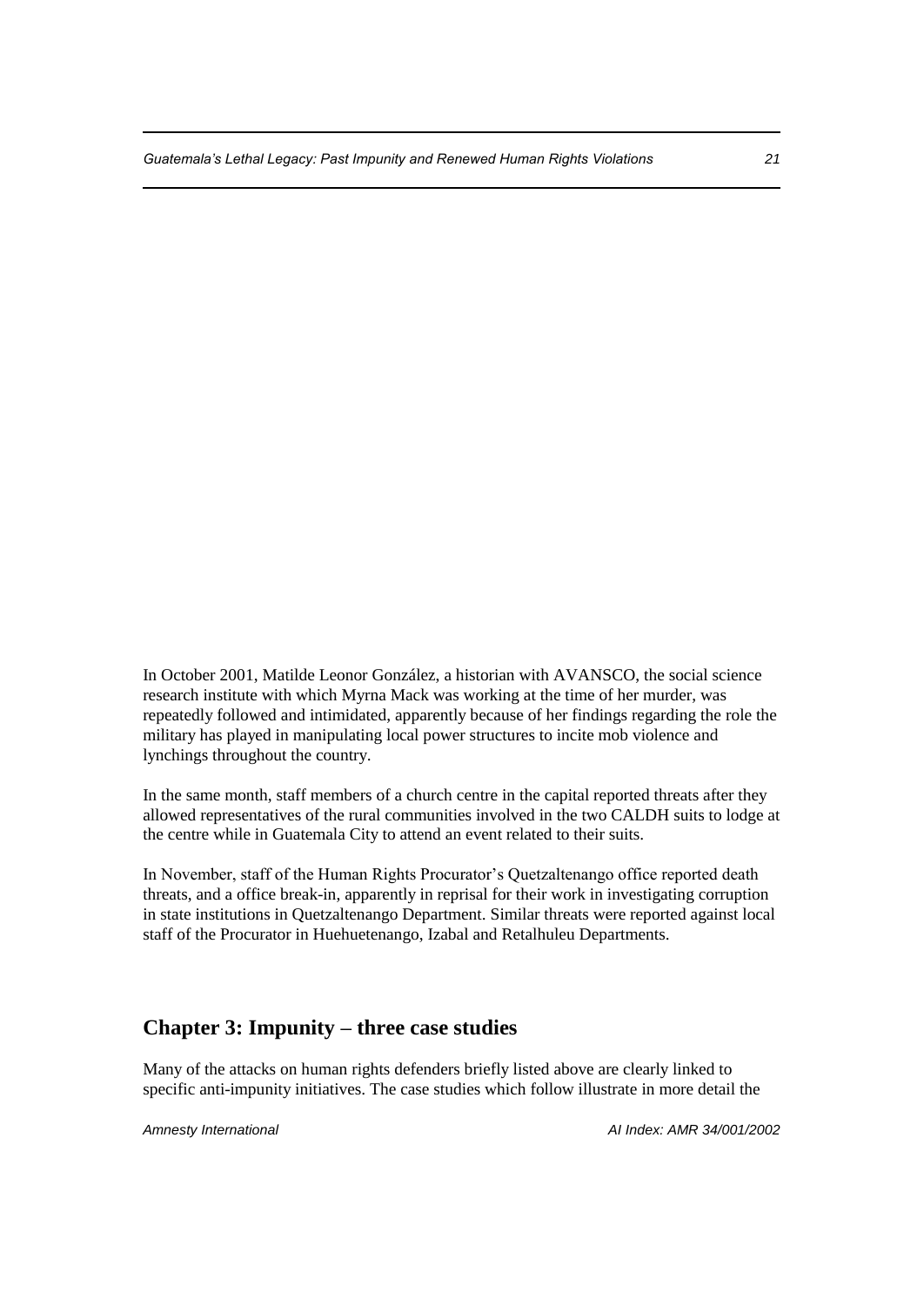costs of even slight progress towards justice and the inextricable links between the failure to punish perpetrators for past abuses and new outrages.

A full exposition of obstacles and delays faced in the cases chosen would require several volumes, but some detail is given to give an idea of how prolonged and frustrating it has been to pursue these cases through the Guatemalan courts in even these prominent cases.<sup>9</sup>

#### **Silencing the past: The murder of Bishop Gerardi**

Efforts to bring those responsible to justice for the murder of Bishop Juan José Gerardi in 1998 present one of the most instructive examples of the difficulties and the costs of the

Geradi banner ODHAG (+photo insert)jpeg

struggle against impunity.

Bishop Gerardi headed the *Oficina de Derechos Humanos del Arzobispado* (ODHAG), Human Rights Office of the Archbishopric. He was the driving force behind the church's REMHI report. On 26 April 1998, he presided over the report's presentation to the Guatemalan and international public at a ceremony at the Metropolitan Cathedral in

<sup>9</sup> AI's information on the cases detailed here comes in part from direct observation by lawyers sent to observe various stages of the relevant trials under the auspices of AI's Guatemala Trial Observers Project.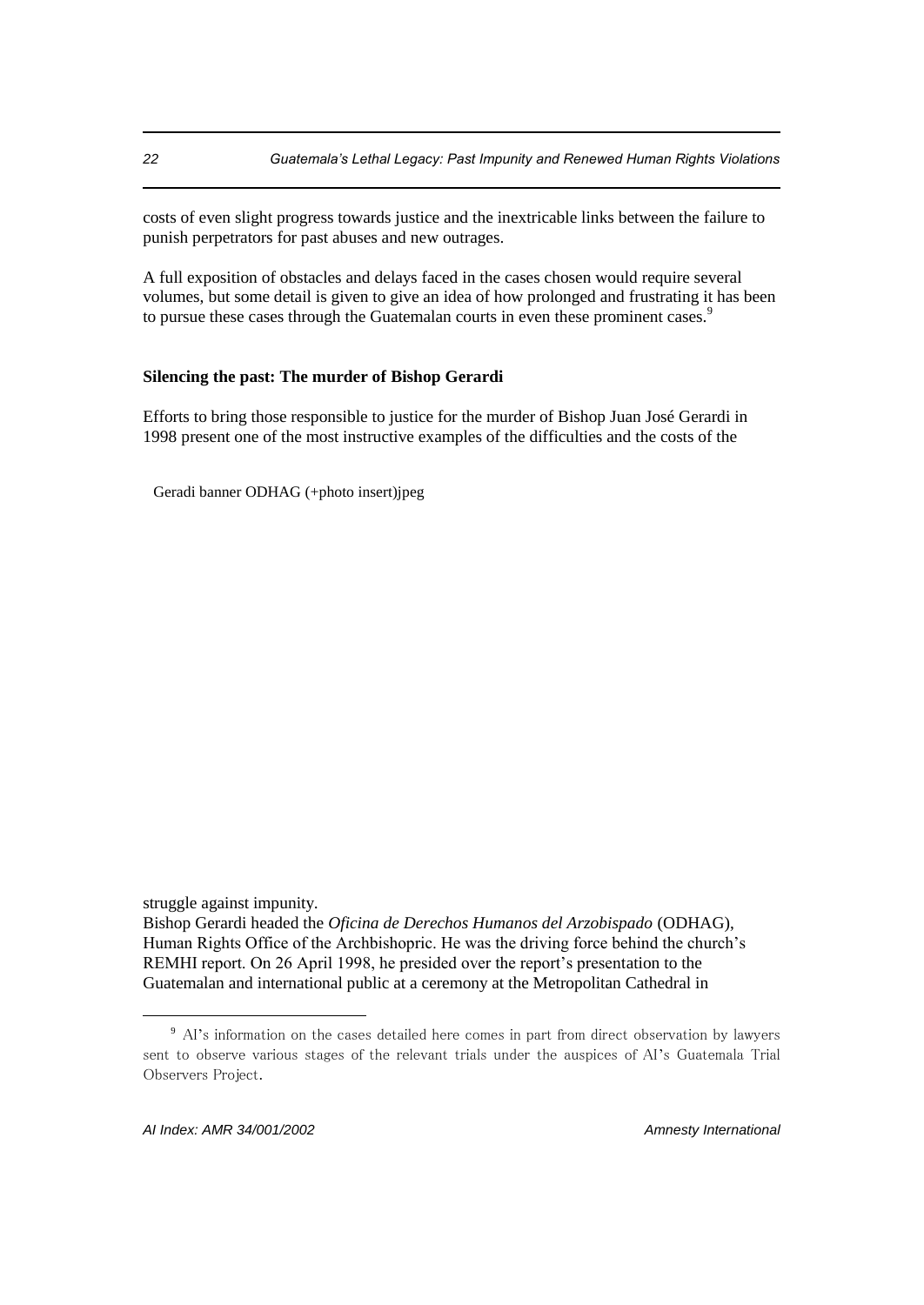Guatemala City. Two days later he was clubbed to death outside his home in central Guatemala City. He was the highest-ranking Guatemalan clergyman ever to be extrajudicially executed. The international community considered the case an important indicator of whether Guatemala's judicial system could be made to function, asking themselves how the average person could count on the law to protect the innocent and punish the guilty, if justice could not be done in the case of an internationally renowned Bishop.

From the outset, those pressing for genuine inquiries were subject to constant threats and harassment, while official investigations seemed designed to obscure rather than uncover the causes of Bishop Gerardi's death. The crime scene itself was not even cordoned off and evidence was destroyed, removed or contaminated. Videos show investigators examining evidence without rubber gloves and tramping through Bishop Gerardi's blood. Other blood stains were scrubbed clean.

Human rights groups believed that sectors and individuals opposed to inquiries into past human rights violations may have been behind the Bishop's murder. Indeed, witnesses insisted that EMP members were present on the scene, even before the police arrived.

It was a year before authorities admitted that EMP members were present, claiming that they were asked to go there by a prominent Guatemalan rights activist, which she denied. The authorities also refused to pursue any line of inquiry which implied that Bishop Gerardi may have been extrajudicially executed because of his involvement in human rights activities, particularly REMHI.

Instead, the first theory to explain his death was that indigents who customarily slept near his home and were seen nearby on the night of the murder had killed him, possibly in the course of a robbery, possibly while under the influence of drink and drugs. A number were arrested and held briefly. After their release, an anonymous death squad claimed responsibility for the Bishop's murder. Meanwhile, ODHAG staff said that they had already provided the special commission named by the government to investigate the case with information implicating military personnel, but that rather than following this up, the authorities were engaged in a cover-up.

The next theory circulated by military intelligence was that Bishop Gerardi's murder stemmed from a homosexual quarrel. A variation was that he was killed by the priest with whom he shared his residence, Mario Orantes Nájera, when Bishop Gerardi discovered Mario Orantes with a male lover. Mario Orantes and the priests' housekeeper were detained and held for some time, while these theories were pursued. The housekeeper was also accused of concealing evidence, for having washed away the Bishop's blood after the murder, apparently on Mario Orantes' orders.

Another scenario floated was that Bishop Gerardi was killed because he had discovered that church officials were involved in theft of church treasures for international sale. This theory was propounded by a relative of one of the military officials implicated, apparently to deflect inquiries.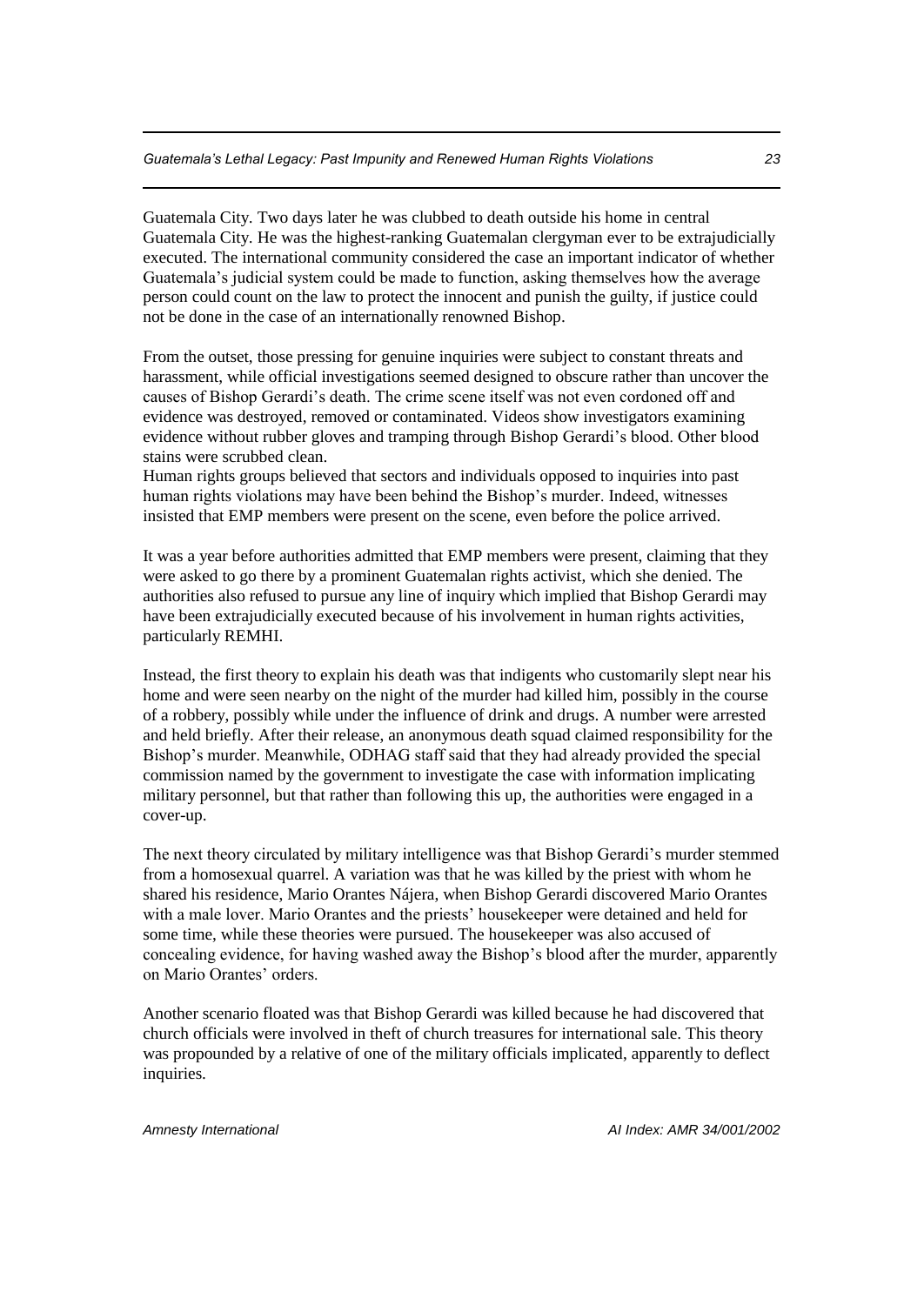It was even suggested that Mario Orantes' dog attacked and killed the Bishop on Orantes' orders. This was based on the findings of a Spanish forensic expert, brought into the inquiry by the Public Prosecutor's Office, that autopsy photographs of the Bishop's face showed dog bites. The animal was duly taken into custody, where he eventually died of old age.

Frustrated at official focus on the dog theory, ODHAG requested and eventually received co-complainant (*querellante adhesivo*) <sup>10</sup> status. It ODHAG requested a second autopsy to lay the dog bite theory to rest. Finally, in September 1998, the body was exhumed for a second autopsy. US experts were present along with two forensic experts named by ODHAG and the original Spanish expert. Officials blocked the US experts from participating, but they were allowed to observe. They reported that wounds and marks on Bishop Gerardi's body did not accord with the dog bite theory, and did not match the dental mould of the dog's teeth. The Spanish expert continued to insist that Bishop Gerardi was attacked and bitten by the dog.

In November 1998, a former attorney general contracted by the Church to assess official inquiries into the murder concluded that the killing had all the hallmarks of an extrajudicial execution and that Mario Orantes had been wrongfully accused.

ODHAG and other NGOs continued pressure for three named military officials to be investigated. Abroad, the European Parliament and the US government were among those who repeatedly called for those responsible to be brought to justice. Finally, the initial prosecutor, whom ODHAG accused of incompetence, partiality and conflict of interest because of his links to the military, was pulled off the investigation. His successor went into exile after death threats, to be replaced in December 1998 by a third prosecutor, Celvin Galindo. Shortly afterwards, the initial judge also withdrew.

In February 1999, the President of the Guatemalan Bishop's Council stated that the government had approached church officials, offering to arrange Mario Orantes' release in exchange for church silence on possible military or government involvement. The government denied these allegations.

In March 1999, Prosecutor Galindo announced that he would investigate possible political motives for the murder. The following day the new judge on the case withdrew after receiving

<sup>10</sup>Guatemalan law authorizes the victim (or persons harmed) to initiate criminal proceedings or join those already initiated by the Public Prosecutor's Office, as "querellante adhesivo" or co-complainant. Any citizen or association of citizens can exercise this role when public officials or employees are accused of human rights violations or have committed crimes abusing their office. Human rights groups often use this technique to push forward prosecutions when state officials are incompetent or partial and most human rights cases which have made any progress would not have done so without the active participation of querellantes adhesivos.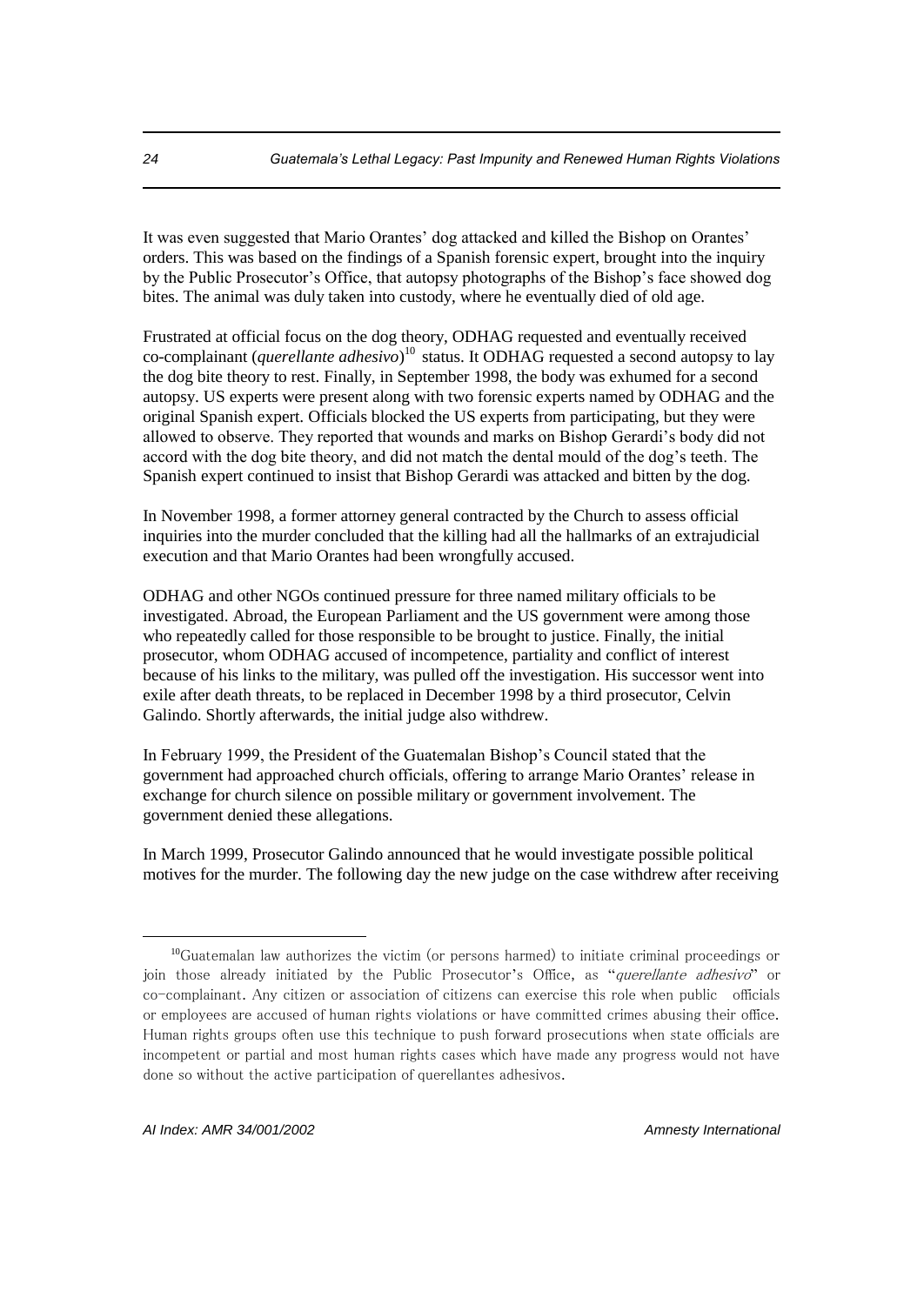threats to himself and his family. In October 1999, following repeated threats, Celvin Galindo too left the country.

Little progress was made for some time while those continuing to press for justice faced new threats and attacks. In April 2000 for example, three heavily armed men forcibly entered the home of Ronalth Ochaeta, then ODHAG's Director. They searched the house and threatened Ronalth Ochaeta's domestic employee and his four-year-old son. They left behind a concrete block, apparently a reference to the cement block found near Bishop Gerardi's body, which was the presumed murder weapon. Around the same time, Archbishop Próspero Penados and the Auxiliary Bishop Mario Ríos Mont, who replaced Bishop Gerardi at ODHAG, received death threats.

In May 2000, two members of the ODHAG Gerardi case investigatory team received death threats after the case judge case ruled that three high-ranking military officers, one of them a former director of military intelligence, another his son, and the third a former member of the EMP, all named by human rights groups as suspects from the start, should stand trial for the murder. The judge herself received threats and was followed by unknown individuals.

Shortly after the judge's order, ODHAG staff member Rodrigo Salvado received the first of many telephoned threats warning he was on a "black list" of people being investigated by the government. He received some 20 such calls in a single day, from a man who insulted him and his family and said a group was on its way to kill him. Mario Domingo, ODHAG's legal adviser on the Gerardi case, received calls at his work place; once a song called *El Desaparecido*, The "Disappeared", was played.

One of the military men indicted claimed that he could not have been involved because he was in custody for another killing at the time of the murder. However, it was found that prison records had been altered, apparently to enable such a claim. His cell-mate, who testified about his absence from prison when the murder occurred, received threats in prison and feared for his life. Another witness was murdered in prison, and an attack attempted against one of the detained army officials, which local analysts suggested may have been intended to eliminate him and so prevent him from implicating more senior officers.

After further twists and turns in the case, the three military men and Mario Orantes were taken into custody and the housekeeper released into provisional liberty. Delaying tactics by their lawyers continued, one suggestion being that trial should be before a military court.

As detailed above, by the time proceedings reopened in spring 2001, a judge and two prosecutors had fled the country, after receiving threats. One of the prosecutors had also found five army officers staking out his house. Dozens of others involved in the case reported serious intimidation and another dozen, including an EMP member who implicated colleagues in the murder, had also fled the country. Three witnesses who stayed were killed, as were six of the indigents sleeping outdoors near Bishop Gerardi's home the night of the crime.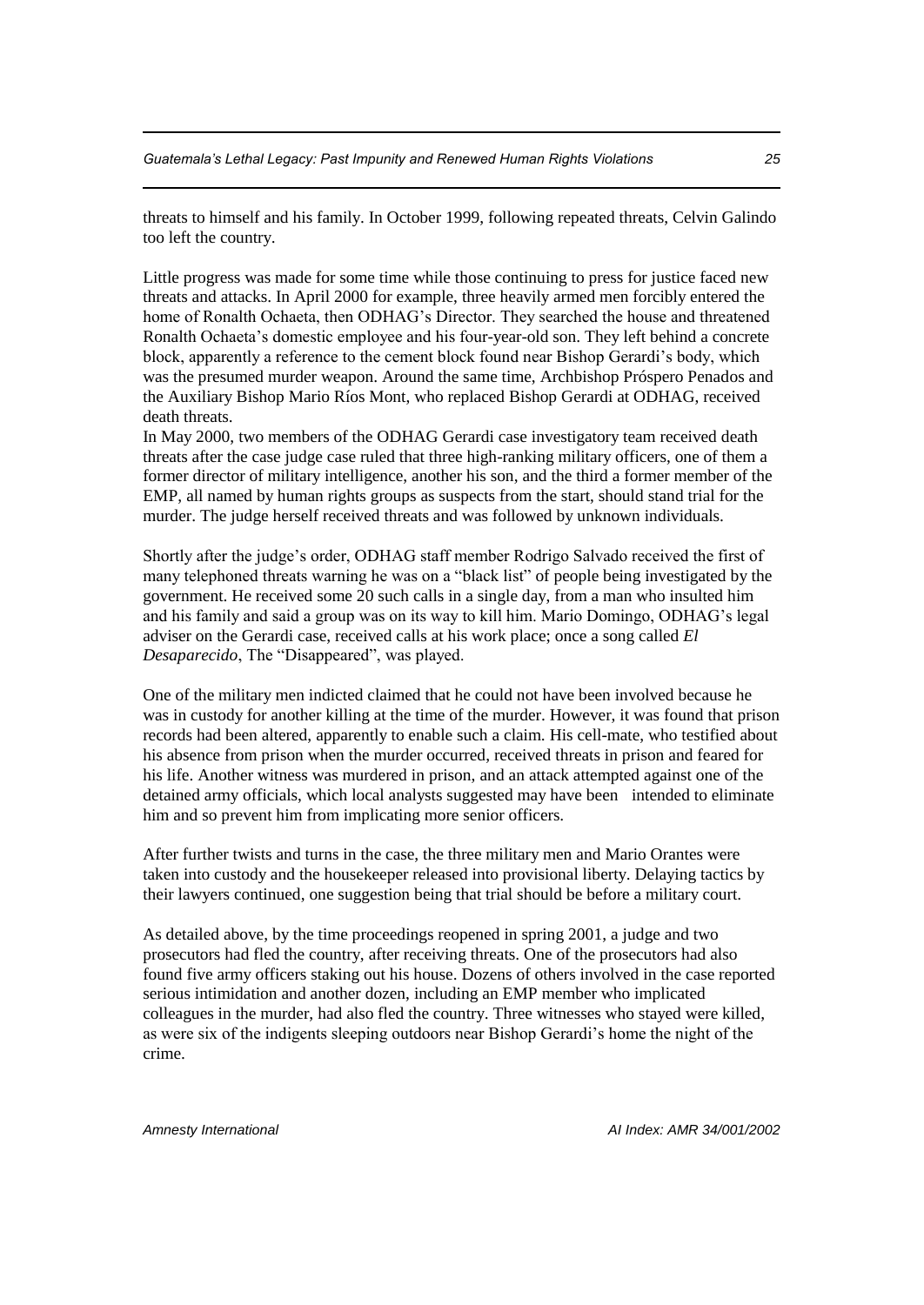Further incidents followed: a grenade was thrown at the home of presiding judge Yasmín Barrios the day before the trial reopened in March 2001. In April, Mynor Melgar, lead ODHAG lawyer, received yet another threat two days after announcing that ODHAG was helping prepare a suit for genocide against General Ríos Montt.

Five employees of the Myrna Mack Foundation also reported threats in April 2001 linked to the case. One was retired Peruvian general, Rodolfo Robes, who testified in both the Myrna Mack and Gerardi cases, on working methods of Latin American military intelligence agencies and the likely effect of the REMHI project on the Guatemalan military.

The April 2001 threats to ODHAG staff and others elicited an angry denunciation from Auxiliary Bishop Mario Ríos Mont, who then himself received threats, two days after giving his testimony. In the same month, an AI member published an article in the USA emphasizing the abuses against those pursuing justice for the murder, and likewise began to receive threats.

In June 2001, the three military men were convicted of extrajudicial execution and sentenced to 30 years' imprisonment. Mario Orantes received 20 years as an accomplice and the housekeeper was cleared. The case remained open against other military allegedly involved.

The decision was immediately appealed and new threats reported against Judge Barrios and another of the judges. Judge Barrios also saw a helicopter overflying her home. In the past, such overflights have presaged fatal attacks upon those under surveillance. One witness was told to withdraw his testimony or his wife would be kidnapped and murdered. Another was attacked in prison and a third went into hiding abroad. Leopoldo Mario Zeissig, prosecutor at the time of sentencing, followed his predecessors into exile after threats against himself and his family.

| Myrna Mack.jpeg | Meanwhile, observers question whether the<br>material and intellectual authors of the crime<br>have yet been identified. They note that the<br>highest ranking of the three convicted officers<br>had been an important supporter of General<br>Oscar Mejía Víctores who overthrew General<br>Ríos Montt as head of state in 1983 and had since<br>been involved in further internal military<br>manoeuverings against General Ríos Montt's<br>supporters. |
|-----------------|------------------------------------------------------------------------------------------------------------------------------------------------------------------------------------------------------------------------------------------------------------------------------------------------------------------------------------------------------------------------------------------------------------------------------------------------------------|
|                 |                                                                                                                                                                                                                                                                                                                                                                                                                                                            |

#### **The long road to justice: The case of Myrna**

#### **Mack**

In 1989 anthropologist Myrna Mack, founder member of the social science research institute AVANSCO, published a path-breaking study which concluded that government counter-insurgency policies caused internal displacement of Guatemala's indigenous peoples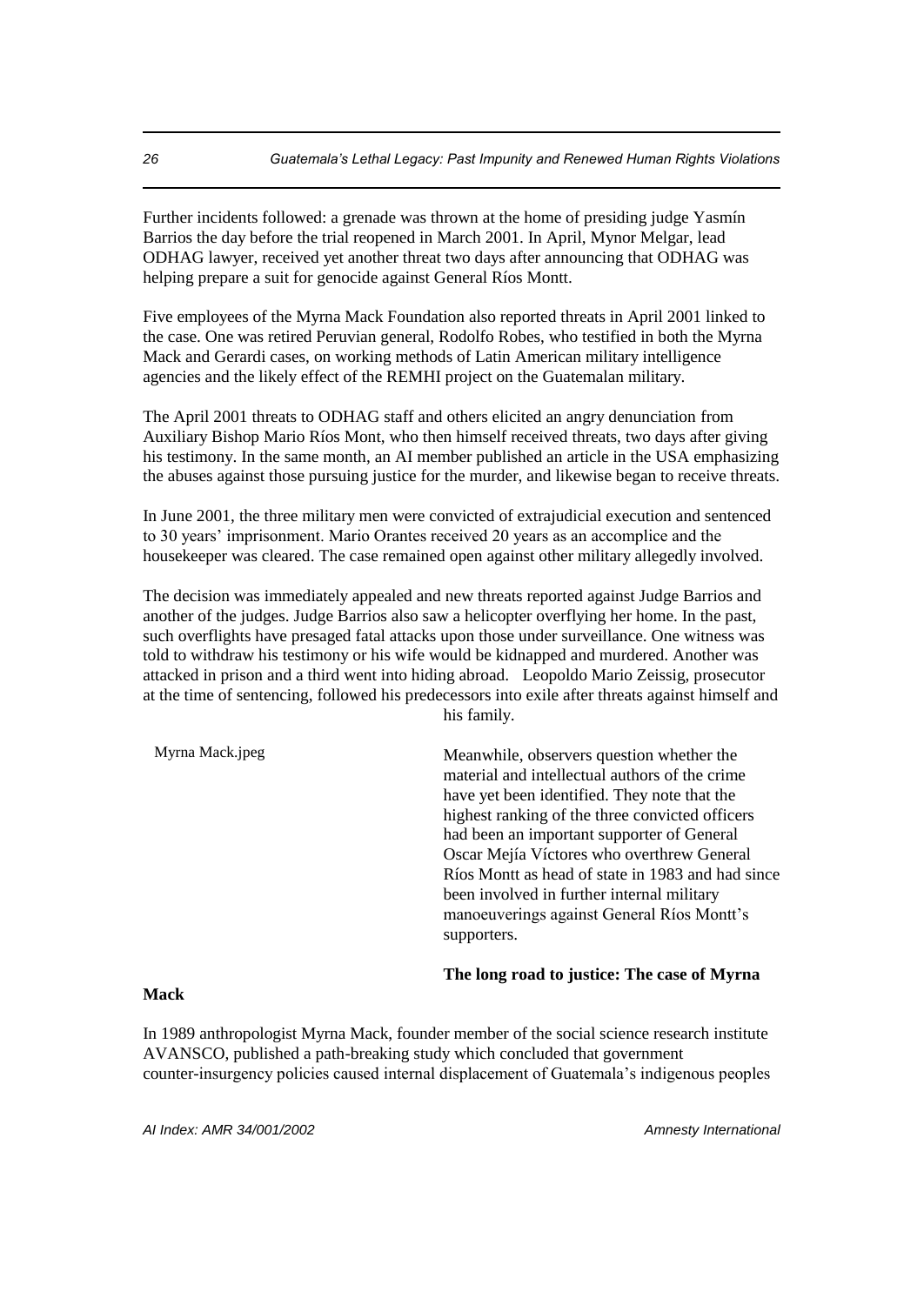and their resultant suffering. It came as peace talks began, and was highly damaging to the government.

On 11 September 1990, she was stabbed to death as she left AVANSCO's office in the capital. The victim's sister Helen Mack immediately took up the case as *querellante adhesivo*  and fought tirelessly to bring those who ordered and carried out her sister's death to justice. Irregularities, incompetence and attacks against witnesses and professionals involved in the investigation were soon evident. Despite the almost immediate presence of the Police Chief on the scene, the murder scene was not properly protected and footprint evidence was destroyed. Plastic possibly used as a ligature and evident in photographs was discarded as irrelevant. The victim's hands were cleaned, destroying any evidence left by an apparent struggle with her attacker.

Eventually, based on eye-witness testimony from two former members of the police department's criminal investigations unit, police investigators concluded that Myrna Mack had been under surveillance by members of army intelligence. Among those following her was an army anti-narcotics agent and EMP security sergeant Noel de Jesús Beteta Alvarez, who was identified from photo archives. The police investigators also concluded that she had been murdered because of her report.

The EMP refused to turn Noel Beteta over for inquiries and the police report was only submitted to the Public Ministry months later. A shortened version entered into the court record had no reference to military involvement. When the original report eventually became public, the then Attorney General admitted that the killing was political. Shortly afterwards, the police inspector responsible for the report was shot and killed as he prepared to travel to testify before the Inter-American Commission on Human Rights (IACHR), where the case had also been filed. His co-investigator fled the country.

Noel Beteta was arrested in the USA in November 1991 for illegal entry and deported to Guatemala to face charges for the murder of Myrna Mack. By the time he was sentenced in 1993 to 25 years for the murder, there had been 13 judges on the case, many of whom had withdrawn because of security concerns. Several witnesses withdrew their original police statements following threats. Journalists following the case were threatened to stop further reporting. Noel Beteta himself allegedly tried to commit suicide in prison in 1994, but Guatemalan sources said that in fact an attempt had been made to murder him to prevent him from giving any evidence that might implicate more senior officers.

After Noel Beteta's conviction, Helen Mack immediately filed suit, asking for his superiors to be prosecuted. An appeal against a Supreme Court decision allowing this was immediately lodged with the Constitutional Court. Constitutional Court president, Epaminondas González Dubón, was due to rule on the appeal when he was extrajudicially executed in April 1994 (see below). In November, a number of prisoners in the same prison as Noel Beteta were killed, allegedly to intimidate him and fellow inmates who were willing to give evidence about higher ranking military officers who had ordered specific killings.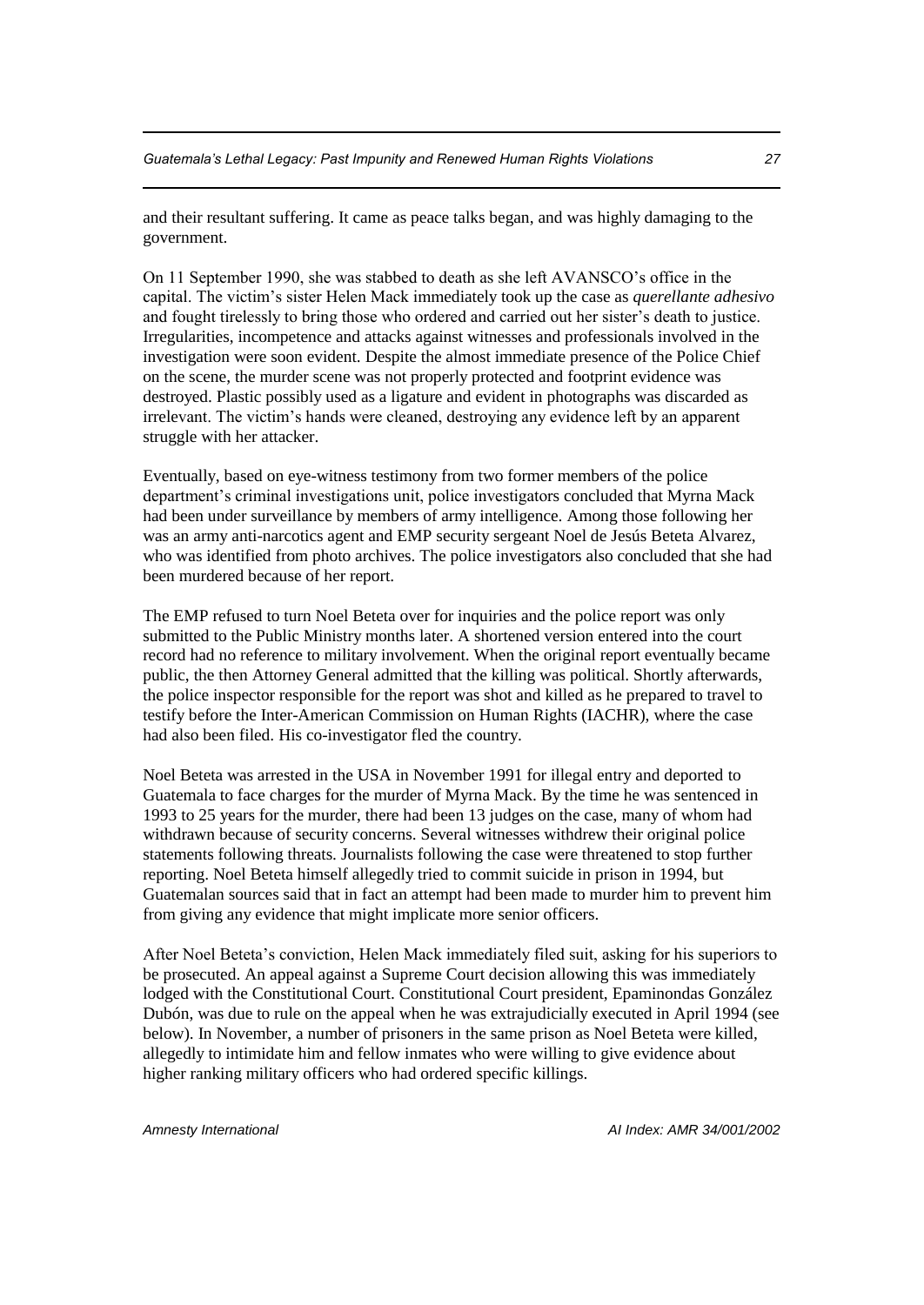Since then, the defendants have used every imaginable legal manoeuvre to paralyse the judicial process, including claims that they are eligible under amnesty laws and that proceedings should be conducted by military courts. Each appeal has made its way labouriously up to the Constitutional Court. Meanwhile, judges and Public Ministry officials have repeatedly "lost" evidence, have denied they were competent to hear the case and have tried to restart proceedings altogether, under an obsolete penal code. Oral hearings against the alleged intellectual authors of the crime were at last scheduled to begin in October 2001, eight years after first requested, but were delayed again after a further defence appeal.

Helen Mack also pursued the case via the Inter-American system. The IACHR accepted the case even though domestic remedies had not been exhausted, on the grounds that the complainant had been impeded in her efforts to pursue domestic remedies and that there had been unjustified delays in such proceedings. In the meantime, proceedings initiated before the Commission in a number of cases resulted in "friendly settlements" between the complainants and the Guatemalan state in March-April 2000, in accordance with procedures set out under Articles 48 and 49 of the American Convention on Human Rights. In this context (given that if such agreements are finalized they normally preclude a decision from the Inter-American Court), Guatemala accepted institutional responsibility for the murder of Myrna Mack and agreed to pay compensation. As a result of that admission, Helen Mack entered into a preliminary agreement with Guatemala to explore the possibility of reaching a "friendly settlement", dependent upon trial of those responsible for the crime and conclusion of the relevant legal proceedings within a reasonable period of time.

The reports of those appointed to monitor compliance indicate that the agreements reached were clearly not fulfilled by Guatemala. Given this situation, Helen Mack decided that it was not possible to reach a 'friendly settlement", and asked that proceedings continue on the case within the Inter-American system. The case was duly filed by the Commission before the Inter-American Court of Human Rights, which is expected to deliver its decision in 2002.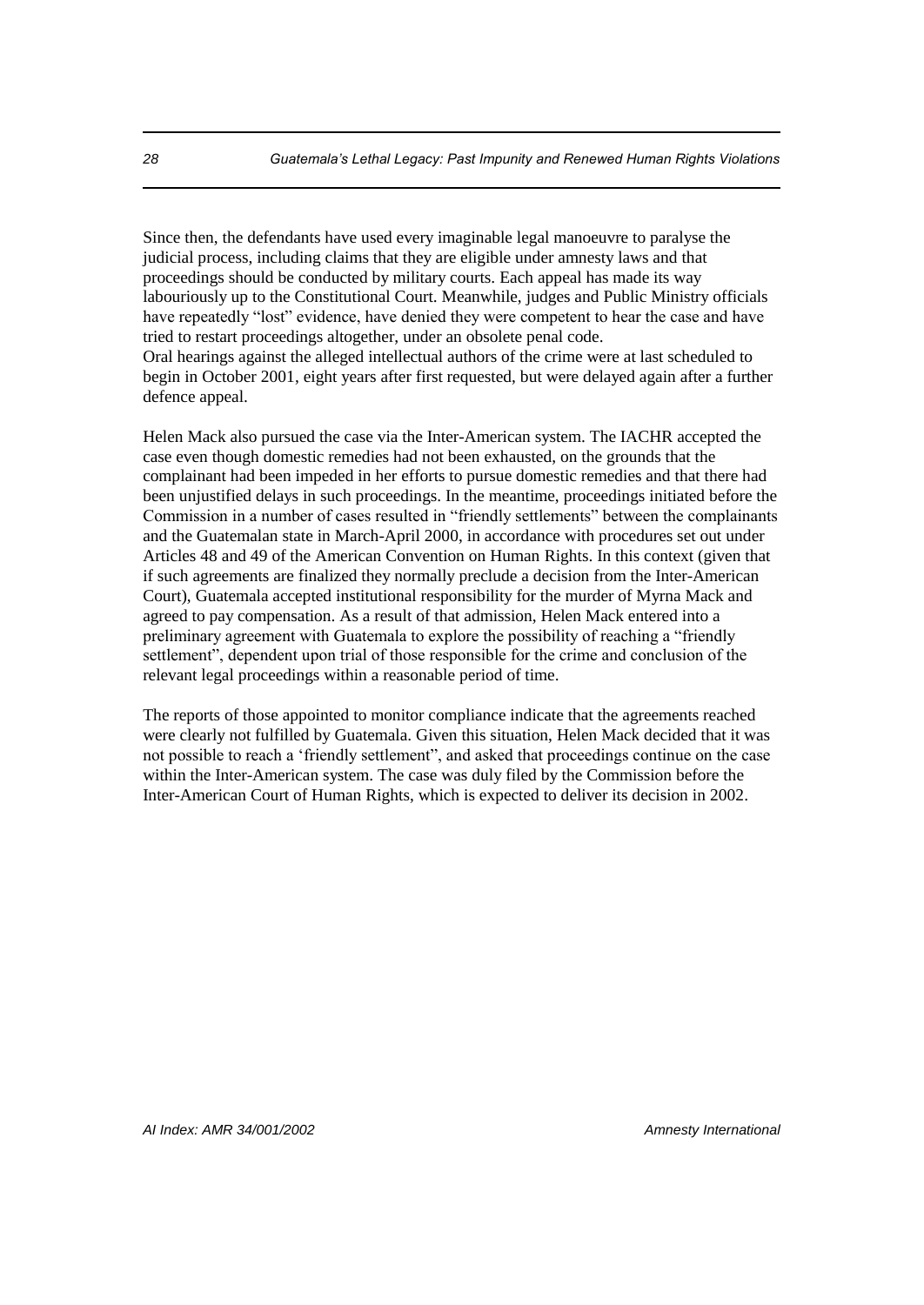#### Gonzalez Dubon2.jpeg

### **Striking at the judiciary: The case of Judge Epaminondas González Dubón**

Constitutional Court president Judge Epaminondas González Dubón was killed in April 1994, when unidentified men opened fire on his car as he returned to his home in Guatemala City. Guatemalan human rights groups were convinced from the outset that he was the victim of an

extrajudicial execution and that his assailants were acting for hard-line Guatemalan military officers. His case illustrates that even the highest ranking members of the judiciary are at risk when they try to fulfill their professional obligations. As in the Gerardi case, it also raises doubts as to whether the real culprits and those who ordered their actions have been convicted.

The authorities maintained that Judge González was the victim of common crime, but neither his family nor local human rights groups agreed. He had received anonymous telephoned death threats before his murder, a funeral wreath was repeatedly thrown into his garden and five men in a pick-up with polarized windows were seen monitoring his home and neighbourhood the week before.

There were also possible political motives for his murder. The previous year for example, Judge González had declared illegal the ultimately unsuccessful effort by then President Jorge Serrano to seize unconstitutional powers in an "*auto-golpe*" (self-imposed coup). He had also ruled that Jorge Serrano's Vice-President, Gustavo Espina, could not take over after Jorge Serrano left the country, as, having been involved in the coup, he was constitutionally ineligible. As a result of his rulings, two powerful generals had to leave the army.

In another decision made shortly before his death and also likely to have antagonized powerful sectors, Judge González ruled that attempts to prolong the tenure of Congressional deputies were unconstitutional. He also cast the deciding vote to accept a US writ for extradition of an army lieutenant colonel for narco-trafficking. The officer was the first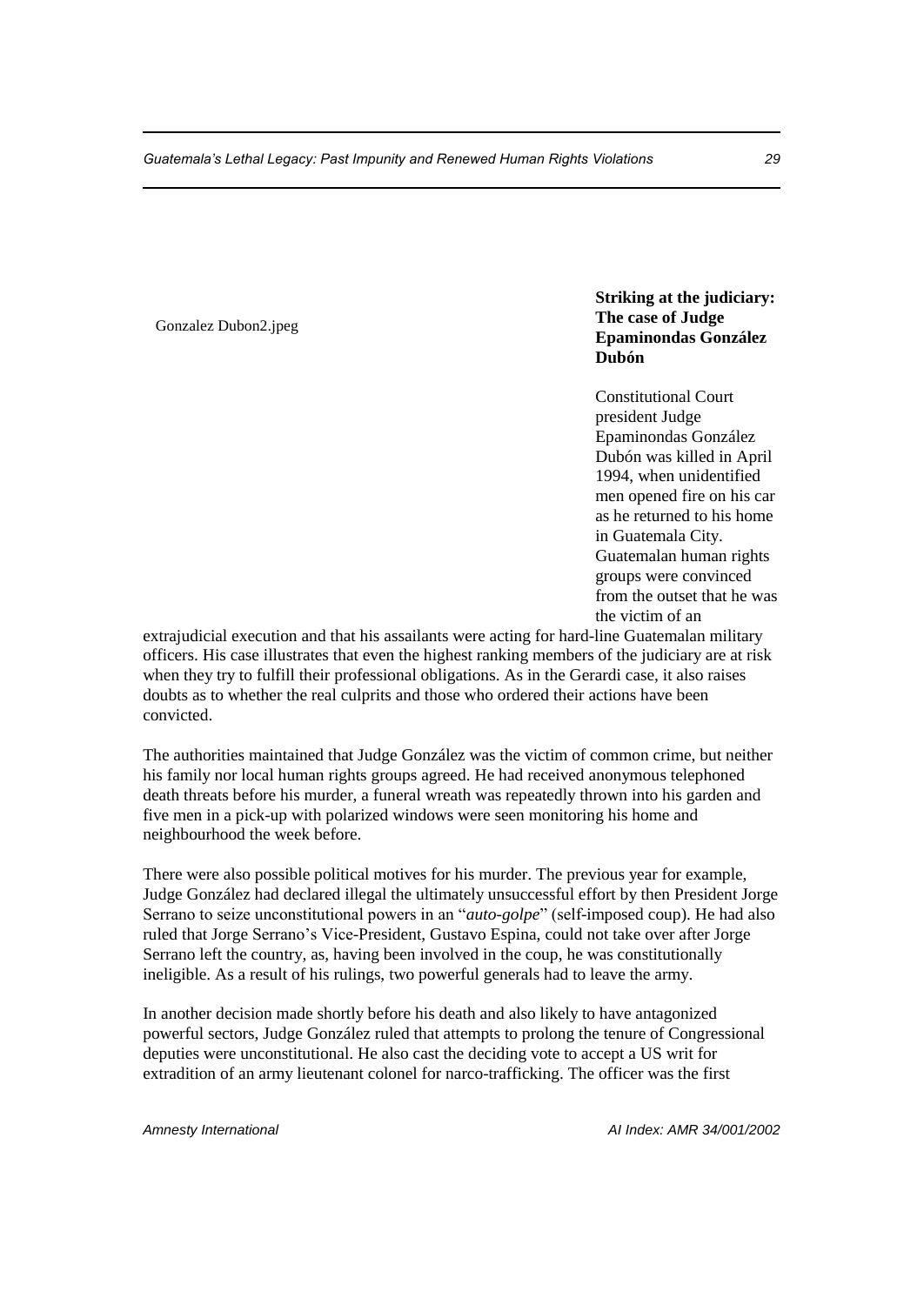member of the Guatemalan armed forces for whom the USA had issued an extradition request. Nine days later, Judge González was killed. Two days afterwards, the same court then voted against extradition. Papers relating to the original extradition decision had been "lost".

At the time of his murder, Judge González was also on the verge of making important rulings in the Myrna Mack case. For example, an appeal from the military officials accused of being the intellectual authors of Myrna Mack's murder was before the Constitutional Court. The Supreme Court had overturned an Appeal Court's decision to close the case without prosecuting the intellectual authors, and Judge Gonzalez was to rule on the officers' challenge to the Supreme Court's decision.

Officials obstructed the investigation into the Judge's killing from the outset. According to reports, highly placed officials called police investigators hours after the murder and instructed them to treat it as a common crime. The police and the Minister of the Interior duly attributed it to an attempted car theft gone wrong. However, they could not explain why the Judge's car had not been stolen.

Irregularities and delays stalled proceedings for several years, until in 1996 a "Criss Cross" car theft gang member testified about the involvement of an EMP officer. According to this testimony, the EMP member identified himself as a sub-lieutenant, used a car belonging to a named member of the EMP, provided gang members with false EMP credentials, paid  $Q325,000<sup>11</sup>$  as first installment for Judge González' extrajudicial execution, and made another payment after the killing.

As the family continued to press to get to the bottom of the affair, documents were found to have gone missing from court files. The lawyer representing two brothers charged with the killing withdrew in 1996 after receiving death threats. These began when she stated that she had a tape recording in which a third individual, a minor when Judge González died, said he was the killer. He was arrested for another crime, but eventually linked to Judge González' murder. A police officer was allegedly bribed to tamper with his file: information on a string of previous arrests was either not recorded or had been removed, as had a previous arrest warrant never acted on.

The leader of the Criss Cross gang reportedly said that he would have this third individual killed in prison, but eventually he and another gang member were murdered in unresolved separate killings. An eyewitness and one of those charged received death threats while in prison.

Six people were eventually convicted in 1996, but received relatively light terms of two to 12 years. The Public Ministry appealed against their sentences as too lenient, but the Appeals

<sup>11</sup>Approximately US \$40,323 on the basis of exchange rates prevailing in late 2001.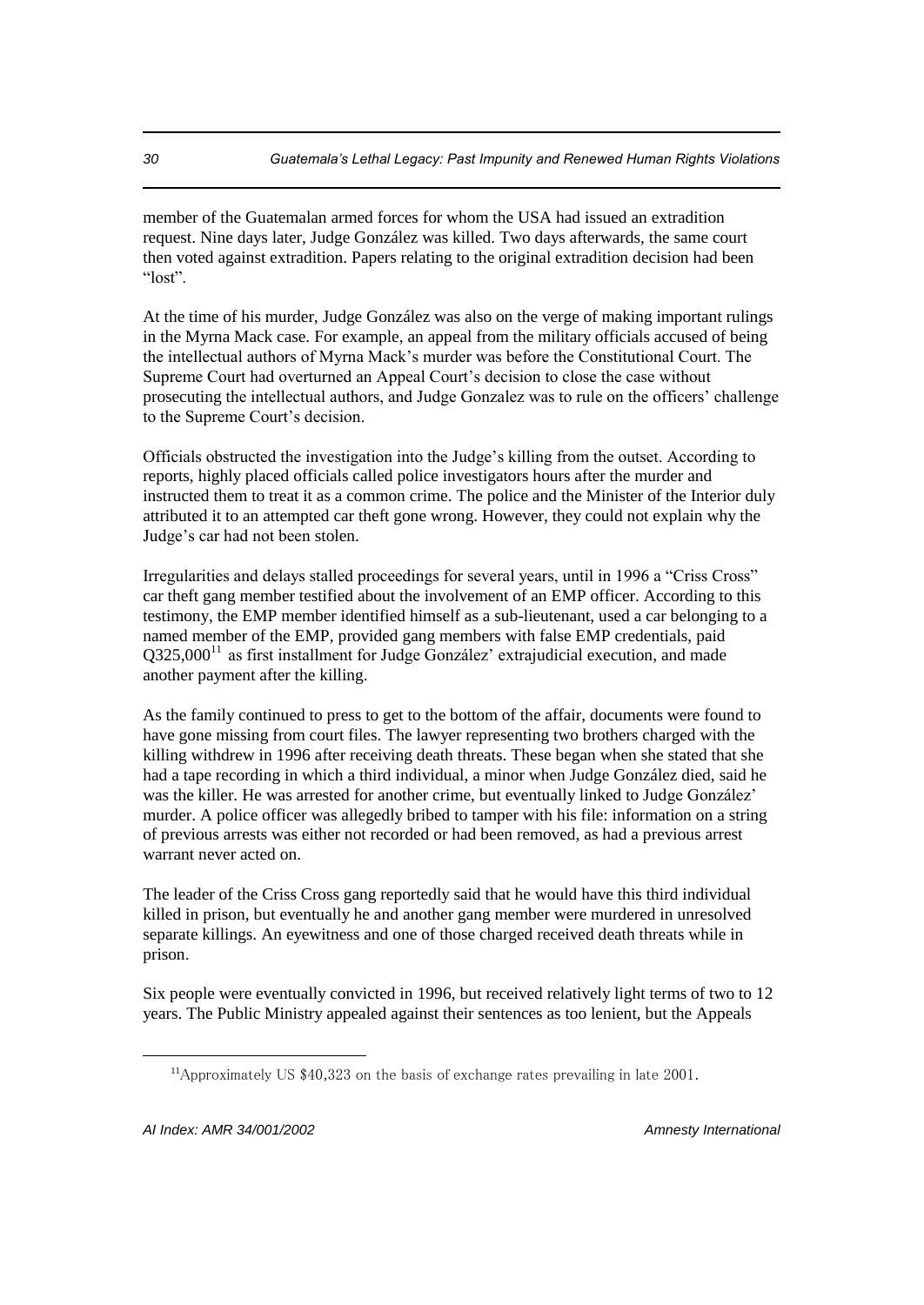Court rescinded the sentences and freed the accused. One had already escaped, apparently with police connivance. The judges who rescinded the sentences then reported death threats. Eventually, the Supreme Court reversed both decisions of the lower courts, fined the judges involved for not having identified and corrected violations of due process, and ordered the case back to the first instance court for retrial.

The Public Ministry then tried to withdraw the action against the judges, leading Judge González' son to charge the Ministry with "violating procedures intended to ensure impartiality", saying that its action reflected "a fundamental decision to allow impunity to prevail". The Court Supervisory Body, the *Supervisión General de Tribunales*, concurred that justice had not been prompt nor adequate. Meanwhile, MINUGUA noted that two other suspects named in police records had not been investigated.

The victim's son tried to revitalise the case in 1997 by becoming "*querellante adhesivo*," and the Constitutional Court ordered the case reactivated. Judge González' nephew was then attacked in circumstances similar to those in which his uncle died. Judge González' son suggested that the attack was in reprisal for the family's continued pursuit of the case. Also in 1997, the charge was changed from homicide to first degree murder, possibly to support the car theft theory.

Eventually, in 1998, two men were sentenced to 27 years' imprisonment for robbery and murder and a third to two years for aggravated robbery. Various subsequent legal manoeuvres ended in October 2001 with the sentencing court's announcement that the two were to serve 25 years for murder. The escapee suspected of the killing remains at large. The intellectual authors also remain unpunished, despite the naming by the Public Prosecutor's Office in 1997 of four former "narco-military" officers as those who ordered and contracted the Criss Cross gang to carry out Judge Gonzalez' murder on orders from the now disarticulated Colombia-based Cali Cartel. The Cartel reportedly acted to prevent the extradition of the Guatemalan army lieutenant colonel, a Cartel member, to the USA.

Following the October 2001 decision, the victim's family blamed the EMP for having ordered Judge González' death and expressed dissatisfaction that no efforts had been made to bring the intellectual authors of the crime to justice.

### **Chapter 4: A genocide ignored: unresolved massacres**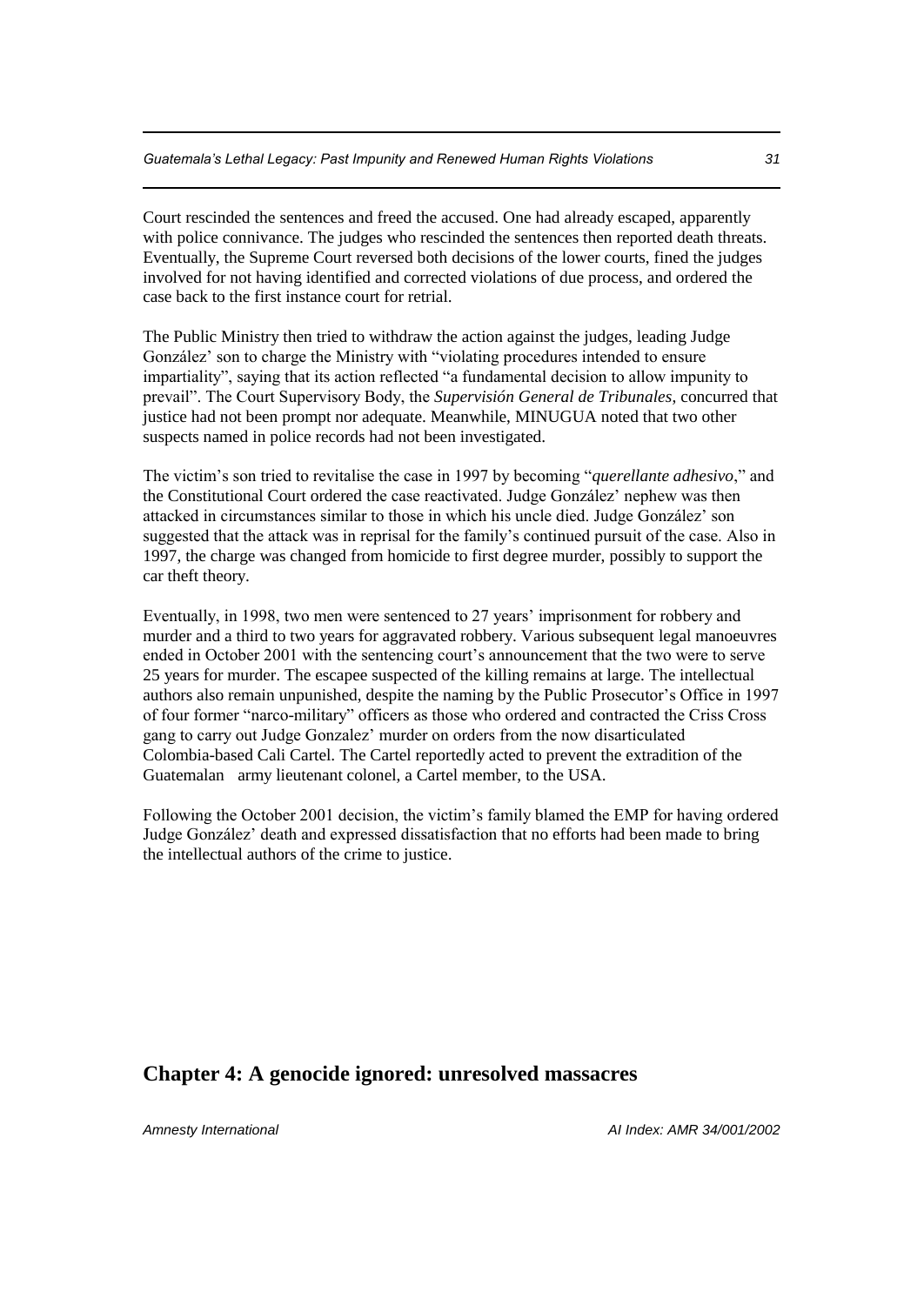It is estimated that more than 600 indigenous villages were virtually eliminated in large-scale rural massacres by the Guatemalan military and the PAC during the conflict. Children, even tiny infants, were amongst the victims: Of the 6,159 "disappearances" recorded by the CEH, 11 per cent were children, while 33 per cent of the remains exhumed by ODHAG between 1997 and 2000 were those of children.

children of Josefinos massacre (bw).jpeg

Three of the few cases where some progress has been made in identifying the culprits are detailed below. The road to justice has been long and hard, and those involved have paid a heavy price.

**Digging for the truth: The Dos Erres massacre**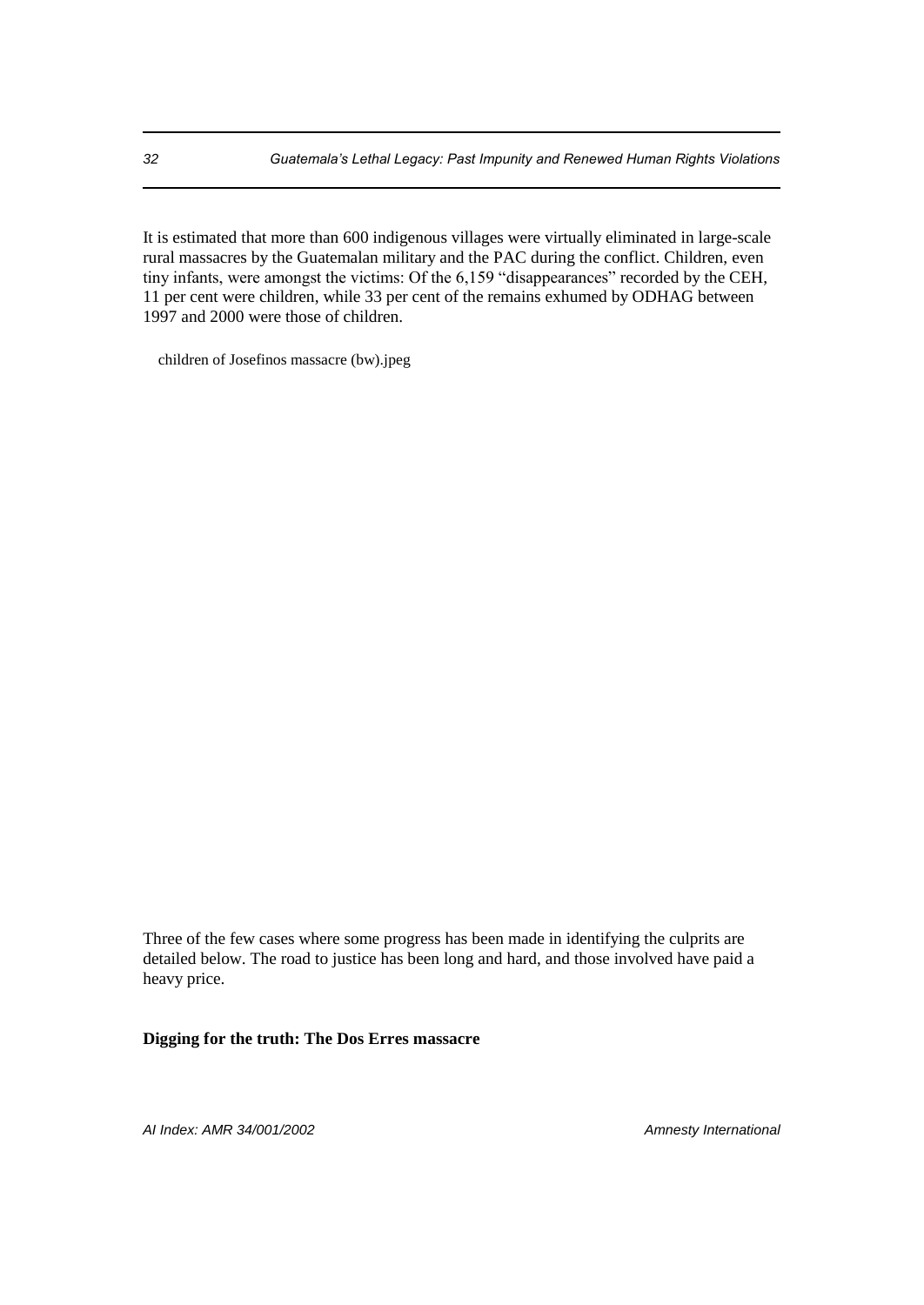On 5 December 1982, an army squad of *kaibiles*, the Guatemalan special forces analogous to the US Green Berets, and some paratroopers, entered Dos Erres, La Libertad, Petén Department. When they left three days later, more than 350 men, women and children had been massacred, the women after mass rapes. Many of the corpses were thrown into the village well and others left in nearby woods. The village was then razed to the ground. A local resident had apparently been tortured to make him say that villagers were guerrillas and to lead the army there. According to an eyewitness, parts of the guide's body were then hacked off before he was garotted.

In following years, local parish priests gathered testimonies of survivors and victims' relatives and passed them to ODHAG and then to FAMDEGUA, to act for the survivors.

There the matter rested for nearly 12 years, until July 1994, when the *Equipo Argentino de* 

Clothing belonging to children killed in the massacre.jpeg

*Antropología Forense*, Argentine Forensic Anthropology Team, was invited by FAMDEGUA and ODHAG to exhume the site where Dos Erres once stood. By July 1995, the team had uncovered the remains of 171 individuals, most from the well, others from the woods. Sixty-seven were aged under 12, many still bore milk teeth. The team established the identities of three victims; relatives and survivors identified 16 others, aged 6 to 65.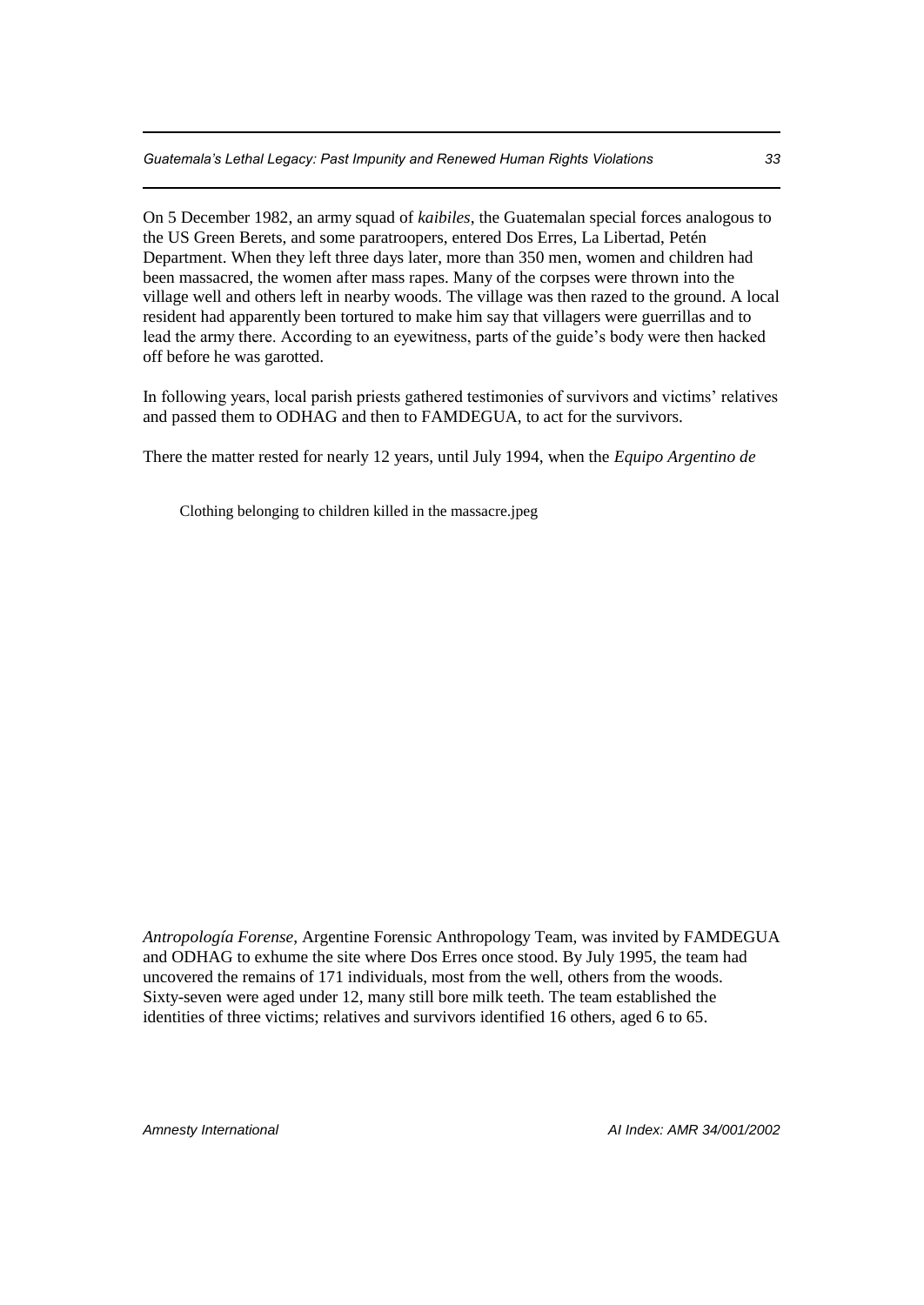During the exhumations, relatives of identified victims reported repeated death threats from a military commissioner. FAMDEGUA and the team required police protection after stones were thrown at their temporary accommodation and machine-guns fired into the air.

The Public Prosecutor continued to show little interest in the case, failing to call witnesses and survivors to testify, despite receiving their testimonies from FAMDEGUA. No efforts were officially made to pursue information from FAMDEGUA regarding those in command in Petén during the massacre. Despite repeated requests to the Attorney General's Office for appointment of a special investigating attorney (*fiscal especial*), this only happened in 1996. Evidence collected by FAMDEGUA was then transferred to the capital without adequate protection, raising fears of contamination or loss.

Little occurred until July 1997 when Mynor Melgar, from ODHAG's legal department, replaced the first special investigating attorney and called senior army officers to testify. Among those he called were General Ríos Montt and General Mejía Víctores, who was Minister of Defence when the massacre occurred. All those who appeared denied knowledge of this or other massacres and said the killings had been carried out by guerrilla forces.

In October 1997, Mynor Melgar announced that he would charge 14 soldiers with the massacre and was considering charges against Generals Mejía Víctores and Ríos Montt for covering up the atrocity: A lower ranking officer had stated he had reported the army's actions at Dos Erres to his superiors at the time. Further threats and intimidation against FAMDEGUA and MINUGUA staff working in Petén were then reported.

After being suspended for several months, inquiries resumed at the beginning of 1998, but were stalled when two former soldiers present at the massacre, who had given pre-trial testimony, failed to appear. They were unwilling to risk giving formal testimony until they could be assured of security for themselves and their families.

AI interviewed one of the witnesses in hiding in 1997 and obtained a copy of the other's pre-trial statement. Both stated that an army intelligence (G-2) commander at the Santa Elena military base had ordered the massacre, apparently to cover up the rape of a village woman earlier that day by another officer. They described how the *kaibil-*paratrooper unit was dressed as guerrillas and provided with guerrilla armaments to confuse villagers and avoid army accountability.

According to their testimonies, after the order was given, events transpired as follows:

"As for the massacre, after the meeting at which the officers decided to kill all the people in the village, the execution was started at 2 pm. It began with a child of 3 or 4 months who was thrown down a well. The execution continued doing the same with all the children. [Meanwhile] ... the adults were inside the evangelical church, we could hear them praying to God. Among the women there were girls of 12 and 13 years old which some soldiers started to rape. They brought people to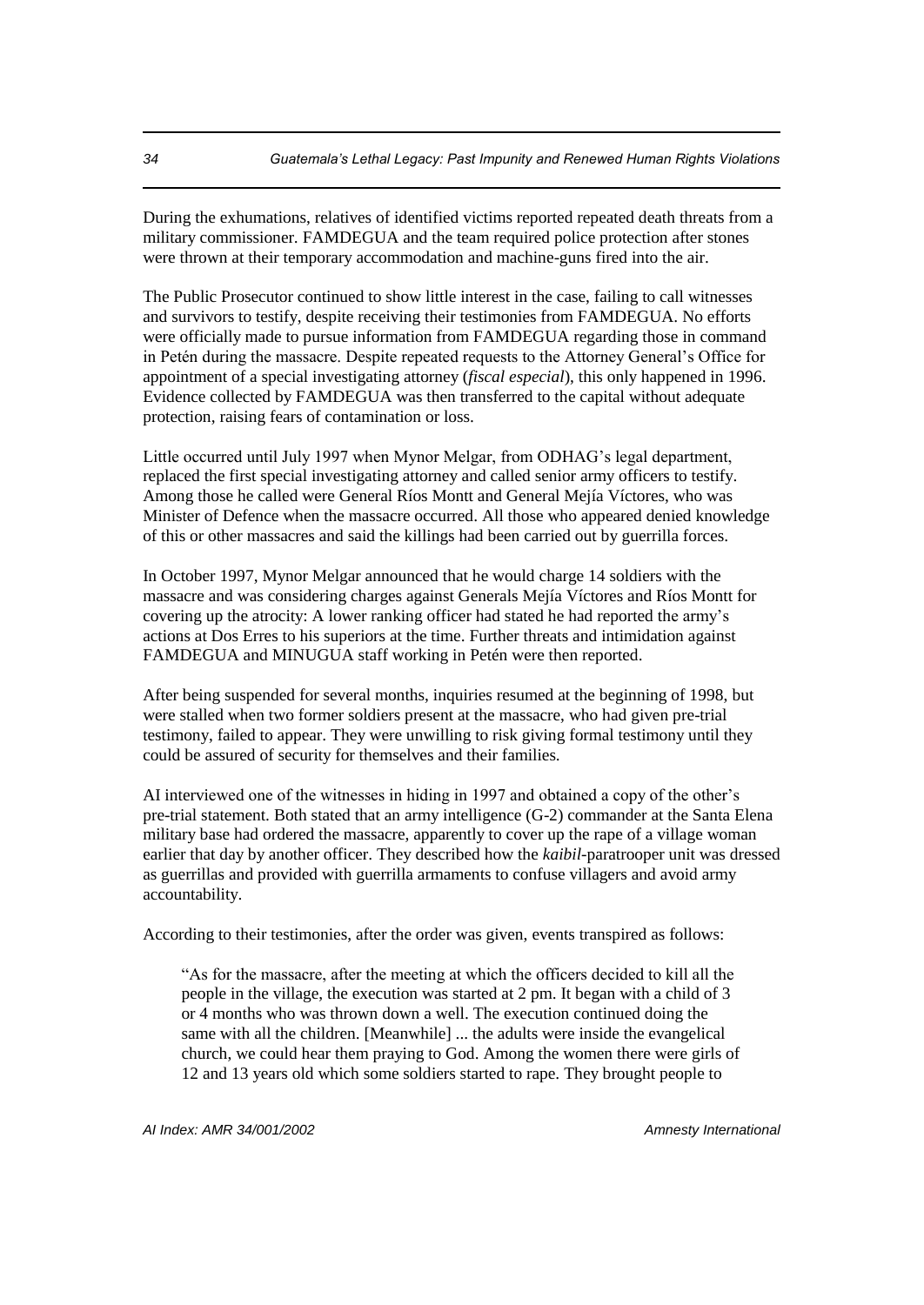the edge of the well and hit them with clubs. Then they threw them in the well. After the women, they killed the men and then the older men, throwing them all down the well."

The Argentinians' exhumations confirmed that children's bodies were at the bottom of the heaps of remains, indicating they had indeed been killed and thrown in first. Women's bodies were in the middle, the men's on top. Items of clothing found and their placement supported accounts of mass rape.

One of the ex-soldiers told of other killings, preceded by rapes of women and young girls, which were ordered and carried out in the area by specific commanders and soldiers after his unit left Dos Erres.

At the beginning of 1999, special investigator Mynor Melgar's contract was not renewed for "administrative reasons". A new special investigator, already overloaded with other high profile human rights cases, was named. Observers considered that it was his call for high level army officials to testify that led to Mynor Melgar's removal. He subsequently received further death threats. He left Guatemala temporarily, another exile to add to the list of four witnesses, three former *kaibiles* and one survivor, six years old at the time of the massacre, who had

already fled abroad. This exiled survivor learned in the course of testifying to

the IACHR about the massacre that he had been raised by someone

directly involved.

By March 2000, arrangements were in place for the witnesses who were former soldiers to leave Guatemala after testifying, and a hearing was scheduled in Petén for the prosecutor to take their depositions. Four international observers, including one sent by AI's Trial Observers Project, were not allowed to attend the hearing because the prosecutor's office was "too small". FAMDEGUA reported that the witnesses' depositions omitted much of the information that they had previously given, as a result of pressure from the prosecutor. Nonetheless, the new prosecutor announced arrest orders against 15 soldiers.

Just as the case seemed at last to be gathering momentum, the government announced "friendly settlements" with the Inter-American Commission on Human Rights in several cases, including that of Dos Erres. The case was first presented to the Commission by FAMDEGUA in 1996. In a reply to the Commission in 1997, the government of President Arzú acknowledged that it was impossible to deny what had happened at Dos Erres and that "a legal system cannot tolerate nor conceal acts which are at odds with justice, so the law should be applied without distinction to those found to be responsible." The government asked however, that the Commission take into account the "prevailing insecurity" of the time. In October 1998, FAMDEGUA extended its suit to ask for compensation for survivors and relatives of victims, and asked the Commission to help negotiate governmental payments.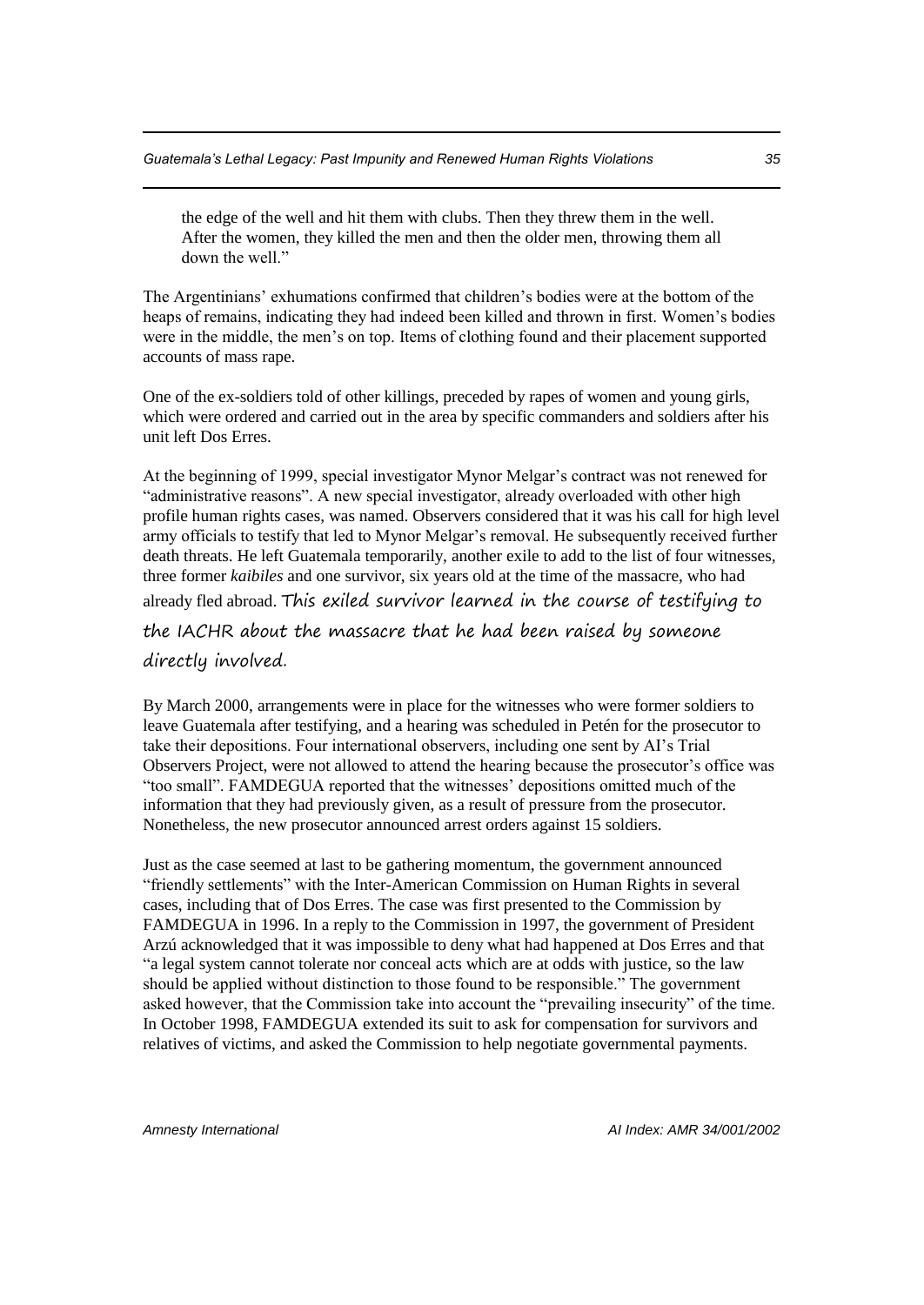Then on 1 April 2000 came the "friendly settlement". This was to comprise truth, justice and reparations. "Truth" required an apology from the state, and the state was obliged to ensure "justice" within the terms of agreement within specified time limits. "Reparation" meant economic and moral compensation – for Dos Erres, a monument to the dead, a video about the massacre, to be presented nationally, and psychiatric help for witnesses and survivors.

By accepting the "friendly settlement", the government ensured that the case would most probably not result in an Inter-American Court ruling against Guatemala. However, FAMDEGUA considered that the agreement implied only that the state recognized its responsibility for the massacre, and family members continued their suit before the Guatemalan courts.

Also in April, the Public Ministry announced that police had been "unable to find" any of the accused to serve arrest orders and that nine had fled the country. FAMDEGUA said the real reason they had not been served was because they named high level officials. It filed an unsuccessful *habeas corpus* application for one of the accused soldiers who had been admitted to a military health centre along with about six others named. FAMDEGUA also asked for General Ríos Montt to be stripped of his Congressional immunity so that he could be prosecuted for the massacre.

The military argued that accepting the testimony of the ex*-kaibiles* prior to trial had violated the presumption of innocence and due process, and that their testimony was invalid because of their involvement in the Dos Erres military action. Those charged also claimed immunity under the 1996 Law of National Reconciliation. This granted exemption from prosecution to members of the armed forces and those under their command for unspecified common crimes carried out in the context of the conflict aimed at preventing, repressing or punishing crimes by armed opposition groups. However, the Law did not exempt those responsible for forced "disappearance", torture and genocide. The Appeals Court turned down the soldiers' arguments, and rejected their *amparo* (petition of enforcement of constitutional rights) for stays of execution of their arrest warrants. However, upon appeal, the Constitutional Court provisionally granted *amparo* and the arrest orders were rescinded. The accused remain at large.

Meanwhile, in August 2000, President Portillo publicly accepted responsibility for some abuses, including deaths at Dos Erres, and assured the victims' families that they would receive compensation. In September came the armed raid on the FAMDEGUA offices described above, in which the computer files stolen included records on Dos Erres.

In April 2001, the head of the Comisi*ó*n Presidencial Coordinadora de la Pol*í*tica del Ejecutivo en Materia de Derechos Humanos, COPREDEH, Presidential Human

Rights Commission, who had formally accepted responsibility on behalf of the state in the "friendly settlements", was dismissed. The dismissal was apparently the result of pressure from military factions who feared that his generalized acceptance of state responsibility for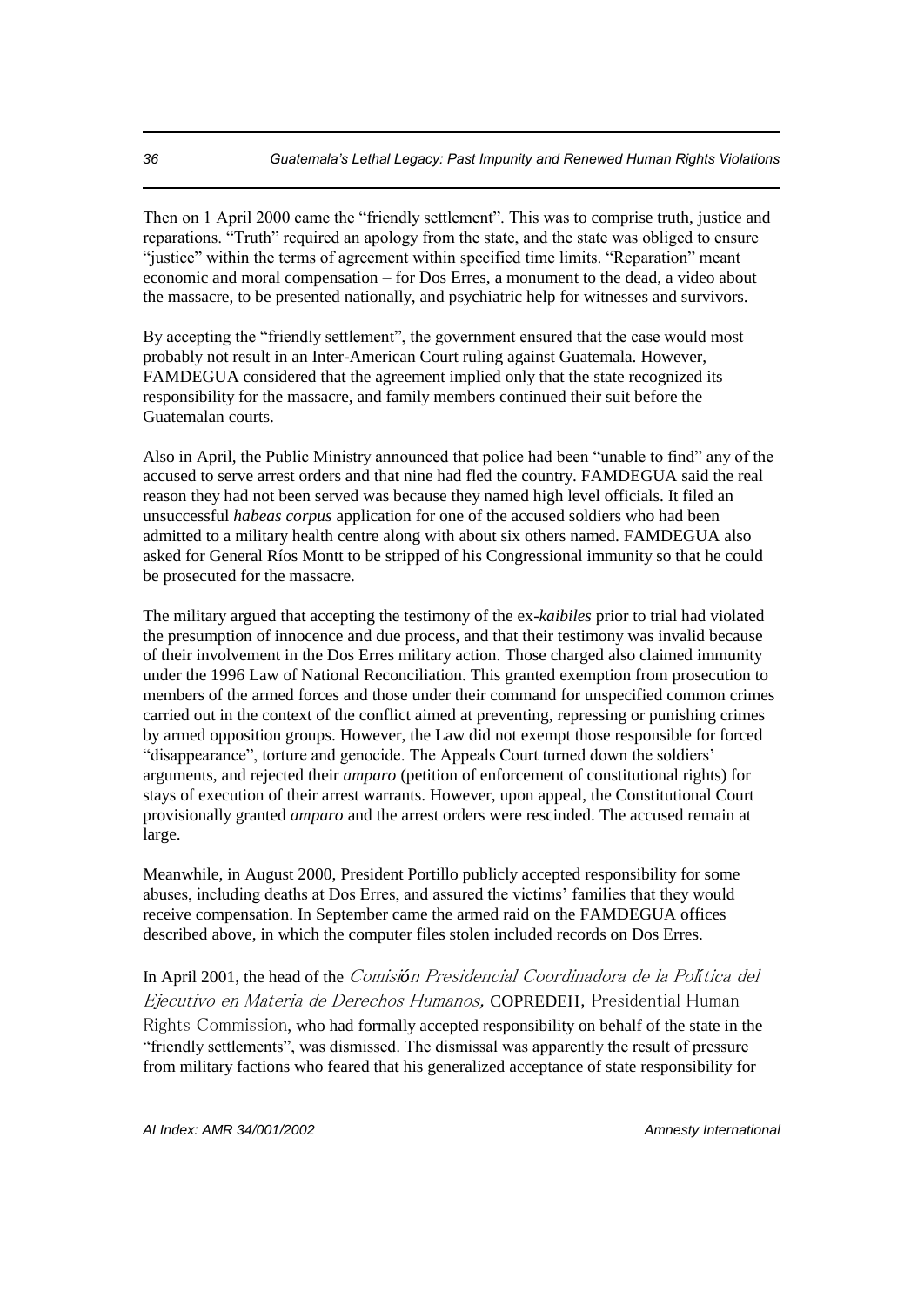this and other abuses made their own eventual prosecution more likely. His deputy was removed shortly afterwards for the same reasons.

Nonetheless, a compensation agreement was announced in May 2001, but it was not immediately implemented. In November 2001, in a renewed agreement between the parties under the aegis of the IACHR, the government promised speedy implementation of the April 2000 accord, including payment of the proposed compensation within two weeks and monitoring of the legal proceedings to overcome the obstacles that had been blocking their completion.

Finally, in December, 2001, nineteen years after the massacre, the government paid Q14 million to the families of the people massacred by the Army at Dos Erres. Relatives welcomed the award, but continued to insist that those responsible be brought to justice. They pointed out that at least four officials who participated in the massacre are still in active service, and that the new Minister of the Interior, Eduardo Arévalo Lacs, appointed in November 2001 was believed to have trained the military patrol responsible.A May 2001 compensation agreement was finally implemented in December 2001.

#### **Confronting the past: The massacres at Río Negro**

Five massacres were carried out at the Achí village of Río Negro, Rabinal municipality, Baja Verapaz Department between 1980 and 1982 in the course of the counter-insurgency campaign there. Local human rights groups say 4,000 to 5,000 people were killed during that period in the wider Rabinal area, and that 444 of the 791 inhabitants of Río Negro were extrajudicially executed. Río Negro may have been especially targeted because Guatemala's *Instituto Nacional de Electrificación* (INDE), State Electricity Institute, wanted its lands to build the Chixoy hydroelectric power dam. The dam was part of the government's economic development plan for the Transversal del Norte zone, where many generals, including the country's then leader General Lucas García and his brother, General Manuel Benedicto Lucas García, had property. Initial funding came from the Inter-American Development Bank and the World Bank, but much of it reportedly ended up in the pockets of corrupt military officials.

The local community says that it was never consulted throughout the planning and development phases of the project in the 1970s. Most residents refused resettlement, although some did initially agree a move to Pacux, outside Rabinal. Such "poles of development", model villages or "strategic hamlets", were established in various conflict areas to enable the army to monitor people in areas considered sympathetic to the guerrillas. However, villagers found conditions at Pacux inferior to what was promised and returned to Río Negro, to the annoyance of the army and INDE. Villagers also refused army orders to form civil patrols. Their attitudes apparently caused INDE to consider the community "subversive."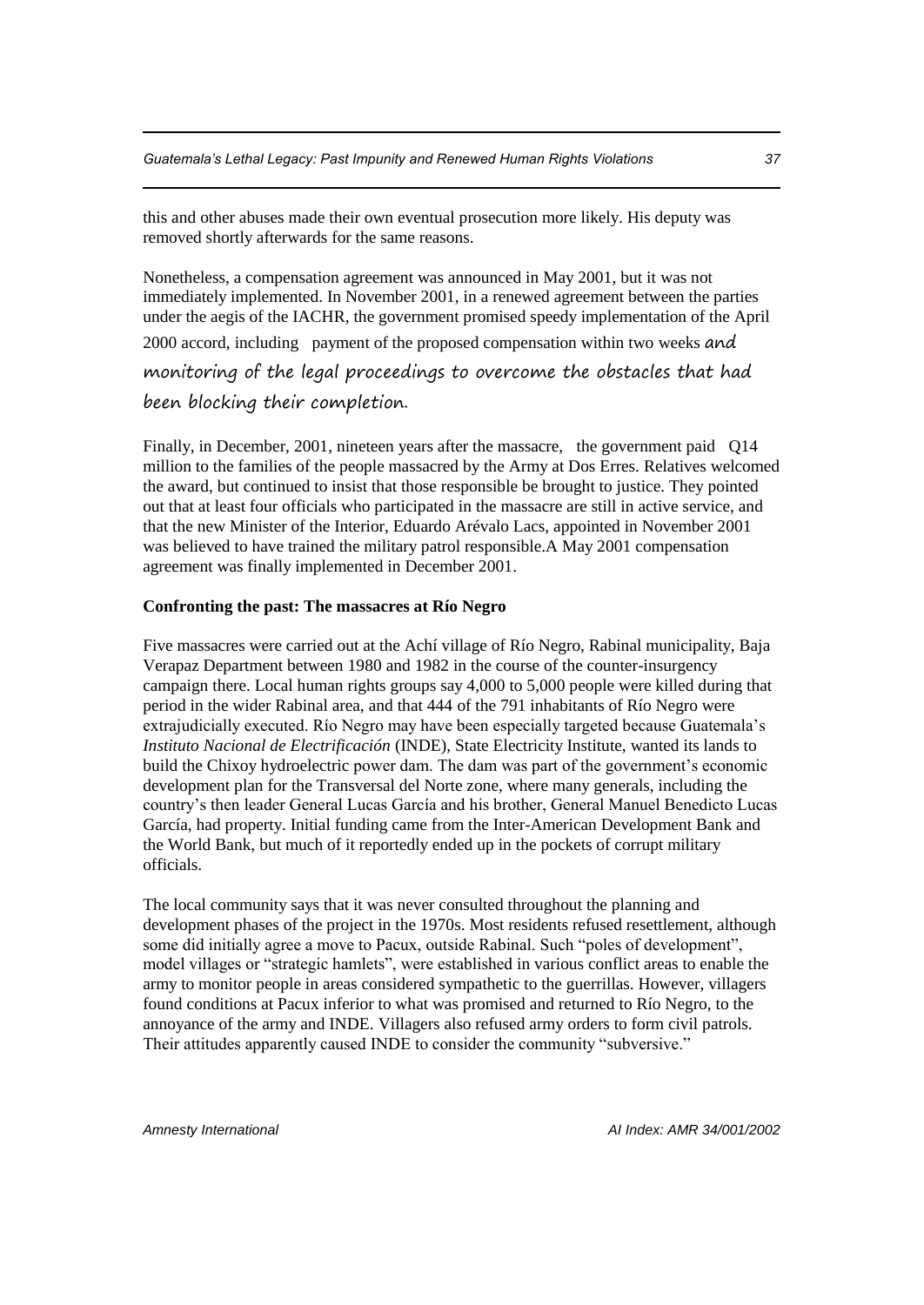In the climate of the time, singling out a community this way was tantamount to declaring it a legitimate target. In 1980, the killings began. First, seven people were killed at a meeting. Later, INDE asked community representatives to its offices to discuss land title issues. They were apparently ambushed on their way. Their mutilated bodies were later located, but the community's land rights documentation was never recovered.

Then, in 1981, a civil patrol was formed in nearby Xococ, a community long in conflict with Río Negro over land ownership and other issues. Xococ residents felt the patrol gave them authority to settle old scores with Río Negro and in February 1982, Río Negro villagers were ordered to present identification documents in Xococ. Seventy-four people went to do so. Only one returned. She said the others had been massacred by the PAC and soldiers. The young women were first raped.

The Xococ patrol returned repeatedly to Río Negro, searching for "guerrillas". In fear of their lives, the remaining Río Negro men fled to the mountains, believing that their families would not be targeted. But they were wrong. In March 1982 the army and Xococ patrollers returned to Río Negro yet again. Seventy women and 107 children were marched into the mountains and killed. Three women escaped and18 children were taken by patrollers as virtual slaves. After years of beatings and other ill-treatment they were finally allowed to return to their few surviving family members. Several of these children, now adults, have been key witnesses in efforts to bring those responsible for the massacres to justice, and to obtain compensation for the community's lost lands and possessions.

Even those who fled the immediate area were not safe: In May 1982, 84 survivors were killed by the army in their place of refuge in the Río Negro valley. Fifteen women were taken off in a helicopter and never seen again. In September 1982, 30 children and young people taken in by the nearby community of Agua Fría were reportedly massacred along with 62 villagers.

The massacres virtually cleared the village and its immediate vicinity of inhabitants and in 1983, construction of the Chixoy dam began. The community was flooded and survivors lost their lands and belongings; sacred sites also disappeared under the water. Some survivors were resettled. Others took to the mountains where they lived on the run for several years, only coming down to Pacux following an amnesty announced in 1985 by General Mejía Víctores. Even after resettlement at Pacux, former inhabitants of Río Negro were reportedly singled out for ill-treatment by the army, suffering detention, interrogation and torture. Some survivors died there of malnutrition and dehydration.

For many years, the survivors, like the rest of Guatemala, remained silent about their ordeal, fearing further repression. As one child survivor, who lost his parents, younger brothers, older sister and her two children, put it: "What could we do? Go to the police? Go to the civil defence patrols? Go to the army? They had killed our parents. They would kill us if we denounced the massacres so we kept on working and living as we had always done. We didn't even go and bury the dead ... And the army and PAC came regularly. They told us that our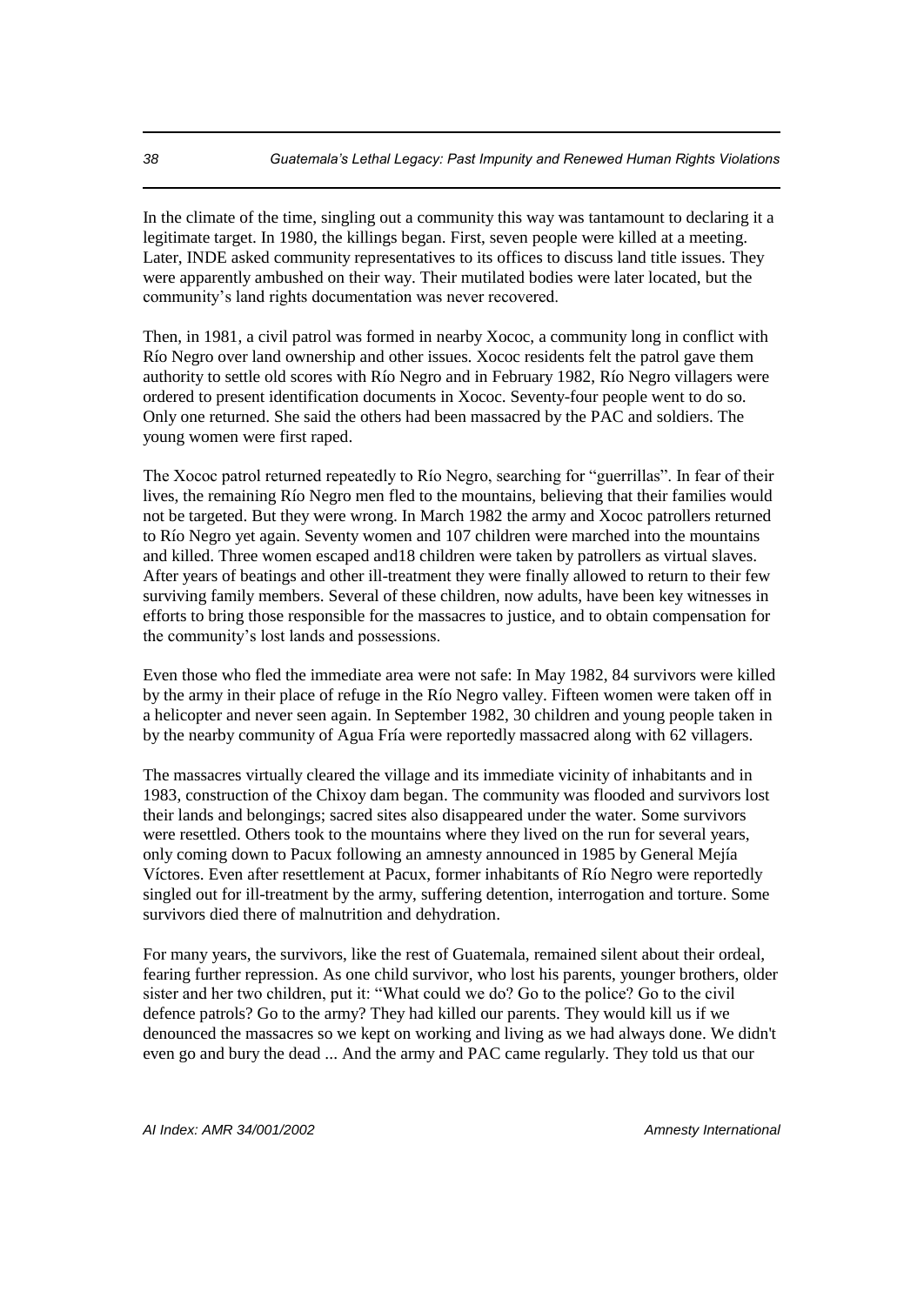family members, the ones they themselves had murdered were not dead, that they 'went with the guerrilla, or 'to live in the US'."

Gradually, over the years, the real story emerged, and in the early 1990s, what the survivors call "confronting the past" began. In 1993 a Widows and Orphans Association was formed which began to speak out and document the events, as a first step towards justice.

An early leader was Carlos Chen Osorio, who had lost two young children and his wife. She was one of the three victims definitively identified after the exhumation, as she had been heavily pregnant when murdered. Carlos Chen relates how he and 23 other men fled the village in fear of attack, to hide in the jungle. At dawn on 13 March 1982, from their hiding place, they heard an attack and the screams of their wives and children. Then they heard shots. And then silence. Fearing the worst they dared to return to the village. All was silent, but smells of freshly prepared coffee still permeated the air. Torn clothing was strewn about, and the men followed it to two nearby ravines. They could see that bodies has been thrown down the ravines.

Jesús Tecú Osorio, another survivor, was 10 years old in 1982. He has told AI how he and his three younger brothers went to live with his older married sisters after his parents went to Xococ in February and never returned. The four brothers were forcibly marched into the

Jesús Tecú + group of women (bw).jpeg

mountains with the rest of the women and children on 13 March. There, the patrollers and soldiers raped many of the women before killing them with machetes or garottes. Many of the children were smashed against rocks and trees, including the young brother Jesús Tecú had been looking after. Jesús Tecú was one of 18 children taken to serve as virtual slaves by members of the patrol convicted years later for the massacres.

Another dramatic story was rescued from oblivion in 2000 when Denese Becker, formerly Dominga Sic Ruiz, declared that she too was a Río Negro

survivor. In testimony to AI she explained how her father was killed in the February 1982 massacre and how, aged nine and a half, she witnessed the 13 March raid. Her mother was grabbed by the soldiers but managed to tie her nine-day-old sister to Denese's back before telling her to run for her life. Denese fled and hid. She watched the mixed army-PAC squad march 177 women and children into the hills. An hour later she heard hundreds of gun shots. She never saw her mother again. Her baby sister died from exposure as Denese hid in the mountains existing on roots and berries. She eventually made contact with other surviving

*Amnesty International AI Index: AMR 34/001/2002*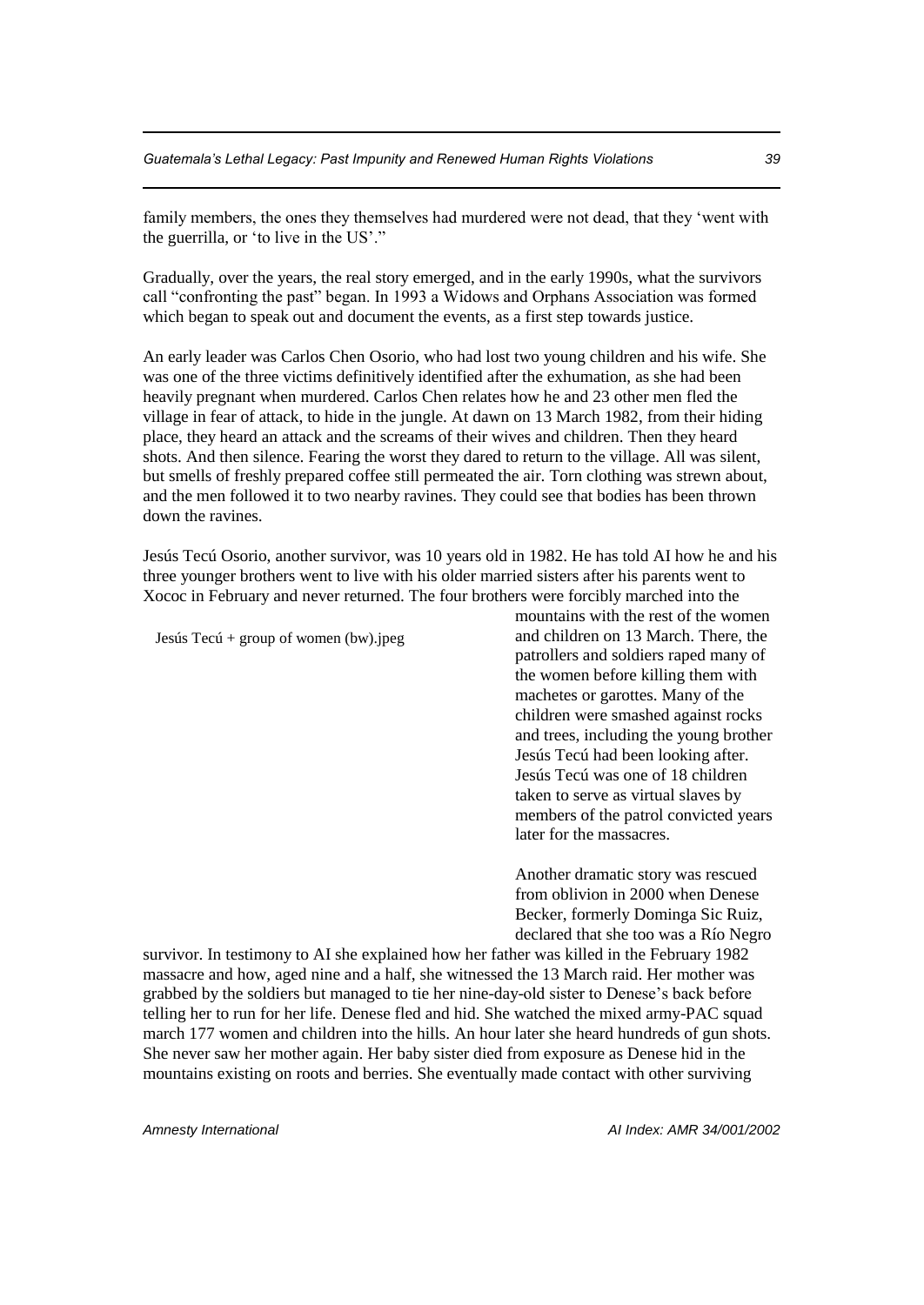villagers who smuggled her to an orphanage in Guatemala City. From there was she was adopted into the USA. Some 17 years later, she learned of Carlos Chen's visit there to raise support for Río Negro survivors, and made contact. She then returned to Guatemala to find her surviving relatives and confront her memories.

Denise collage.pdf

Alongside testimonies of survivors like Carlos Chen, Jesus Tecú and Denese Becker, the dead have also helped reveal how they died and who was responsible. Between 1994 and 1995 the Widows and Orphans Association filed 27 requests with the Public Ministry for exhumations of nearby mass graves. Independent forensic anthropology groups began work in 1993, but only a few of the 60 sites believed to lie in Rabinal municipality have been excavated. By 1994, three sites had yielded the remains of some 143 people. At least 85 were judged to be those of children, three as young as six months. One of these died from a gun shot to the head, the other two from severe rib fractures. Other young children were killed by blows to the head with a heavy object. Toys were found among their remains. At least four of the women were in advanced pregnancy at the time of their murder. Many appeared to have been thrown into the graves nude or semi-nude, and then burned.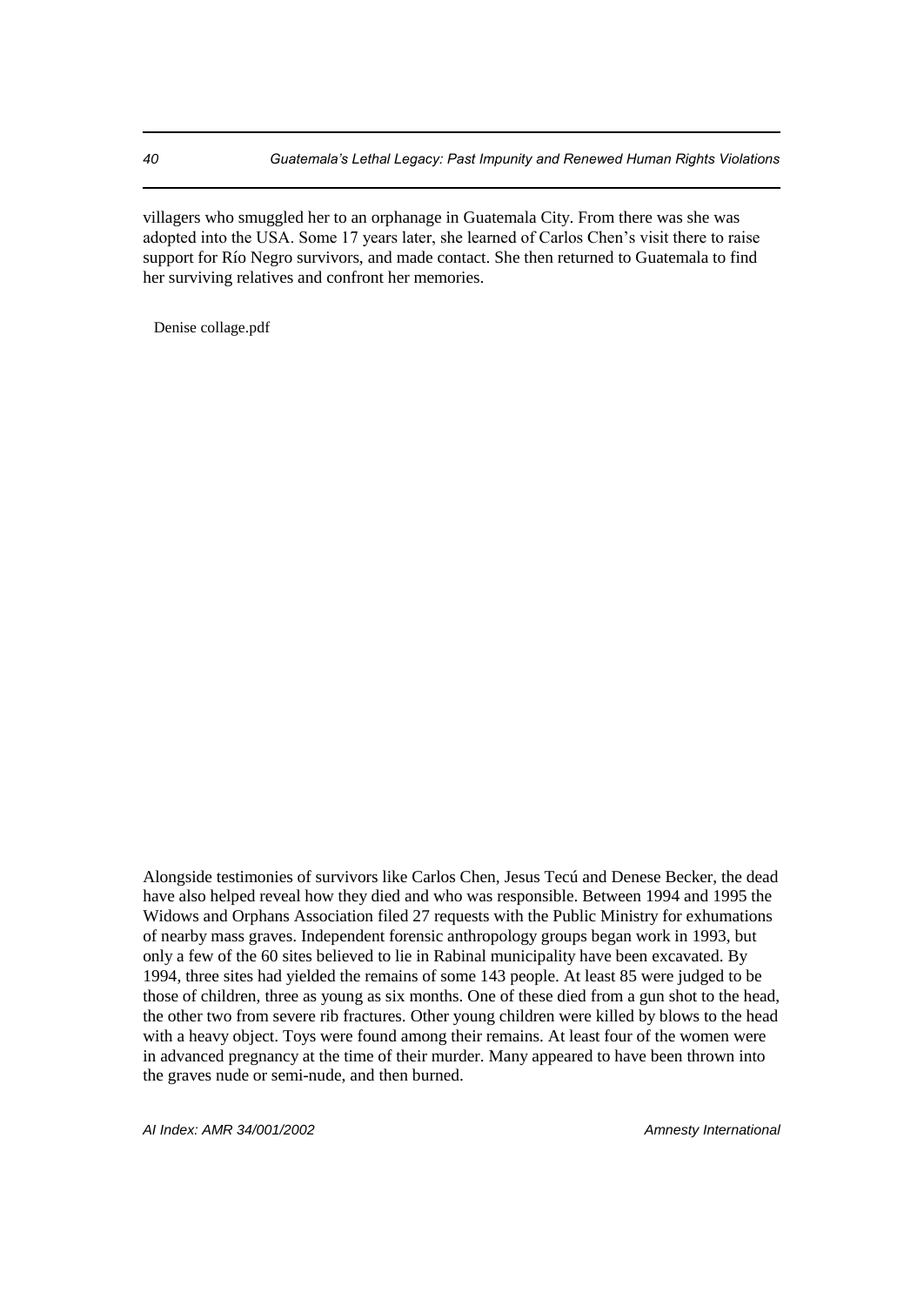Following exhumation of the March 1982 victims in 1994, the commander, sub-commander and one member of the Xococ PAC were detained while attempting to move remains from another Río Negro clandestine grave-site. Initially held for disturbing a crime scene, they were later charged with murder, aggravated theft and illegal possession of arms. Survivors and their families immediately began to receive threats, warning them not to testify. A monument was knocked down, reportedly by the patrollers who had killed those it commemorated.

As the initial August 1996 trial date approached, the accused argued that they were eligible for amnesty under a 1986 amnesty law, passed four days before the country returned to nominal civilian rule after more than two decades of military government. The law exempted from prosecution perpetrators and their accomplices responsible for "political crimes and related common crimes during the period 23 March through 14 January 1986" and those who covered up such acts or intervened to repress or persecute those carrying them out. The Human Rights Procurator responded with a ground-breaking resolution, classifying three massacres in Rabinal municipality, including Río Negro, as crimes against humanity and urging that there should be no amnesty or pardon for those responsible. The patrollers' claim was ultimately rejected by the Constitutional Court in 1997.

As a new trial date in 1998 approached, former patrollers and soldiers were increasingly visible in Rabinal and witnesses and their families reported further intimidation. Carlos Chen Osorio was fired upon as he walked his son home from school. The accused threatened to lynch witnesses and their families if they testified. None of the acts of intimidation directed at members of the Widows and Orphans Association was ever investigated. The prosecutor assigned to the case did not even reply to requests, including from four US Senators, for protection for witnesses. In an extraordinarily restrictive interpretation of procedural law, prosecutors required that testimony come not from all witnesses to the events, but only from survivors who had seen specific individuals commit specific killings.

Eventually, the court convened and witnesses could at last describe how the women and children were whipped along with thorned branches and sticks to their place of execution. A child survivor said the women were first forced to dance with soldiers and patrollers to the sound of tapes stolen from the community. The younger women were then raped, before all were extrajudicially executed, some with machetes, some with garottes and others by shots to the head or machine gun fire. One child survivor related: "The patrollers would grab the women one by one and drag them to the edge of the ravine, about 15 metres away. There they would slaughter them and throw them over the edge. I remember seeing that the sandals of the patrollers were covered and full of blood."

He continued: "I saw when they killed a woman named Tomasa López Chen. They had her face down, lying on the ground and they tied a rope around her neck. Then they turned the stick, choking her, but she didn't die. When they took the rope off her neck, she was still moving. A patroller had a huge stick and he hit her with it as if he were killing a snake." He named the man responsible and said he was still living in Xococ. Regarding the death of

*Amnesty International AI Index: AMR 34/001/2002*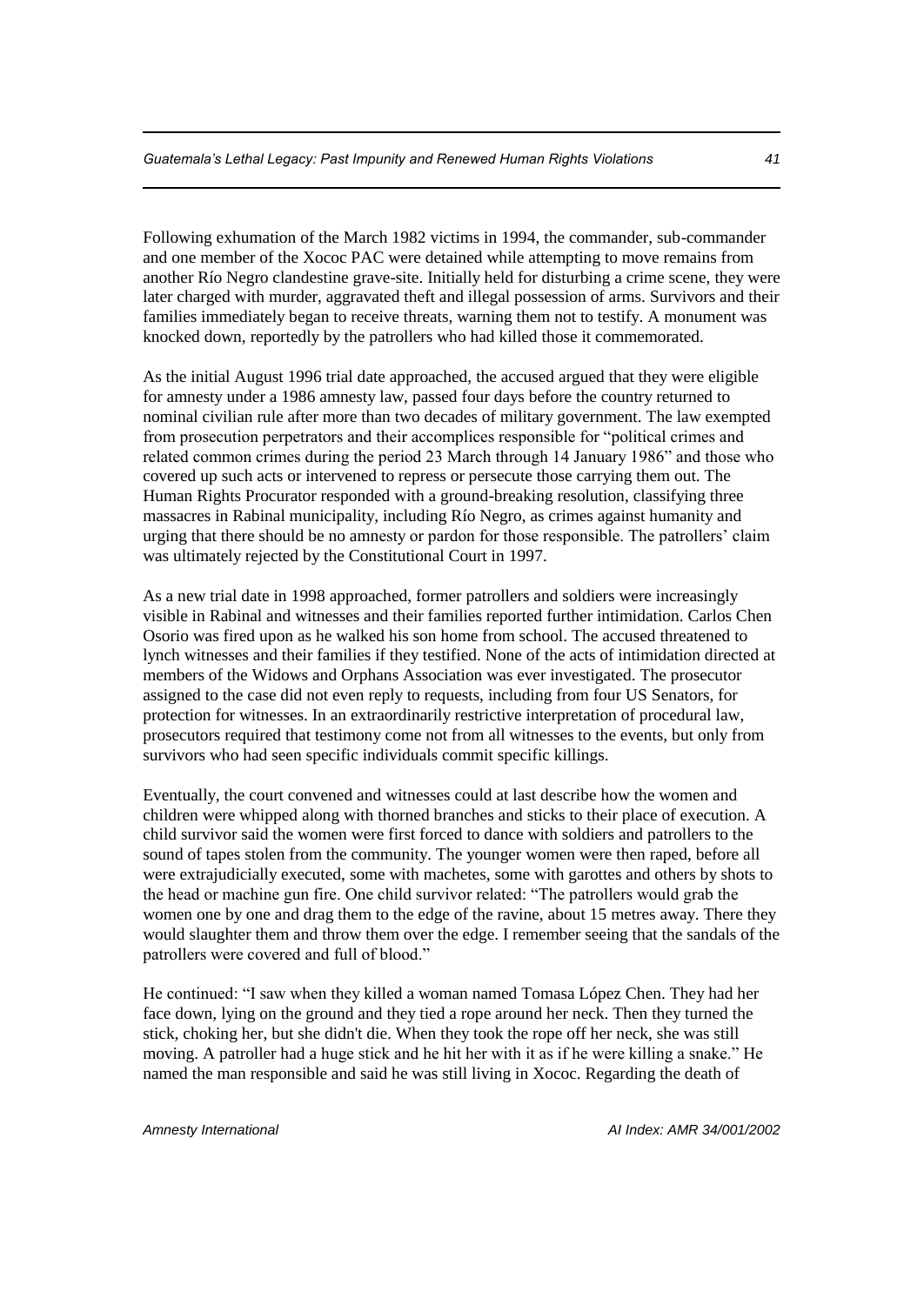Petronila Chen, he related, "They killed her one metre from me. I remember how she could no longer talk because they were choking her, then I heard her neck break."

Babies and children were also brutally killed. The witness saw one small baby sliced in two with a machete as he lay on his mother's back in the sling in which indigenous women carry infants. The mother was then hacked to death.

In December 1998, 16 years after the massacres at Río Negro and Agua Fría, three patrollers were convicted of the murder of three victims – three women it had been possible to identify because of their advanced pregnancies. They were cleared of the other charges. Theirs was the first conviction of anyone for the massacres of the late 1970s and early 1980s. Proceedings were instituted against some defence witnesses for having given false evidence, and the case left open against 45 other former patrollers.

Days after the verdict, the seven- year-old-son of a leader of the Widows and Orphans Association was shot and wounded as he played in front of his home in Rabinal.

Initially, the former patrollers were sentenced to death, but they appealed against both their conviction and sentence. In February 1999 both were set aside on grounds of "insufficient evidence". The Appeal Court also accepted the argument that the PAC had not even existed until 1986, the date when their existence was formalized. This despite the fact that the patrollers had already applied for amnesty for these very acts, which they acknowledged were carried out while they were patrollers.

The prosecution appealed against the Appeal Court ruling to the Supreme Court. Further proceedings were ordered and the patrollers were again found guilty, this time for two deaths, and sentenced to 50 years' imprisonment. Relatives of the men took a local judge hostage in protest but were not prosecuted. An AI trial observer saw former patrollers force a court session to be suspended by breaking in and shouting intimidating slogans and threats at officials and witnesses through loud-speakers. They were apparently attempting to free the patrollers, as had occurred in April 1999 when 100 former patrollers forced their way into a Huehuetenango prison and released 14 former patrollers serving 25 years for the 1993 murder of a land activist.

No arrest warrants have yet been issued against any other patrollers involved and none of the military officials who planned, ordered and led the massacre have been cited. Survivors fear further attacks from families and former colleagues of those convicted, but continue their struggle for compensation for relatives, homes, families, belongings, sacred sites and cultural heritage lost in the Río Negro massacres.

## **The Tululché massacre**<sup>12</sup>

 $12$ In March 1999, just before the second trial, an AI delegation visited the Tululché area to interview witnesses, survivors, lawyers and staff of the *Conferencia de Religiosos de Guatemala*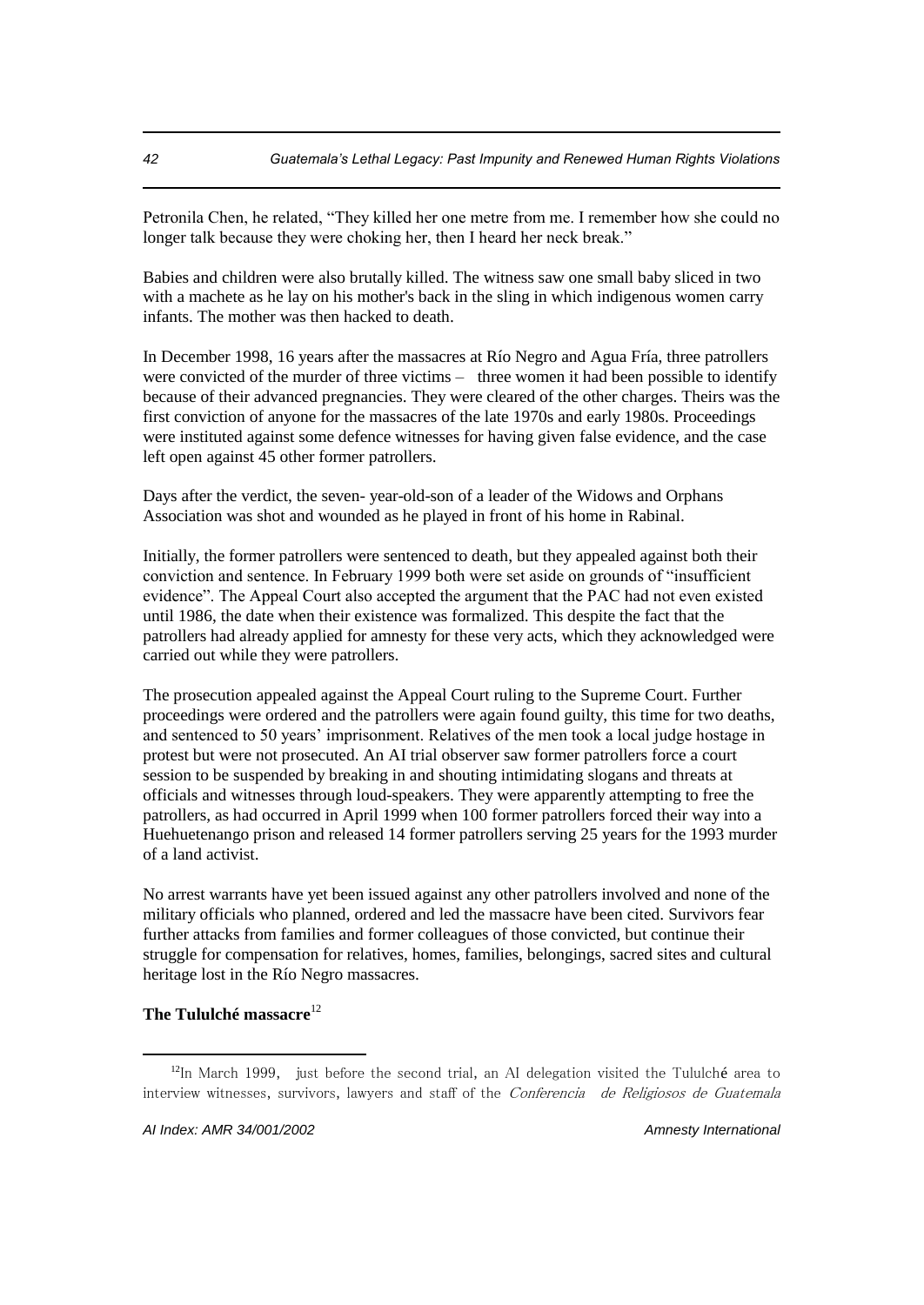Tululché is another of the handful of cases in Guatemala to end in convictions after years of local and international persistence. Even then, only Cándido Noriega, local strongman and commander of a PAC responsible for atrocities, was brought to justice. Army officials who ordered, commanded and permitted his patrol's activities were never charged.

Cándido Noriega was charged with more than 150 abuses including 35 murders, 44 kidnappings, 14 rapes and 53 other attacks on individuals, including torture. These abuses were allegedly carried out by him or under his leadership in the early 1980s, against Quiché indigenous villagers from the Tululché *finca* (estate) in El Quiché Department. Cándido Noriega denounced his victims as "subversives", to gain official sanction for their elimination, apparently so he could then obtain their lands.

Prosecutions were initiated in 1992 against Cándido Noriega and five others, including his former fellow military commissioner. However, four of the others could not be located and the fifth took refuge in a military hospital when his arrest was ordered. The military then apparently flew him to the USA, where he remains. The warrant remains open.

Tuluche IV.bmp

1

<sup>(</sup>CONFREGUA) Conference of Guatemalan Catholic Clergy, involved with the prosecution. It also visited the site where Tululché men were massacred in 1982, and several locations where various other victims were clandestinely buried before being finally exhumed and re-buried in the early 1990s. Much information included here reflects findings of AI's delegation and observations made by lawyers subsequently sent by AI's Trial Observers Project to various phases of the Tululché proceedings.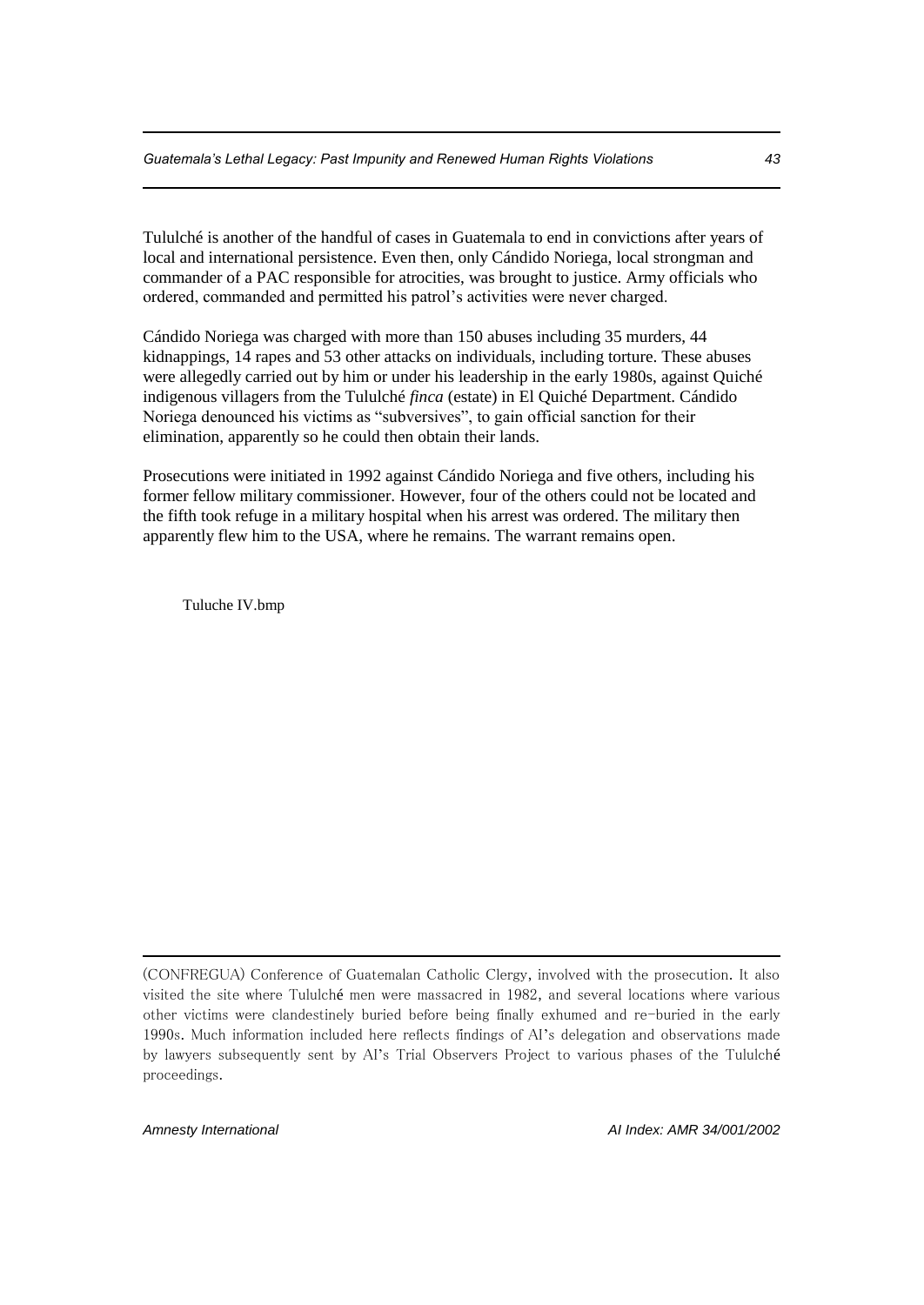Exhumation certificate.jpeg

## *Initial trial*

Cándido Noriega reportedly terrorized surviving victims and witnesses for years. Many were widows of his extrajudicial execution victims and had themselves been raped by patrollers. It is therefore perhaps not surprising that it was only in 1992 that they gathered courage to come forward and initiate proceedings against him, supported by co-complainant CONFREGUA.

However, proceedings ended in 1997 in acquittal after a trial marred by what MINUGUA termed "serious irregularities". These included failure by the court to provide interpretation for the indigenous witnesses; unwarranted dismissal of evidence; and repeated death threats and intimidation directed against lawyers acting for CONFREGUA and others involved in the proceedings, including witnesses. In some cases the defendant's family and supporters shouted abuse at witnesses even as they gave their testimonies. Judges also failed to pay due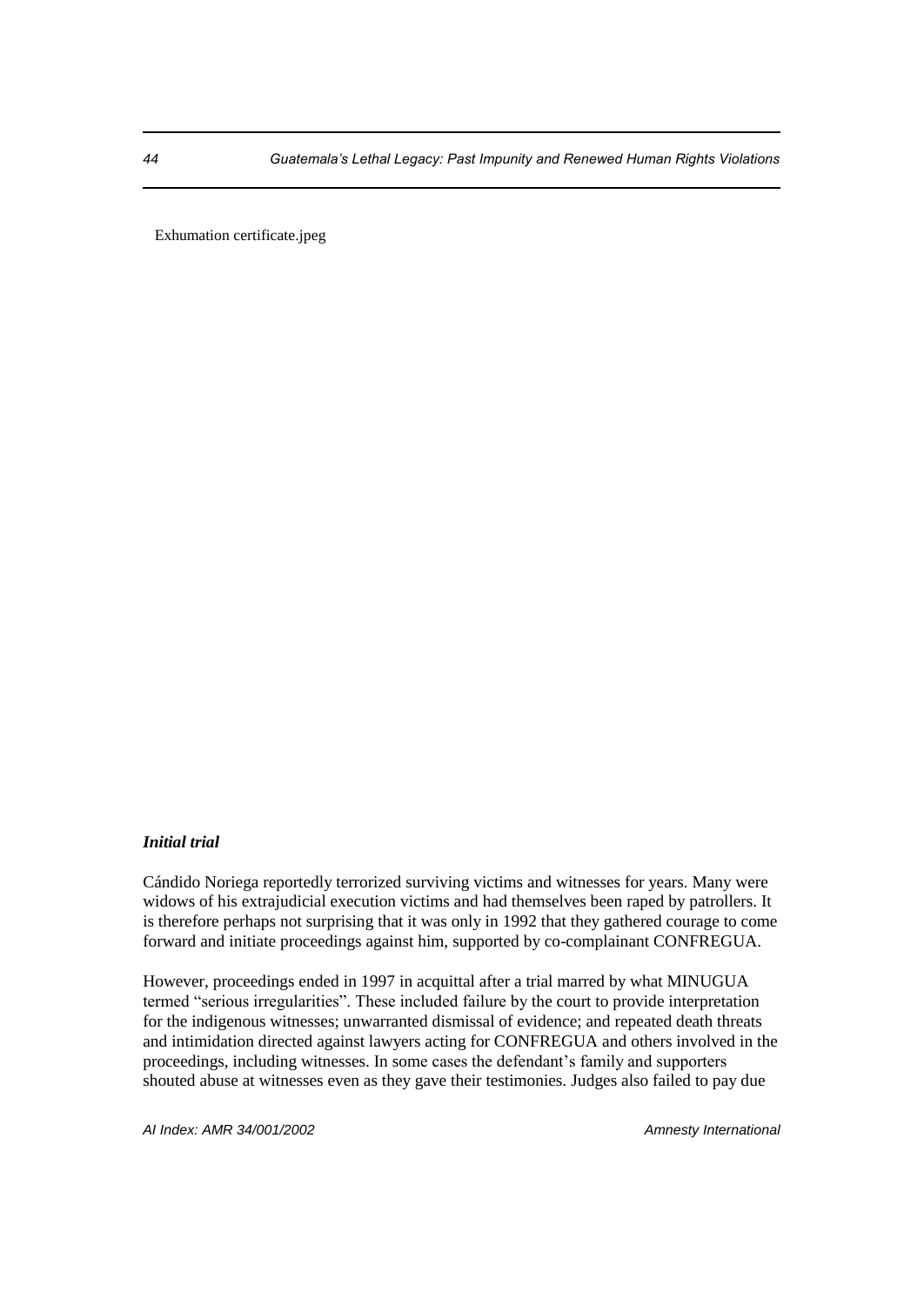attention to witnesses. One, known to have adjusted charges in other cases involving the military, repeatedly dozed off during proceedings.

In response, the IACHR granted precautionary measures, asking the government to provide protection for witnesses and lawyers, and COPREDEH and the National Police said they would investigate the incidents of intimidation. Nothing was heard about any such investigations and the lawyers reported further threats.

#### *The case goes back to court*

After the acquittal, the prosecution requested that proceedings be reinitiated on grounds of technical irregularities in the first proceedings. The court ruled the second hearing could only deal with crimes for which the Statute of Limitations was not yet exceeded. Prosecution attorneys decided to concentrate during the second proceedings on the best-documented incidents: six extrajudicial executions, five "disappearances" and a rape.

Cándido Noriega was once again acquitted of all charges in April 1999. The court considered that 30 indigenous witnesses had lied, drawing upon press coverage to agree a common

version and conspiring amongst themselves to ensure consistent testimonies. They did it, according to the court, to "undermine Noriega's reputation" and so obstruct his efforts to buy their lands. At the same time, the court found the witnesses' evidence contradictory. Finally, it found the accused to be an "honourable, respected and hard-working person".

As most of the witnesses were illiterate non-Spanish speakers, AI's trial observer queried whether they could have drawn upon press coverage to ensure consistent testimonies. He found the suggestion that they had "invented" their stories "ridiculous" as bodies had been exhumed from precisely the spots indicated by survivors as clandestine grave sites, while the massacres described conformed to the general pattern in the area at the time.

The villagers' lawyers had submitted a motion to enter the CEH report as evidence, in order to locate the acts of which Cándido Noriega was accused in their social-historical context, and to demonstrate that allegations against him were consistent with army and PAC actions in Quiché during that period. The motion was turned down as "irrelevant", as the accused was

*Amnesty International AI Index: AMR 34/001/2002*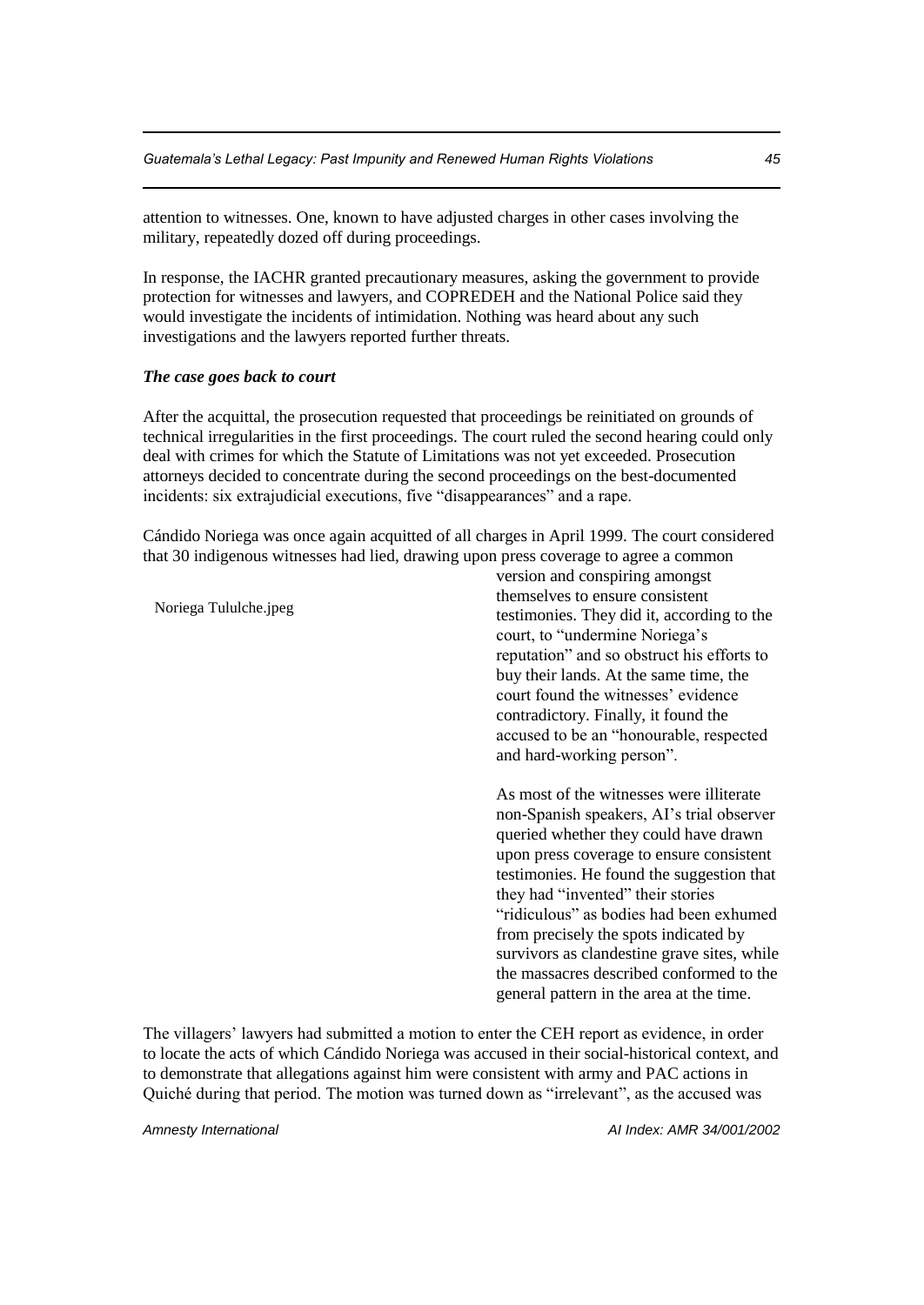charged with homicide, not "massacre". (This charge could not be lodged as it is not defined as a crime in the Guatemalan Penal Code.) In AI's view, the CEH report was highly relevant, particularly as its detailed study of massive extrajudicial executions and "disappearances" during the conflict had concluded that one of the areas where the army and PAC had committed genocide was Chiché, Joyabaj, Zacualpa, El Quiché, precisely where Tululché is located.

AI's trial observer felt witnesses had been subjected to confusing and capricious questioning and inadequate or non-existent interpretation, which sometimes meant they did not understand questions. He considered minor contradictions in the testimonies of various witnesses regarding a particular massacre arose because the building where it occurred now lay in ruins, making exact reconstruction difficult. Generally, he considered reconstructions to have been mere formalities rather than genuine attempts to elicit the truth. During one, a judge walked off without listening to witnesses' testimonies.

AI's trial observer also found consistent bias in favour of the defendant and a racial element in rejection of the eyewitness testimony. One biassed decision was the Public Ministry's rejection as "ill-timed" and "unnecessary" the request to exhume an alleged victim to verify whether he had been mutilated before being extrajudicially executed as witnesses charged.

AI's observer also judged that the defendant and his supporters may have intimidated or suborned the clearly inexperienced judges who heard the case. Furthermore, although witnesses testified that the defendant carried out abuses accompanied by soldiers, there was no effort to establish their identities, nor to charge any soldiers as perpetrators or accessories.

MINUGUA again expressed concern at serious irregularities, concluding: "The conduct of the trial and the sentence of the Court of First Instance provide an example of the defects and shortcomings described by the Agreement on the Strengthening of Civil Society and which the peace process in Guatemala aims to overcome."

Prosecution lawyers appealed, expressing concern that release of the defendant pending resolution of the appeal could lead to renewed threats and attacks against those involved in the prosecution.

## *CONFREGUA worker seized*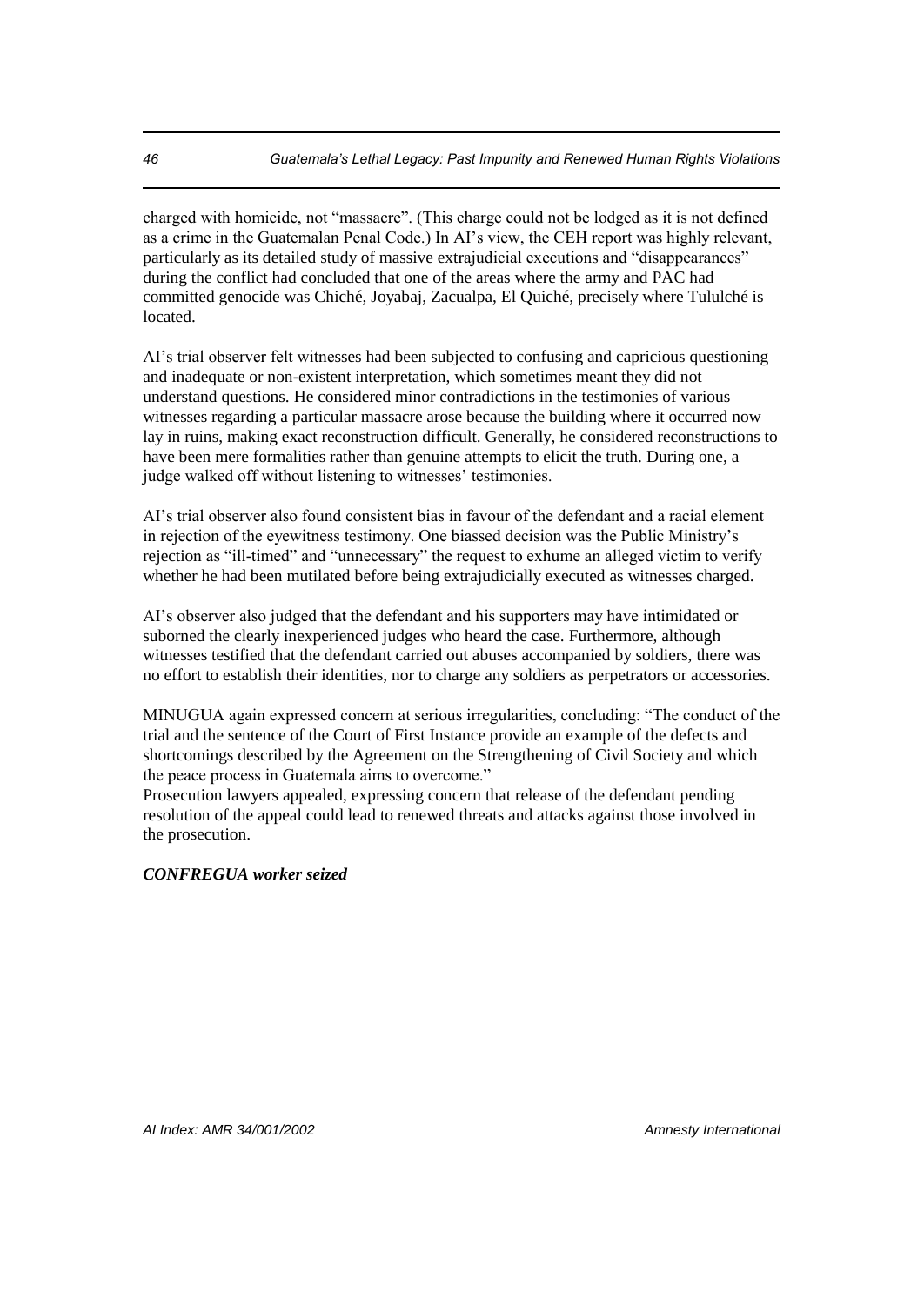No steps were taken, however, to protect those involved in the trial. A few days after the court granted the appeal request in May 1999, religious lay-worker Juan Jeremías Tecú was seized as he arrived for work at CONFREGUA's Guatemala City office. He was held for two hours by men armed with sub-machine guns, beaten and interrogated about his work with CONFREGUA, particularly the Tululché case. Jeremías Tecú had translated for witnesses and accompanied them to proceedings to protect them. He had also acted as a guide and interpreter for AI's March 1999 delegation and for its April trial observer.

#### Juan Jeremías.bmp

Juan

Jeremías Tecú and his family were severely affected by his ordeal, which brought to the surface suppressed memories of his father's persecution during the conflict, and massacres Juan Jeremías Tecú had witnessed in his community as a child.

#### *Third proceedings*

The Appeals Court eventually ruled that the second proceedings had also been flawed by technical errors and ordered Cándido Noriega to be kept in detention pending another hearing. CONFREGUA lawyers were concerned that the decision had been made on narrow legal grounds, ignoring their arguments and those of the Public Prosecutor on the merits of the case against Cándido Noriega. By this time, many of the indigenous witnesses were unsure if they could bear the strain of going to court again, while lawyers wondered if the order to hear the case a third time was a manoeuvre to exhaust the prosecution financially and emotionally, as has happened in other high profile human rights cases. In the end, continuing international interest in the case convinced witnesses and CONFREGUA to return to court.

In September 1999, proceedings reopened, and in mid-November, some 17 years after the abuses were committed, the defendant was convicted of six first degree murders and two homicides, and sentenced to 220 years' imprisonment. Under Guatemalan law, he could serve 30 years maximum. He was acquitted of kidnapping, aggravated robbery, setting a person alight, bodily harm, breaking and entry, and larceny. Renewed threats were immediately directed against the prosecutor and eyewitnesses by Cándido Noriega's relatives. The Guatemalan human rights community attributed the conviction to the courage of the indigenous widows who testified, the persistence of their supporters at CONFREGUA, and the interest of the international community.

*Amnesty International AI Index: AMR 34/001/2002*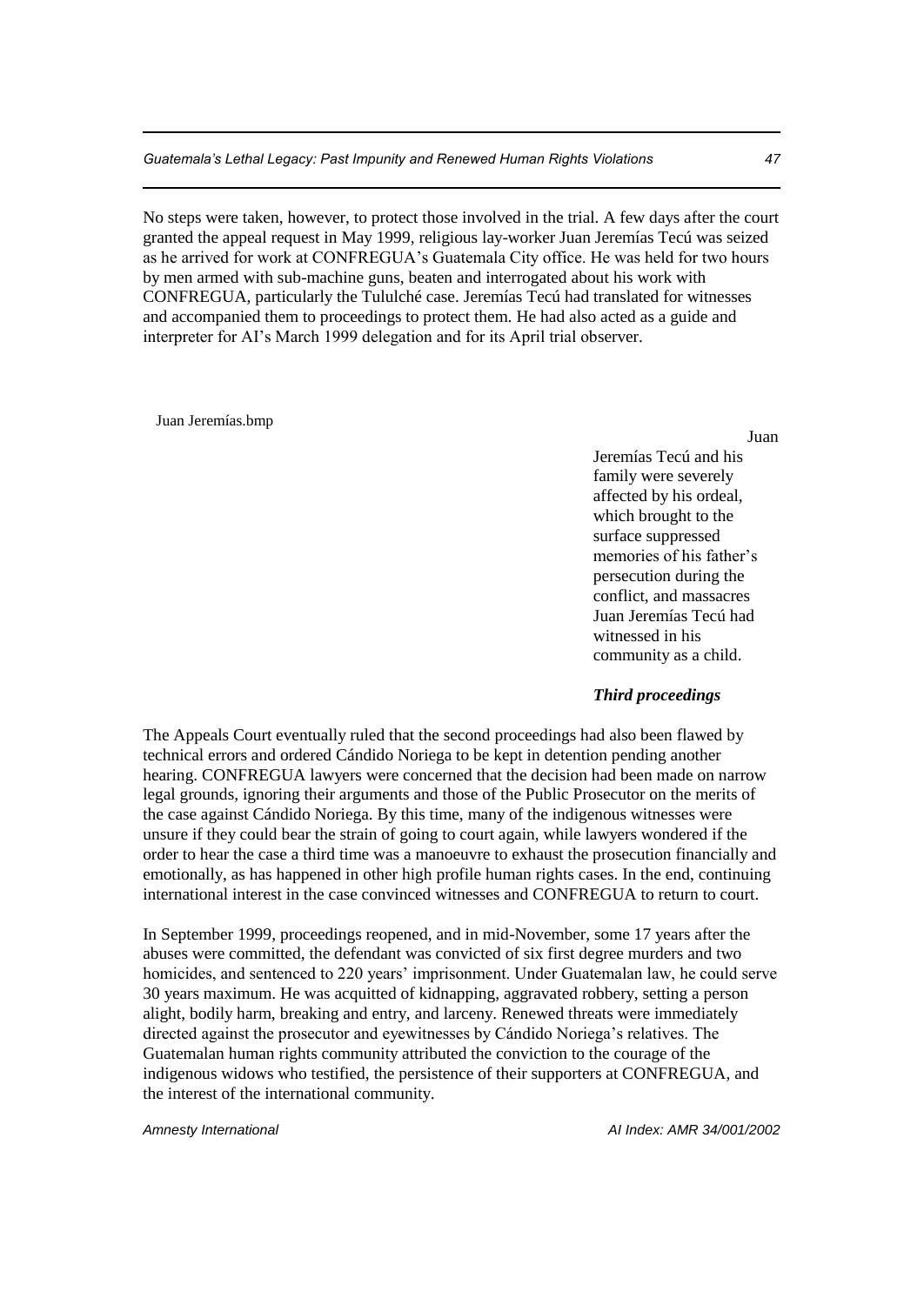### *The next appeal*

In December 1999, Cándido Noriega's lawyer appealed against the conviction on the grounds that: the sentence had not been properly issued; the judges had not properly considered the evidence; the charges had incorrectly recorded the dates on which the crimes had been committed; the two previous trials had acquitted him based on the same evidence. This appeal was rejected in February 2000, with an AI observer again present.

The case then went to the Supreme Court for confirmation of the sentence, which came in August 2000. Since then, Cándido Noriega's sons reportedly continue to intimidate those who testified against him, firing warning shots into the air and issuing verbal threats. Meanwhile, 26 Mayan women were especially recognized by ODHAG for their courage in testifying.

Further legal manoeuvres from Cándido Noriega's lawyers are reportedly being considered. Local human rights groups insist that army officials from the Quiché base under whose authority Cándido Noriega operated and the other former military commissioner and patrol commander who apparently fled to the USA must also be brought to justice.

# **Chapter 5: Impunity and the "Corporate Mafia State"**

Failure to act against perpetrators of past atrocities except in a handful of hard-fought cases has encouraged past perpetrators and others to abuse their authority to commit crimes with impunity.

One category of abuses involves crimes carried out by or on behalf of the so-called "Corporate Mafia State". This term encompasses the "unholy alliance" between traditional sectors of the oligarchy, some "new entrepreneurs", elements of the police and military, and common criminals. Members of all these sectors collude to control lucrative "black", "dirty" or illegal industries, including drugs and arms trafficking, money laundering, car theft rings, the adoption racket, kidnapping for ransom, illegal logging and other proscribed use of state protected lands. They also conspire to ensure monopoly control of legal industries such as the oil industry.

Such crimes were always current, but are more visible and prevalent in post-conflict Guatemala. Those involved use their connections – political and with the military and police – to reap profits and intimidate or even eliminate those who get in their way, know too much, offer competition, or try to investigate their activities. The victims are not targeted for "classic" human rights reasons, such as reasons of conscience or opposition to the government. They are victimized because they threaten the financial interests of Guatemala's powerful economic elite and those in the security forces who protect them or share the spoils. That, plus the fact that state agents are accomplices in the crimes or help cover them up, mean that in AI's view, such acts are a cause for concern not only to Guatemalans but also to the international human rights community.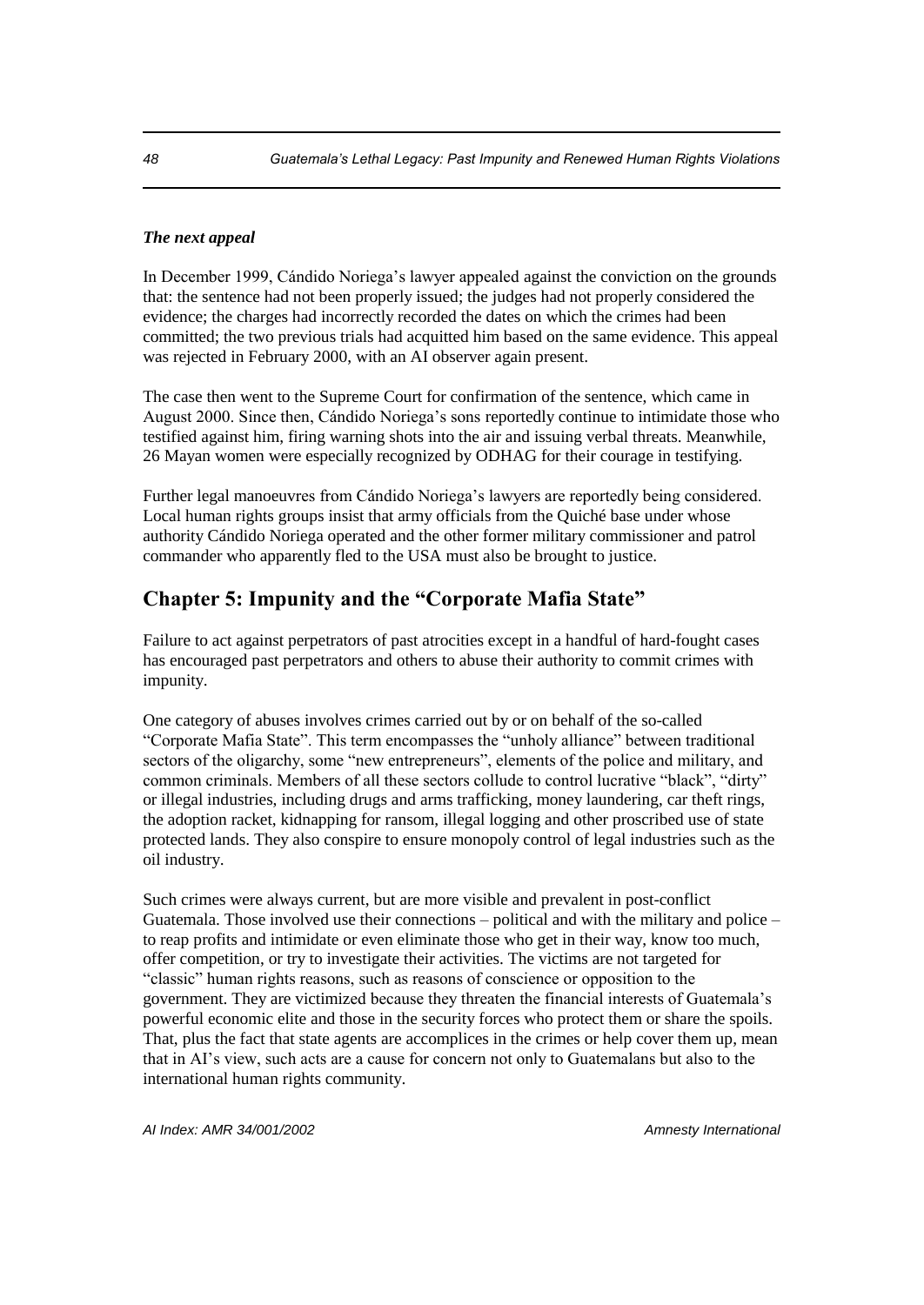Inquiries into such abuses, some of which are described in this report, also reveal the insidious linkages which can exist between multinational corporations and powerful Guatemalan economic interests, traditional politicians, and the security services. Too often they collude in or turn a blind eye to abuses against weaker members of Guatemalan society who stand in their way, and then cooperate to help ensure that the perpetrators enjoy complete impunity.

#### **No justice for the poor**

The situation in El Estor, Izabal Department, illustrates how little the average citizen can expect from the Guatemalan justice system, particularly when they are poor and indigenous, and live in remote areas where powerful interests collude to protect lucrative illegal activities. An in-depth look at two recent cases suggests ways in which business interests, including some multinational corporations, are reportedly colluding with local entrepreneurs at the cost of the poorest of the Guatemalan poor, and how local powers rely on their influence and connections with judicial and military authorities to distort, manipulate and eventually escape the legal process.

For more than two decades, peasants from El Estor, Izabal Department, who encouraged their neighbours to understand and defend their rights have been targeted for human rights abuses. In the 1980s, a series of catechists preaching the most basic of human rights discourses "disappeared" or were killed. Allegedly, local landowners took advantage of the civil conflict to denounce and eliminate as "subversives" people whose lands they wanted.

In the 1990s, several more peasants were killed in incidents which were never investigated. US national Daniel Vogt, who worked as a priest with the local peasantry for many years, was also a long-term target of threats and intimidation. Daniel Vogt had first become involved with peasants from El Sauce, El Estor, when 21 community members were arrested and charged with illegal deforestation after one of them had picked pine branches to decorate the parish church. Pine needles are traditionally used to carpet the floor and otherwise adorn churches or other places of celebration in indigenous Guatemala.

The branches had been gathered in an area where the community had traditionally collected firewood, but which is now part of a concession awarded to a Canadian mining company. The lands have been unused since the mining company shut down nickel extraction in 1982, and are said to be the largest tract of idle land in Guatemala. A local landowner allegedly pays off locally hired representatives of the company and the local military in exchange for being allowed to carry out illegal logging and/or transport of the illegal timber on the lands. Meanwhile, the landowner reportedly routinely informs the authorities when peasants collect fallen timber there according to traditional practice, and they are arrested.

Further arrest orders for sedition and incitement to violence were issued against hundreds of others who demonstrated to urge the mayor to intervene or who demanded his resignation for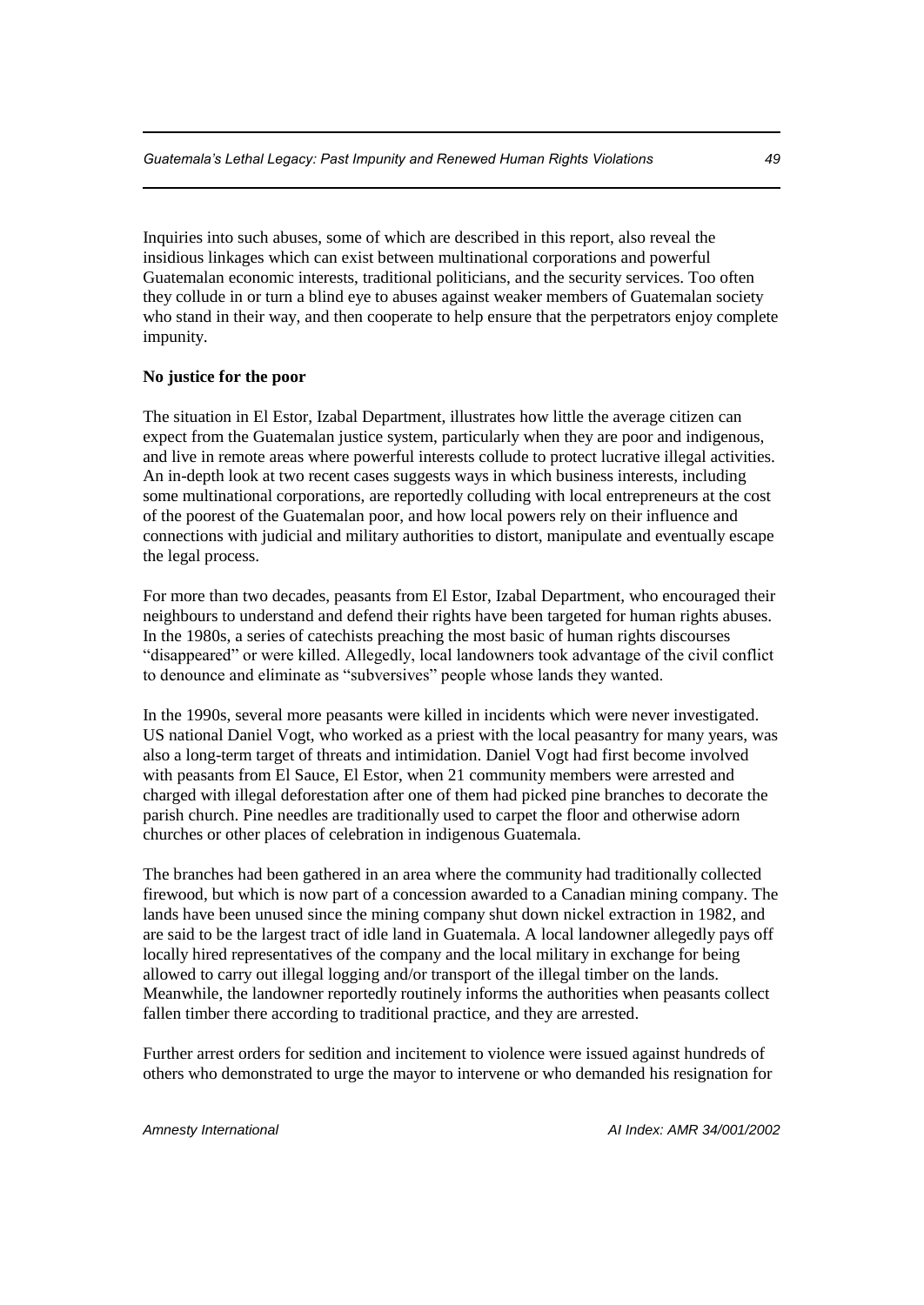corruption. Daniel Vogt was placed under surveillance by military intelligence, received death threats and was charged with being a guerrilla sympathizer. The IACHR twice issued "precautionary measures" to protect him but the threats against him and other members of the parish continued. He no longer works in the area.

### **Rosa Pec Chub**

Rosa Pec Chub was extrajudicially executed in 1997. The 15 indigenous families that live in her community, El Sauce, have been engaged in a long-term dispute with the local landowner mentioned above, who apparently wanted their lands for his cattle ranching and logging enterprises.

After years of smouldering tension, violence erupted on 24 January 1997. Led by the local land-owner, between 70 and 100 heavily armed individuals, some private security guards $13$ and other of his employees, raided El Sauce at 5am, firing at the residents. They claimed to be executing an eviction order, but El Sauce's lands had been bought for them by a religious order and no such order existed. The assailants' arms were also illegal.

<sup>&</sup>lt;sup>13</sup> Private security guards fall "under jurisdiction of the Ministry of the Interior, through the National Police General Management", article 8, Private Policing Law, Decree 73-70, October 1970. According to article 14: "In cases involving the application of Public Security Law, private security guards cooperate directly with the National Police General Management".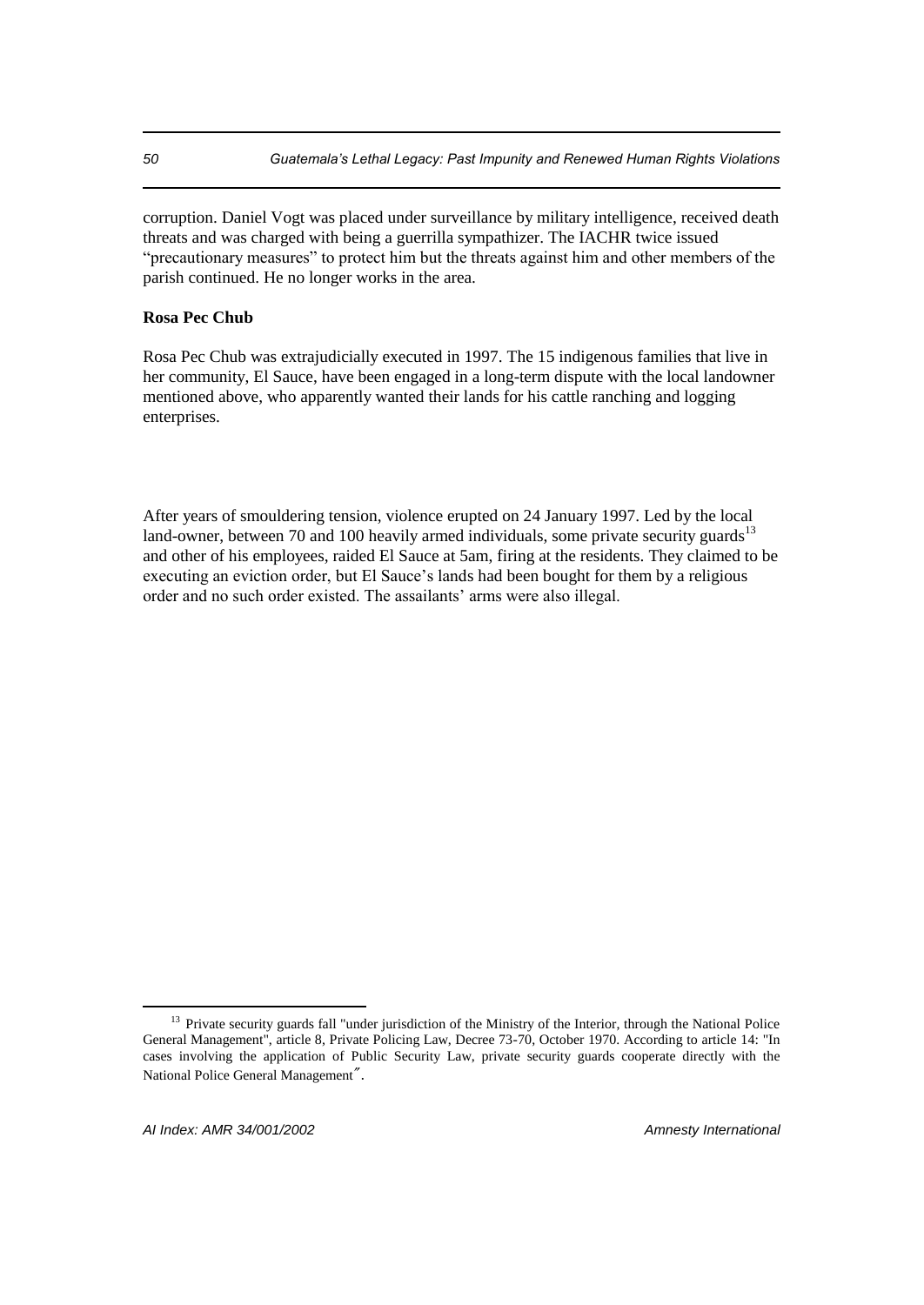Eyewitnesses reported that after the initial burst of gun-fire, the landowner began shouting and swearing at several women preparing breakfast. He then fired at them, killing 57-year-old Rosa Pec Chub. When her son protested, the landowner reportedly shouted "Shut up, son of a bitch, get out of here, this is my land" and shot him in the side. The assailants then began destroying the community's homes, crops and chapel. A judge who saw the devastation afterwards said they had acted "with brutal perversity, cruelty, premeditation, in the early hours of the morning, as a mob and far from any source of help".

Local sources told AI that the landowner was accustomed to acting with impunity because his nephew was Izabal's deputy to Congress. They believed local authorities to be complicit in the attack, noting that they had failed to take adequate steps to prevent the incident and guarantee the safety of the peasants, despite several past outbreaks of trouble. The state also failed to exercise control over the private security guards recruited by the landowner for the

Bullet ridden clothes - el Sauce.jpeg

attack. Such private guards are often former members of the security forces, and they frequently appear to operate with the cooperation and acquiescence of local security forces.

The El Sauce community received little support from officialdom in their efforts to identify and prosecute those responsible for Rosa Pec Chub's murder. The following day, villagers travelled seven hours to El Estor with her body, to denounce the attack and arrange the autopsy necessary for legal burial. Unable to locate a single municipal authority, they believed the authorities already knew what had happened and had intentionally been absent.

Several days later, the landowner's uncle falsely informed departmental authorities that peasants had invaded his estate under Daniel Vogt's leadership. The resources at the command of powerful local interests were reflected in fabricated reports in major newspapers about supposed mass confrontations between the peasants and workers from neighbouring

*Amnesty International AI Index: AMR 34/001/2002*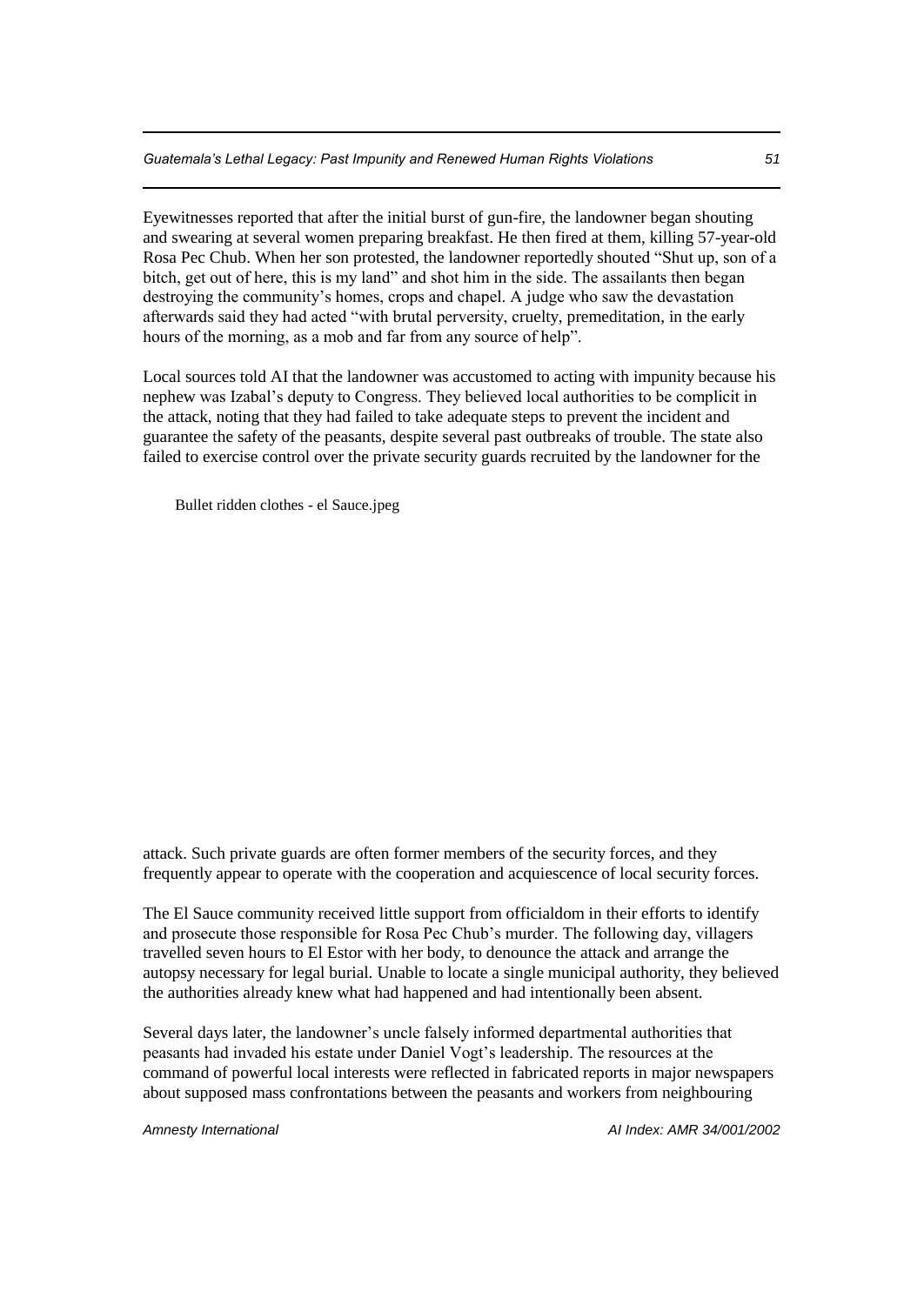plantations. Local analysts suggested both initiatives may have been intended to cloak an attack on Daniel Vogt.

Arrest warrants for murder, grievous bodily harm and arson were eventually issued in February 1997 against the landowner and some of his henchmen. The judge then received death threats, and asked for a transfer. The landowner disappeared from the area, and no efforts were made to search the farm estate where he was widely rumoured to be hiding out. Meanwhile, some of his workers returned to El Sauce to warn inhabitants that they "intended to finish the job." They also threatened residents of another nearby community, whose lands have been gradually usurped by the first landowner's brother, saying that they would do there what they had done at El Sauce. This incident too went uninvestigated and unpunished.

The landowner eventually returned home and lived openly at El Estor for many months, even visiting the local police office despite an outstanding arrest warrant. When challenged, the police variously replied that: they did not have the human or financial resources to detain him; their police car could not cross the river to reach his home; it had two flat tires and could not leave the station; and their bicycle was also flat and could not be used either.

The landowner's lawyers appealed against his arrest order, and a second instance court suspended it. The complainants in the case were never informed that the appeal had been lodged, as is mandatory under Guatemalan law. After they testified again that the landowner had definitely been present during the raid, the warrant was reinstituted in January 1998. However, it was not until August 1998, after continued local and international pressure on the case, including from the US Embassy in Guatemala, that he was arrested.

In December 1998, charges were again dismissed on grounds that he was too old and infirm to have travelled to El Sauce and taken part in the attack. Local residents however saw him riding horses and driving cars. It was also argued that it was impossible to know who had killed Rosa Pec Chub, as the villagers had been engaged in an armed clash with another community when she died. Finally, it was argued that witness testimony was unreliable as it was too dark to identify the landowner at 5am when the attack took place. Witnesses remembered however that there was a full moon and clear skies on the day. Further, at over six feet, with silver grey hair, the defendant would have been instantly recognizable amongst a crowd of dark-haired diminutive Kekchís. A video reconstruction of events was organized by the Public Ministry and the court on a day when similar conditions prevailed. However, the prosecutor in charge of the case was described as clearly biassed, and the video made at his instruction was said to have been intentionally poorly filmed to "prove" that it was too dark on 27 January 1997 to identify the landowner. He was again released.

The landowner was rearrested in March 1999, and the case heard again in September. This time, court-ordered interpreters did not arrive, and a prison inmate was brought to translate witness testimonies. Again, despite eyewitness identification of the defendant as Rosa Pec Chub's murderer, he was absolved for "insufficient evidence". Guatemalan human rights groups working on the case considered that the decision's wording precluded appeals.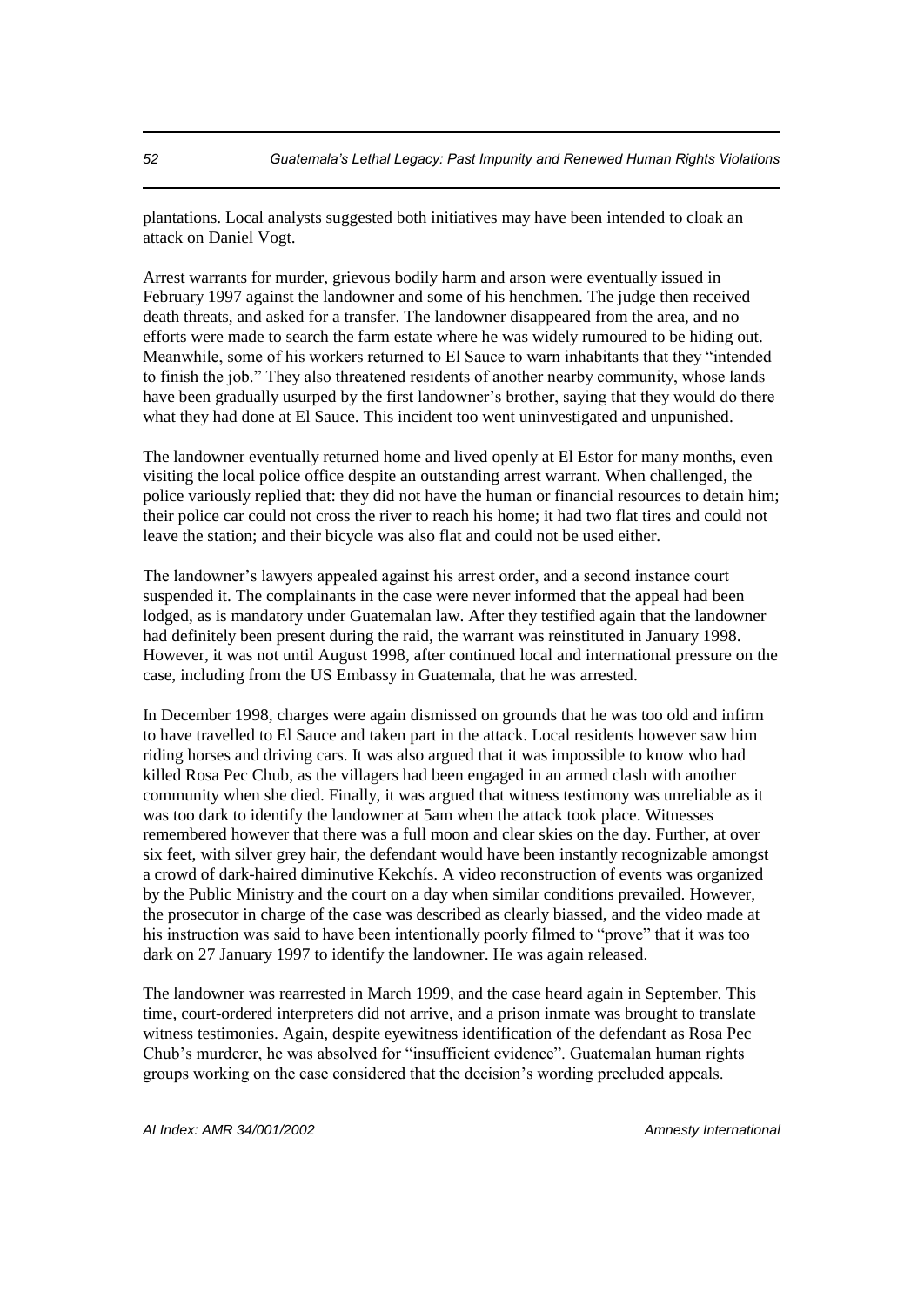Respected Guatemalan human rights groups monitored the entire case carefully. They judged that the prosecutor had been partial, favouring the defendant and not acting in the public interest. They considered that any progress made was not attributable to the authorities mandated to investigate and prosecute murder, but to pressure from witnesses and relatives.

With few further legal avenues apparently open to them in Guatemala, and fearful of reprisals now the landowner is free, relatives filed a petition to the IACHR for precautionary measures recognizing that their rights protected under the American Convention on Human Rights, including those to a fair trial (Article 8) and to judicial protection (Article 25) had been violated.

**Carlos Coc Rax** 

*Amnesty International AI Index: AMR 34/001/2002*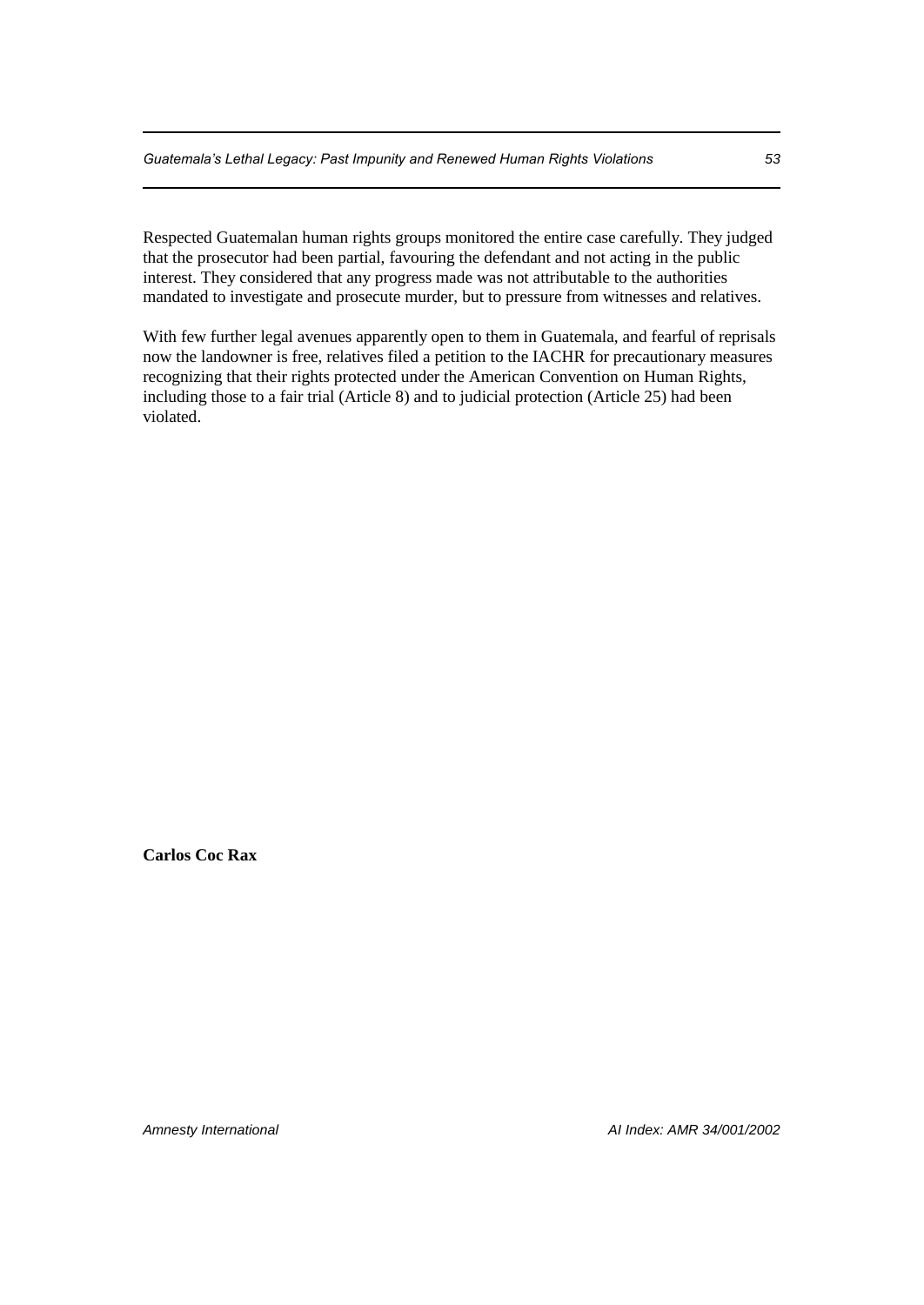Carlos Coc Rax "disappeared" in 1999. He was a Kekchí community leader from Santa Rosa Balandra, El Estor, who led efforts to protect local villagers' plots from encroachment by landowners, including those involved in illegal logging. He went missing on 21 April 1999. In the months preceding his "disappearance," he had been repeatedly threatened by a landowner in dispute with the community.

On the day he "disappeared", Carlos Coc Rax was returning from Guatemala City, where he had been negotiating on behalf of 10 local communities. Local authorities made no effort to

Carlos Cox Rax (bw).jpeg

locate him or pursue the case. When the oldest of his nine children pressed for investigations, workers on the landowner's estate threatened him, "recommending" that he not persist.

In October 1999, the landowner allegedly responsible was arrested, but his sons pressurized the family to withdraw charges and he was released on bail. The judge assigned the case reportedly succumbed to pressures from local landowners to let the case stagnate and AI knows of no further developments. Meanwhile, extensive illegal logging in the area reportedly continues.

#### **Killing of competition: The case of Edgar Ordóñez Porta**

Another case indicating the inter-play between economic interests, common crime and human rights violations was the apparent extrajudicial execution of businessman Edgar Ordóñez Porta. He "disappeared" on 3 May 1999 near the port of San José, Escuintla Department after being seized by individuals in a vehicle with polarized windows. His mutilated body was recovered several days later from a nearby well.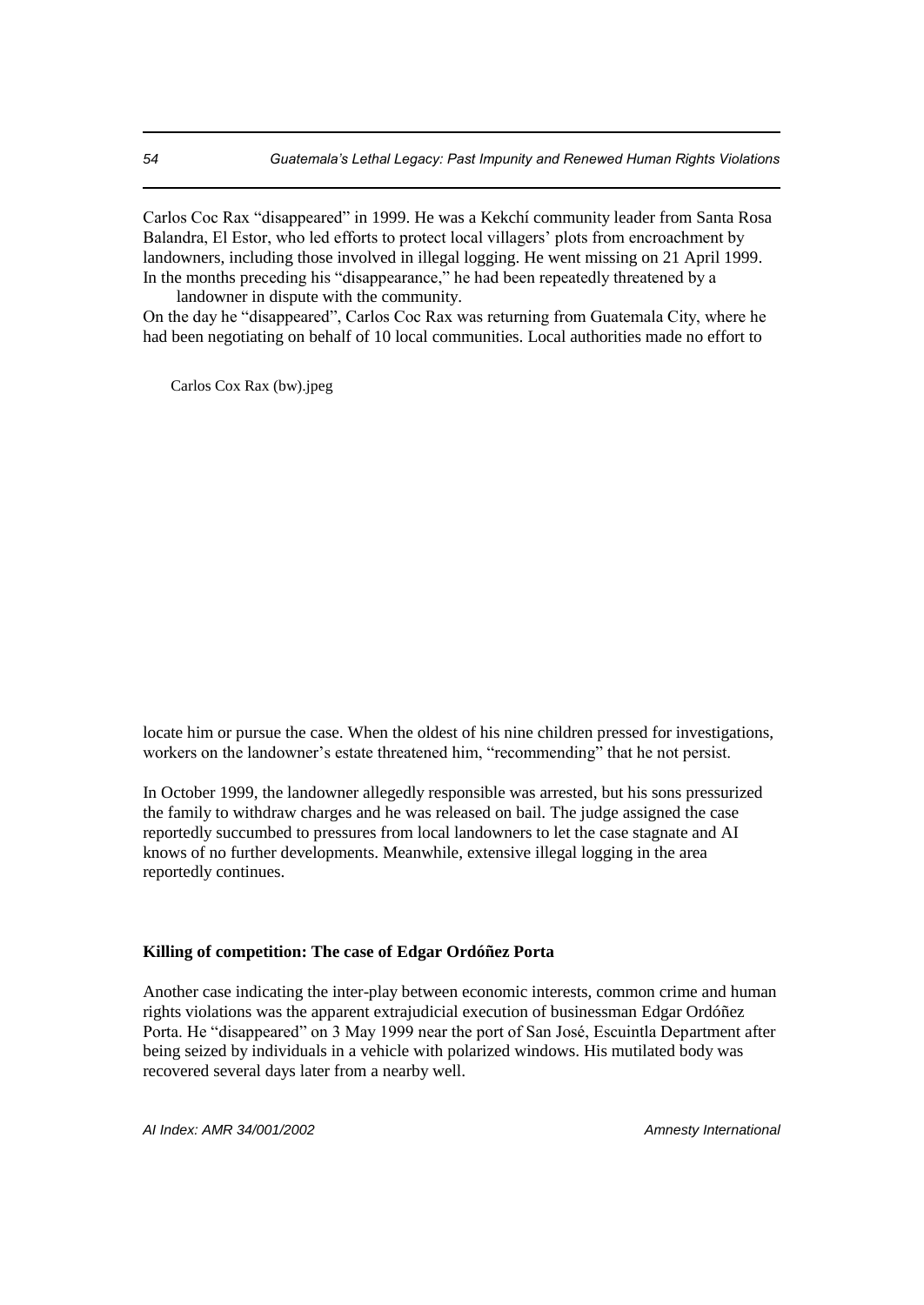Edgar Ordóñez Porta and his brother Hugo Ordóñez Porta were partners in ORPOR, a small oil refining business. After in-depth inquiries, Hugo Ordóñez Porta concluded that military personnel were most likely to have been responsible for his brother's murder. There were two possible motives. One was concern that ORPOR's recent switch from recycling petroleum waste products to processing crude oil and new technology Edgar was developing for ORPOR would compete with the Guatemalan subsidiary of Basic Resources, a major oil company, which had traditionally been controlled by the Guatemalan military.<sup>14</sup> The second was fears

Hugo Ordóñez2 (bw).jpeg

that the plant's presence could affect the values of property owned by military officers living near it. Hugo Ordóñez Porta believed that these military interests had tried to mask the murder as the work of environmental activists, thereby tarnishing the environmentalist lobby, while at the same time eliminating a business competitor.

<sup>&</sup>lt;sup>14</sup> There are many reported links between the Basic Resources Oil Company and past and present Guatemalan government authorities. For example, former Minister of Defence, Marco Tulio Espinoza, is believed to be a shareholder in Basic. US military and government officials have exercised influence over regulations governing Basic's operations and the military's profits. Former CIA sub-director Vernon Walters was sent, for example, as a special envoy to Guatemala during the administration of US President Ronald Reagan to negotiate petrol concessions and reduced royalties, aimed at increasing production and exports of crude oil to the USA. Basic has changed hands several times in recent years and at end 2001 was held by Perenco SA, a European oil company.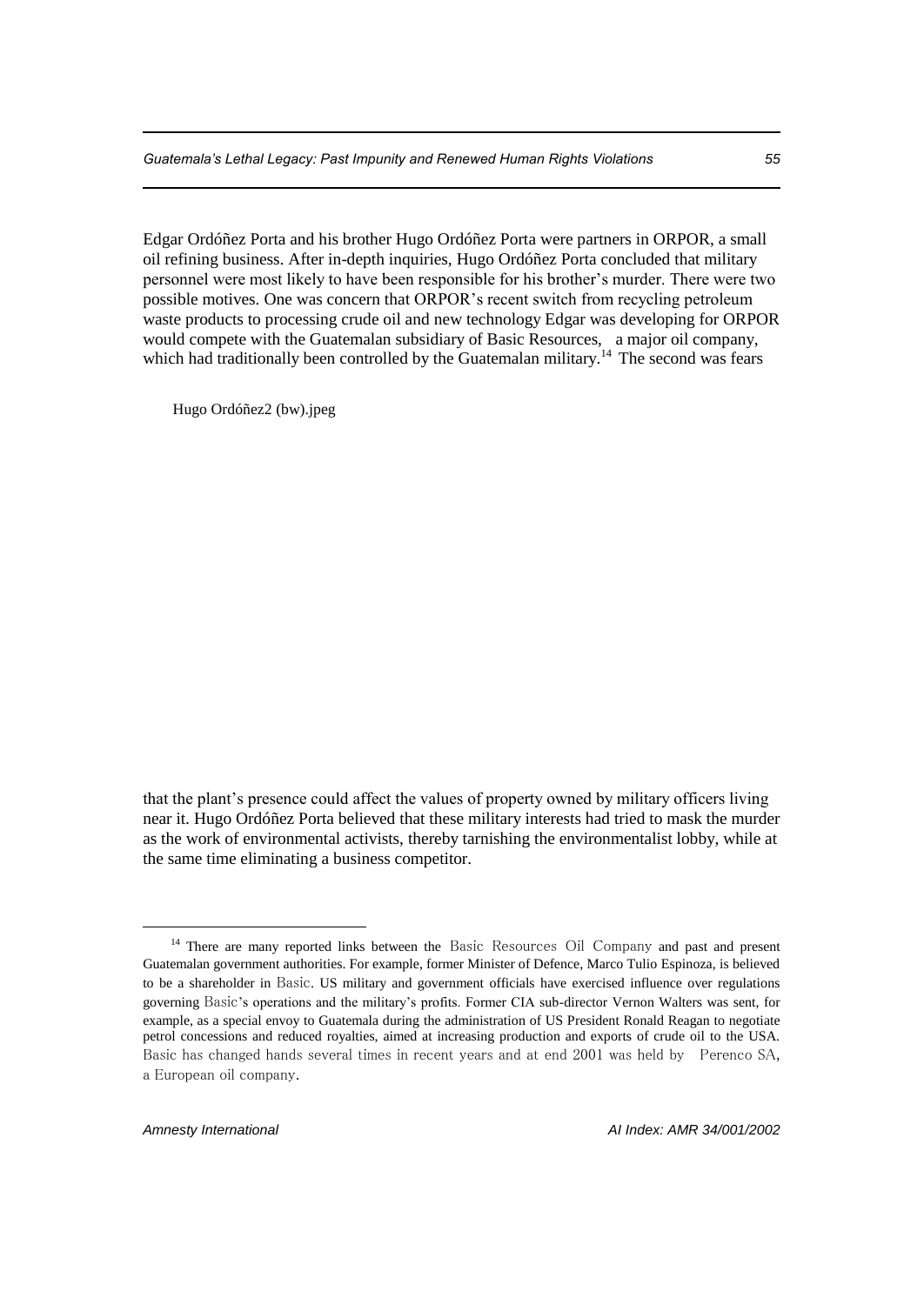Just before he "disappeared", Edgar Ordóñez had received threats and had vainly asked for protection. Ostensibly the threats came from nearby residents who charged the plant was contaminating the environment. However, the Ordóñez brothers insisted that tests proved this allegation baseless and believed the complaints were orchestrated by officials, including neighbouring military people.

Hugo Ordóñez was also director of a prominent Guatemalan newspaper. He began to search for his brother the day he "disappeared", and was offered special assistance from various military officials. In return, they implied he should use his influence to mute his newspaper's frequent criticism of the government, then headed by President Arzú.

On 6 May 1999, Hugo Ordóñez was informed that his brother's body had been recovered from the well and was in the departmental morgue in Escuintla. All of his finger tips had been cut off and he had massive head wounds, leaving him virtually unrecognizable. A receipt in his pocket had enabled police to establish his identity.

The military who had offered help to find Edgar Ordóñez now said they would carry out their own special investigation into his murder. Hugo Ordóñez gradually became convinced however that the "parallel" investigation was actually intended to divert inquiries and protect the real perpetrators and undertook his own investigations as a co-complainant.

He discovered that two teenagers living near the well had seen people acting suspiciously there the day Edgar Ordóñez was seized. They noted the vehicle's licence number, which was found to belong to the Ministry of the Interior, but assigned to Military Intelligence, and gave this information to a local policeman. Military Intelligence officers conducting the "special" investigation interviewed the teenagers again to "corroborate" their testimony, which they then "corrected" to say the military intelligence vehicle and operatives near the well were seen a week *after* Edgar Ordóñez "disappeared".

It was also established that various policemen involved in initial inquiries were ordered to change their reports or were pulled off the case. Further, the judge who ordered an autopsy had not ordered the victim's fingertips to be cut off as part of this process, as was claimed. This had been done by the police. The forensic official in Escuintla claimed that an autopsy had shown the cause of death was gunshot wounds to the head. However, when the body was exhumed for a "further" autopsy, it was discovered no autopsy had ever taken place and that the victim had actually died from blows with a heavy object.

The "parallel" military investigation also aroused suspicion because of the diverse, and often defamatory, motives posited for the killing. These included: an unpaid debt allegedly owed to one of those eventually accused; Edgar Ordóñez' supposed narco-trafficking links or other criminal activities; revenge by one of those eventually charged, a former ORPOR employee, dismissed for attempted cheque fraud; a purported affair between the victim and the same individual's wife.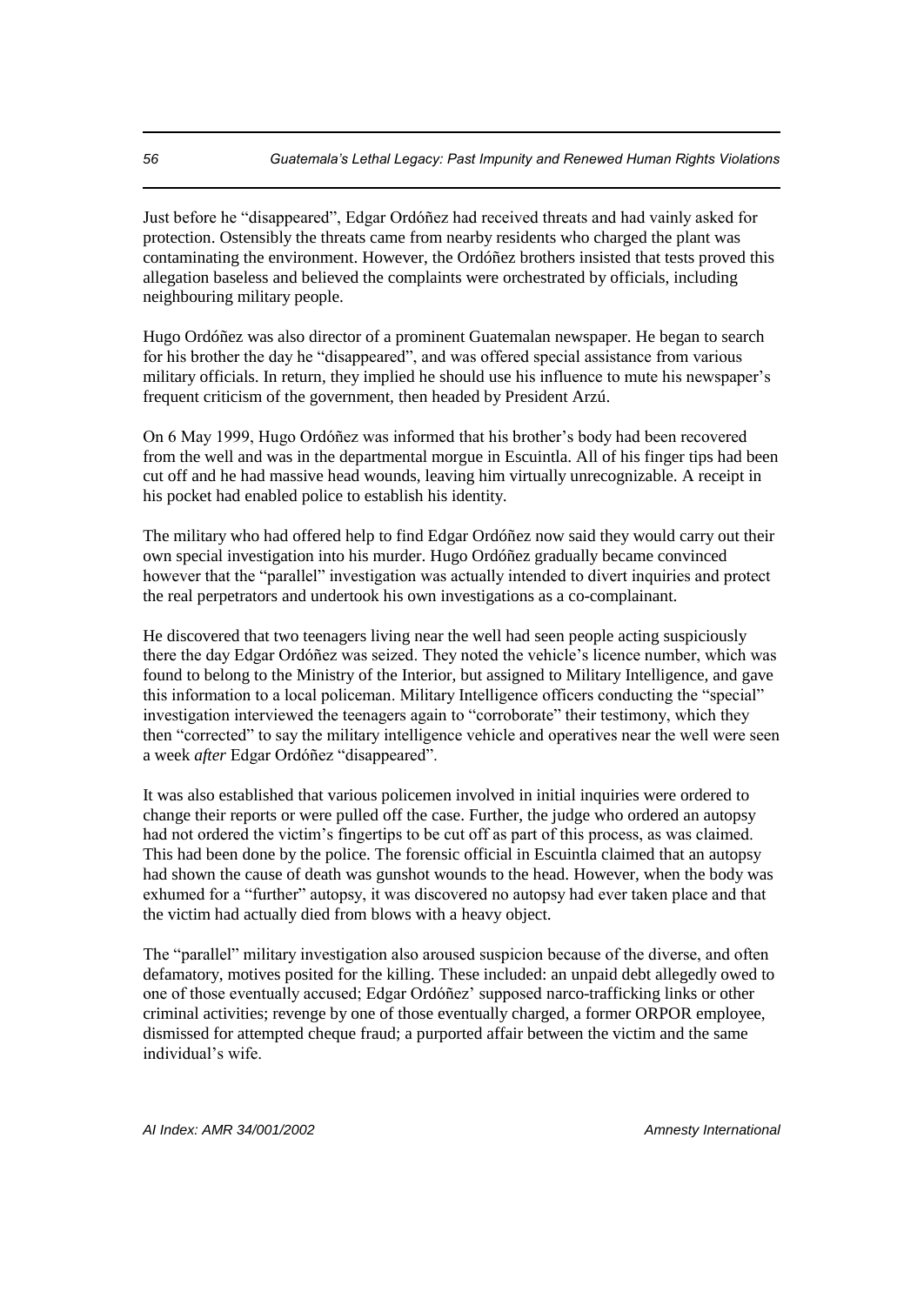Two members of a small-time criminal gang officially charged with the murder had credible alibis, yet were brought to trial. They were acquitted in August 2000 but the case was left open against the military officials whom Hugo Ordóñez believed were involved in his brother's murder and the attempted cover-up. The court ruled that the Public Ministry had been remiss in permitting other agencies to carry out an illegal investigation, and informed the Public Prosecutor, who heads the Ministry, that the principle of objectivity had therefore been violated. It said that the forensic official who falsely testified regarding the supposed first autopsy, and those who spuriously attempted to implicate the gang of petty criminals, were liable to prosecution for perjury. The court also ordered seizure of the registry of vehicles entering and leaving military intelligence headquarters.

The case left pending against the military officials cited by the court did not progress, and Hugo Ordóñez and his family felt compelled to opt for exile, for their own security.

#### **Challenging the Corporate Mafia State: Abuses against CONAP workers**

Erwin Haroldo Ochoa López*,* a Legal Advisor for Guatemala's *Consejo Nacional de Areas Protegidas* (CONAP), National Council for Protected Areas, and his administrative assistant, Julio Armando Vásquez Ramírez, were fatally shot in February 2000 in Puerto Barrios, Izabal, by a man who fled on a motorcycle. CONAP is a direct dependency of the President's office.

Erwin Ochoa had received repeated death threats, alleged to have been instigated by military authorities with holdings in Basic Resources Oil Company. Erwin Ochoa had previously worked in the Petén area investigating illegal activities allegedly being carried out by Basic in the protected Biotopo Laguna del Tigre Reserve and National Park. A CONAP report found that these activities had adverse environmental effects including damage to flora and fauna, which it considered the company's responsibility to redress. The Human Rights Procurator stated that Basic's operations in the park were illegal and a human rights violation, and blamed government authorities for granting Basic rights to operate in a protected area. It has also been alleged that some CONAP staff are corrupt, accepting payments in return for illegal concessions or for overlooking illegal activities on protected lands.

Erwin Ochoa received death threats because of his work in Petén and so was transferred to Izabal. There, he attacked illegal deforestation. Drug-running is well established in the area, and an area which he discovered had been illegally cleared was in the form of a landing strip.

Erwin Ochoa reported six weeks before his death that after a meeting on illegal deforestation with the departmental governor and his advisor, a former army colonel, the former colonel made threatening statements against those investigating his illegal timber-cutting operations. Referring to the local prosecutor for example, he said he "didn't like troublesome people", and they were "on the list".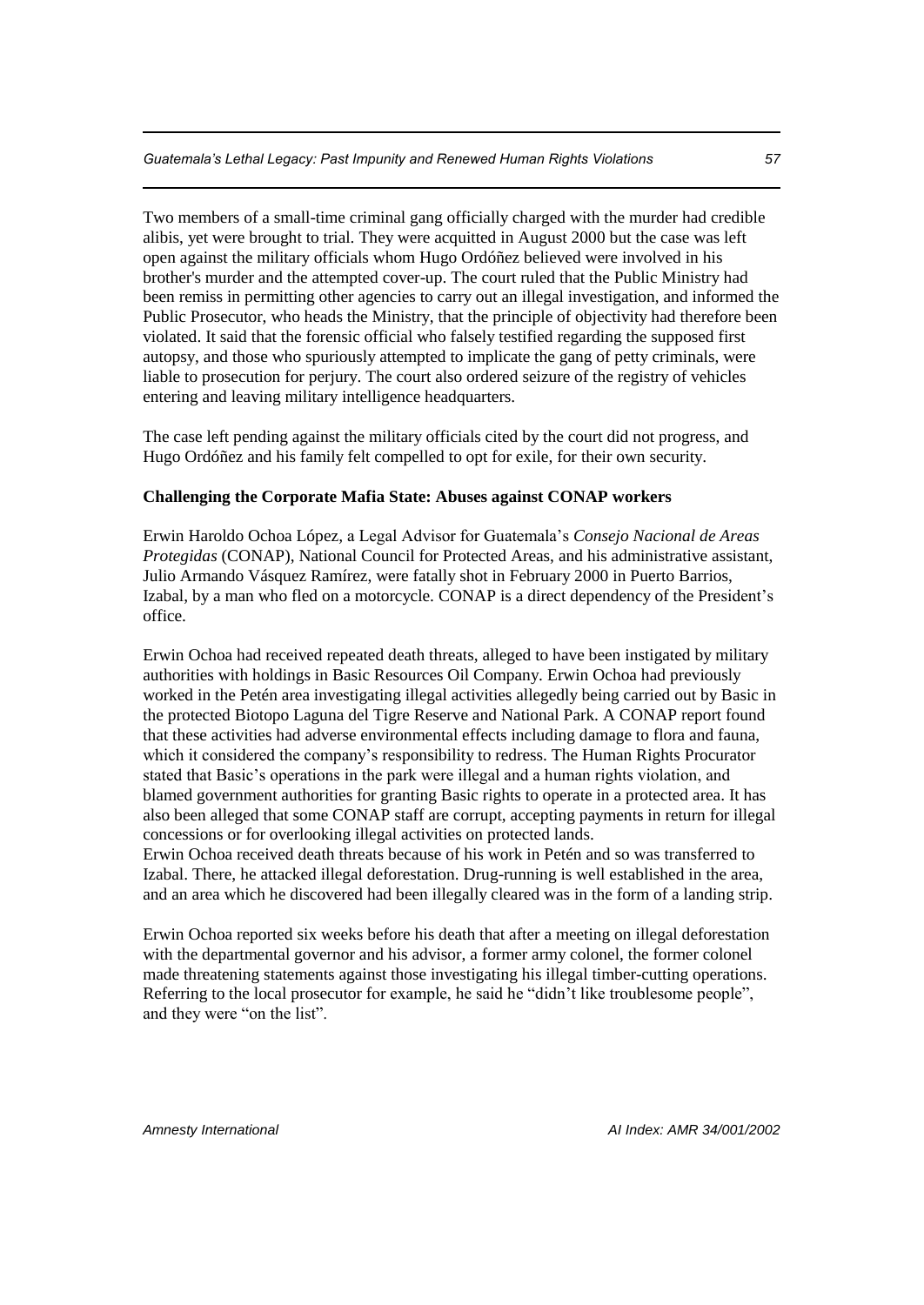Erwin Ochoa had also issued a complaint against the Port Authority in Santo Tomás, Puerto Barrios, Izabal for ordering the dredging of a dock without considering the environmental impact, which may also have been a factor in his killing.

Investigations into the double murder proceeded slowly, and the victims' colleagues suggested local police were involved in a cover-up. First aid workers who arrived after the shooting said police prevented them from approaching to see whether the victims could still be treated. The police were given the licence number of the motorcycle on which the killer fled, but did not report it or pursue the lead. When the local prosecutor's office questioned them, all eight policemen had "lost their notes".

An AI delegation was told by CONAP officials in May 2000 that the investigation was proceeding smoothly. However, relatives told the delegation of their dissatisfaction with the slowness of the inquiry.

In succeeding months, the case was moved from court to court, and a series of Public Ministry investigators reported constant threats and intimidation. In March 2001, it was reported that the prosecutor pursuing the case had been able to establish the intellectual and material authors of the killings, but was pulled off the case when he asked to issue arrest warrants. No further developments have been reported.

Meanwhile, staff of official environment and natural resources protection agencies continue to be targeted. In December 2000, the head of the Parks Protection Service in Izabal was shot and wounded by a group of armed men, one of whom he had recently denounced for stripping protected forests. In February 2001, an employee of the National Forestry Institute was shot and killed in Alta Verapaz Department. His death was believed to be related to his efforts to control illegal lumbering and contraband trade in precious woods.

## **A window into the illegal adoption racket? The "disappearance" of Mayra Gutiérrez**

According to a ground-breaking report published by ODHAG in August 2000, Guatemala's illegal adoption racket grew out of the civil conflict, when it became "fashionable" for officers, soldiers and civil patrollers to "adopt" young children whom they found wandering about after their families had been killed or abducted. Many of these children were treated as unpaid child servants. Other children orphaned or separated from their families in the conflict were treated as "war booty" and sold for adoption.

When it became clear how lucrative the trade in children for adoption could be, the number offered for adoption, particularly abroad, spiralled upwards. Today, more Guatemalan children are adopted than from any other country in Latin America and this tiny country is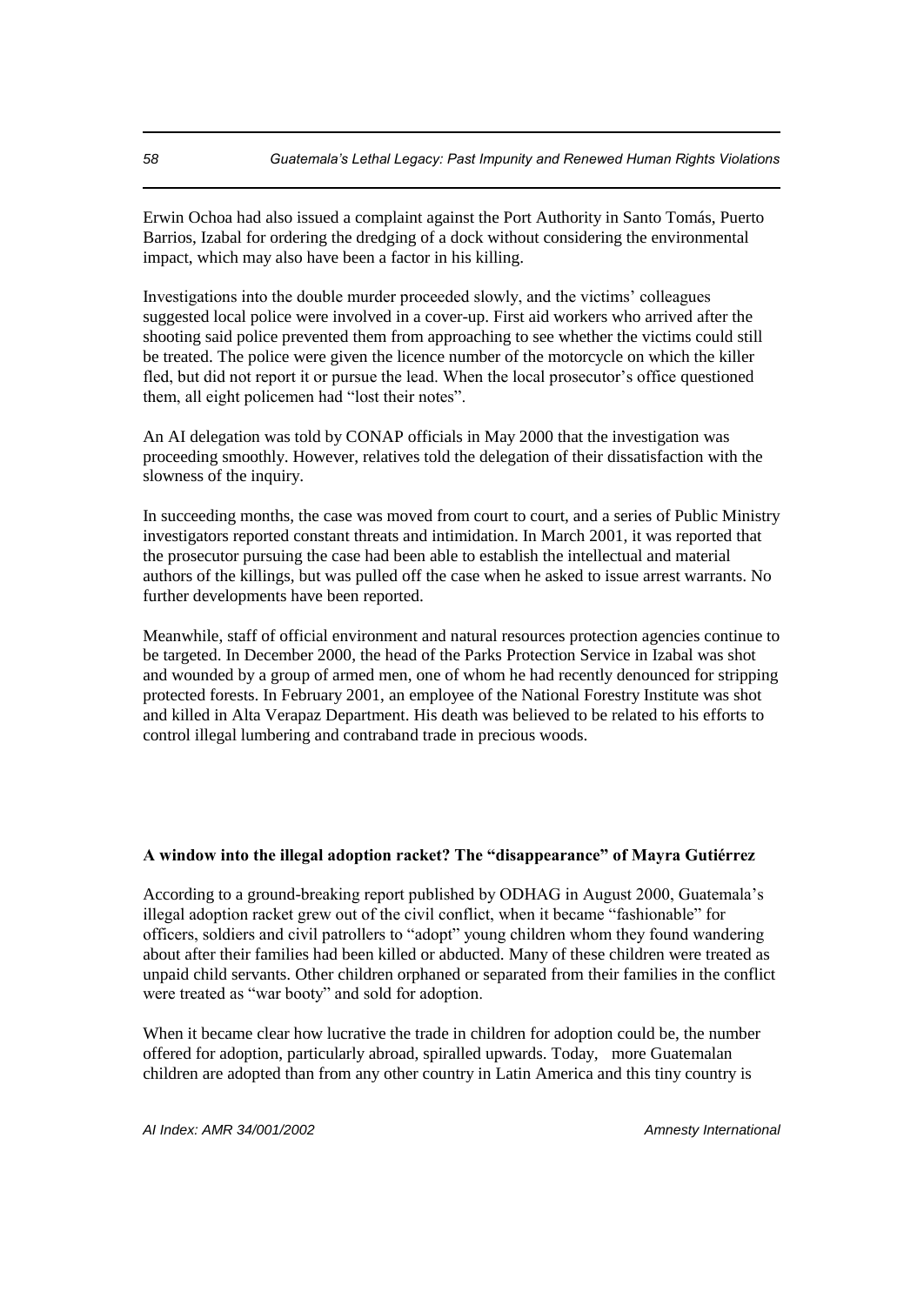fourth in the world in numbers of children adopted abroad. As many as 98 per cent of all those adopted are adopted outside Guatemala; 80 per cent of them illegally.<sup>15</sup> Some of the children are offered in sale by their destitute families; others are stolen from their mothers' arms, provided with false papers and smuggled abroad. The 200 or so lawyers involved in the baby business are said to charge an average of \$25,000 to foreign couples seeking to adopt, and state officials and their families are reportedly involved and determined to protect their large profits.

One victim of this lucrative trade may have been university professor and social activist Mayra Angelina Gutiérrez Hernández, who "disappeared" in April 2000, the first "disappearance" known to AI since mid-1999 and only the third since 1994.

Portillo children collage2.jpeg

Mayra gutierrez.jpeg

<sup>&</sup>lt;sup>15</sup> The figure of 80 per cent was given in August 2000 by the president of the Congressional Commission on Women, Children and the Family. For a general discussion of the "disappeared" children of Guatemala and the illegal adoption racket, see Hasta Encontrarte: Ni*ñ*ez Desaparecida por el Conflicto Armado Interno en Guatemala, ODHAG, Guatemala, 2000.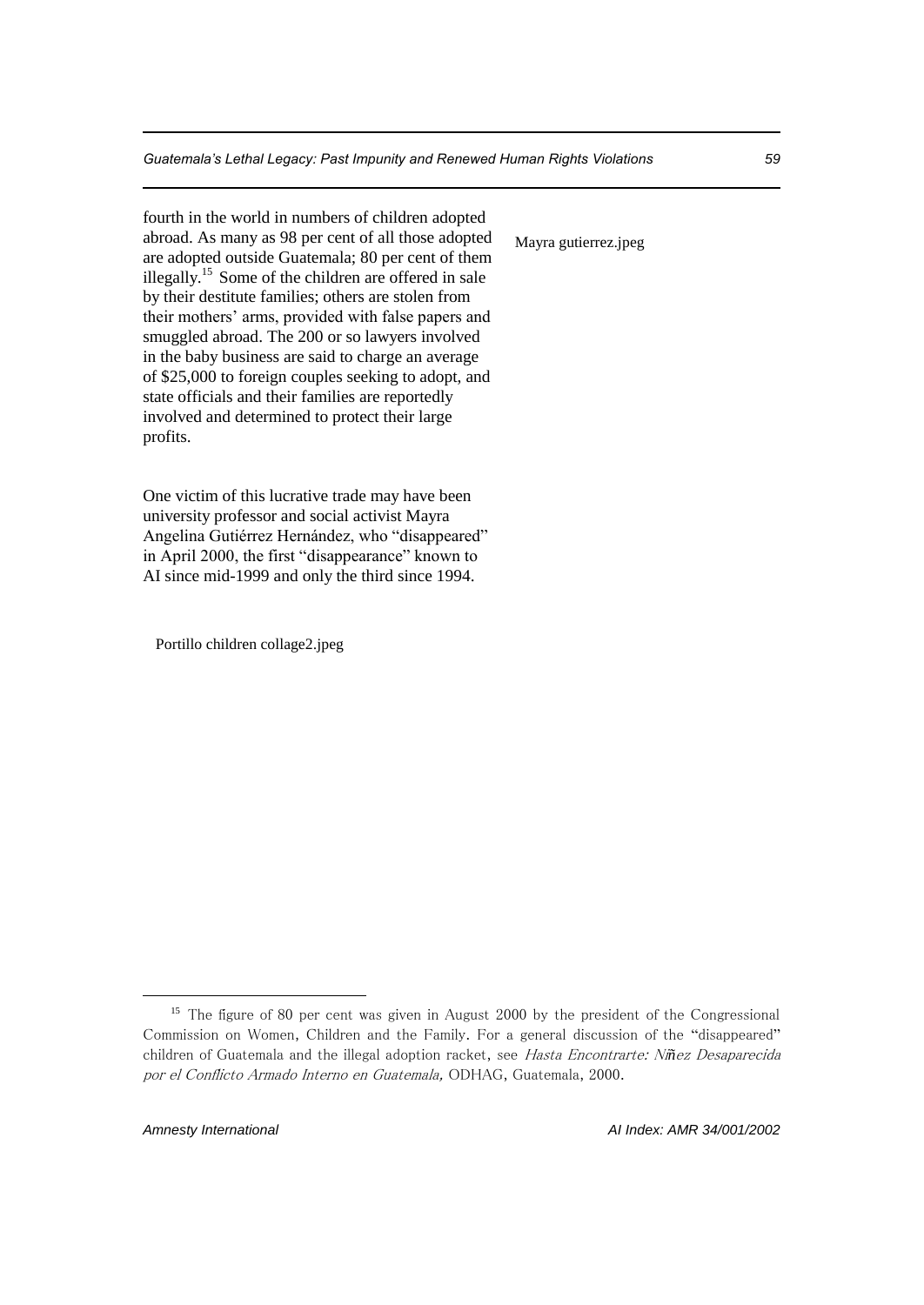Mayra Gutiérrez set off as normal on 7 April to catch the bus to Huehuetenango Department where she taught a weekly university class. She has not been seen since. Local observers were concerned that her "disappearance" signalled a return to one of the most reprehensible repressive tactics of the past.

Like their military predecessors, the authorities first denied that Mayra Gutiérrez had "disappeared" for political reasons, insisting she had run off or been killed by a married lover. These suggestions were totally rejected by her family, including her 17-year-old daughter.

It was then learned that Mayra Gutiérrez' name appeared on a database apparently compiled by military intelligence during the 1980s, and made public in May 2000 by Edgar Gutiérrez (no relation), the President's Secretary of Strategic Affairs. Reportedly, Edgar Gutiérrez found the list on a government computer, and published it to deflect criticism after killings of protestors in the capital in April 2000. More than six per cent of the population appeared on this list of "suspected subversives"– 650,428 names – each accompanied by a coded number, apparently referring to their status, for example under surveillance, detained and released or "disappeared."

Initially, friends and colleagues suggested that Mayra Gutiérrez may have been targeted because of her affiliation to the University of San Carlos, a long-term target of political repression, or as further reprisal against her politically active family, which had already suffered two "disappearances" in the 1980s. They also wondered whether her activism on women's issues, including research on the illegal adoption racket, explained her "disappearance." Her findings were compiled in a report naming those allegedly involved, which she provided to the UN's Special Rapporteur on the sale of children, child prostitution and child pornography, during the latter's 1999 mission to Guatemala. The Special Rapporteur's subsequent report covered the adoption racket. It was presented to the UN Human Rights Commission and received considerable publicity in Guatemala just days before Mayra Gutiérrez went missing.

Threats around the same time against staff of an agency assisting would-be immigrants to the USA, whose work along borders made them privy to information on the adoption racket, also supported the case that it may have been those involved in the racket who lay behind Mayra Gutiérrez' "disappearance".

In December 2000, apparently in response to continued pressure on the case, Congress named Guatemala's Human Rights Procurator as special investigator. He has favoured the theory that Mayra Gutiérrez was abducted by a thwarted former lover, even though the man in question (not a Guatemalan) has made available air tickets, receipts, and phone bills to show that he was not in Guatemala at the time. He has now fled with his family.

#### **Social cleansing**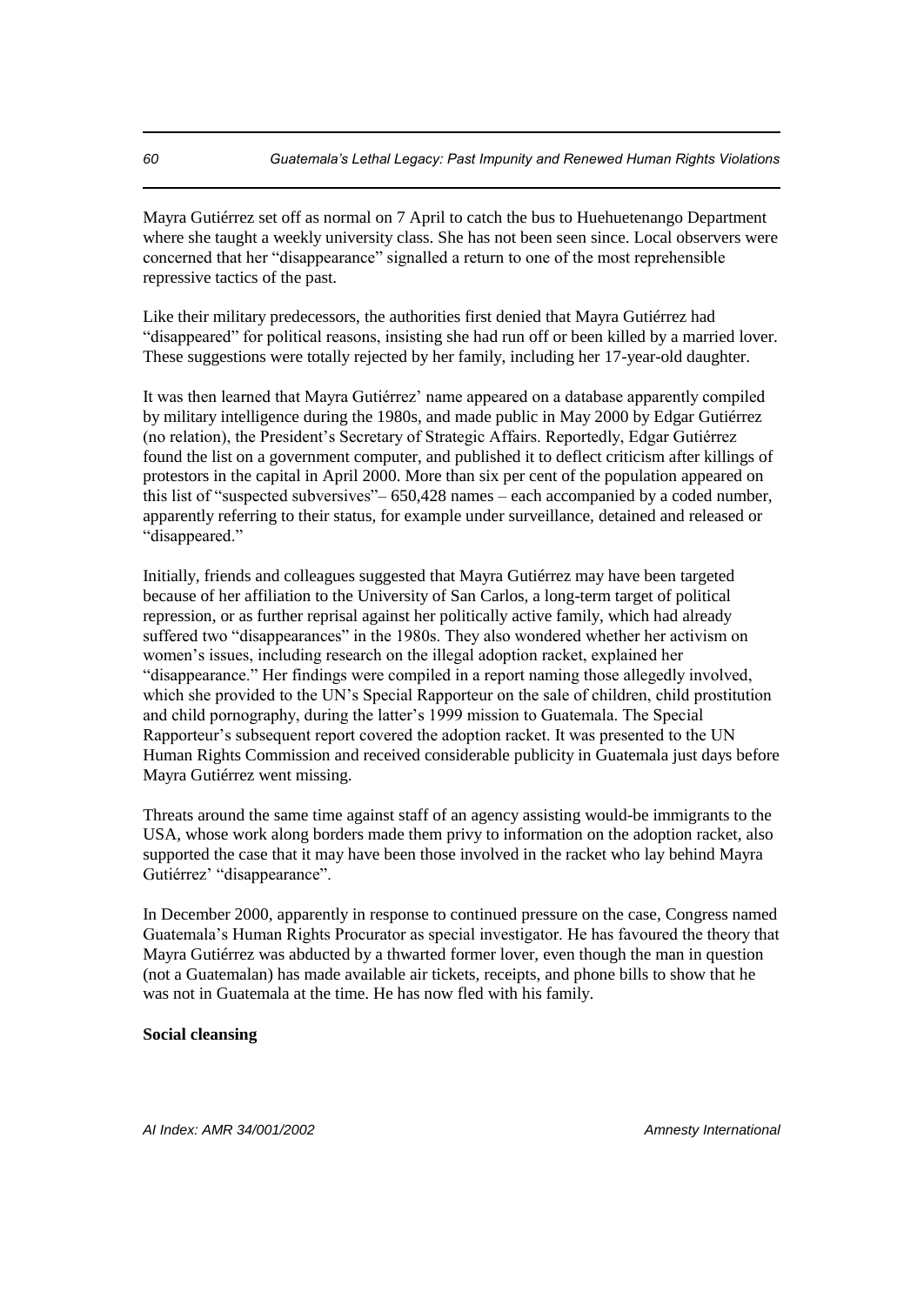Apparent immunity from prosecution for illegal acts has also allowed open season for "social cleansing," particularly attacks on street children and sex workers including transvestites. Such attacks may be instigated or carried out by the police – they are certainly not seriously investigated by them.

Recent cases which have not been clarified include the killings in July 2000 of two transvestite sex workers – Astrid la Fontaine (Roberto Martínez Castillo) and Beverly Lineth<sup>16</sup> – and the August 2001 drive-by shooting of transvestite Mario Leonel Rodríguez Monzón ("Tutis,") in Guatemala City.

In April 2001, *Casa Alianza*, an organization which assists street children, reported that its Street Educator and Legal Program offices had been broken into, following a series of strange calls and increasingly frequent visits by the police. It was possible that these incidents were provoked by *Casa Alianza*'s efforts to bring to justice two uniformed members of the National Civil Police allegedly responsible for the rape of two street girls in January.

# **Chapter 6: Impunity, common crime and lynchings**

Impunity not only encourages new abuses, but also lessens citizens' faith in the rule of law, contributing to both rising crimes rates and lynchings in Guatemala. At worrying levels under his predecessor, lynchings have further increased under President Portillo. MINUGUA reported some 347 incidents between 1996 and mid-2001. In 97.7 per cent of cases, no one had been brought to justice.

The official line is that lynchings are a spontaneous phenomenon, when aggrieved citizens concerned at the rising levels of crime take the law into their own hands to eliminate perceived wrong-doers. Undoubtedly, public concern at the government's inability to control crime is high and lynchings are sometimes impulsive, undertaken by groups of outraged citizens. However there are indications that some apparently spontaneous "lynchings" were actually planned and instigated by outside interests for their own purposes.

For example, villagers near the tourist town of Chichicastenango, El Quiché, said that a mob "lynching" in July 2000 was actually a convenient facade for the elimination by former civil patrollers of eight local residents who had initiated a suit against the patrollers for the massacre of their relatives in 1993. The patrollers allegedly acted with the support of powerful local officials linked to the current ruling party. The police announced that they would be seeking three arrest warrants, but the ringleaders of the attack had reportedly already fled the area.

Similarly, the lynching of a judge in Senahú, Alta Verapaz in March 2001 was characterized as spontaneous expression of local discontent with his alleged lack of respect for indigenous practices. However, a June 2001 AI delegation to Guatemala was told that the real reasons for

<sup>&</sup>lt;sup>16</sup> See Amnesty International UA  $216/00$ , AMR  $34/31/00$ .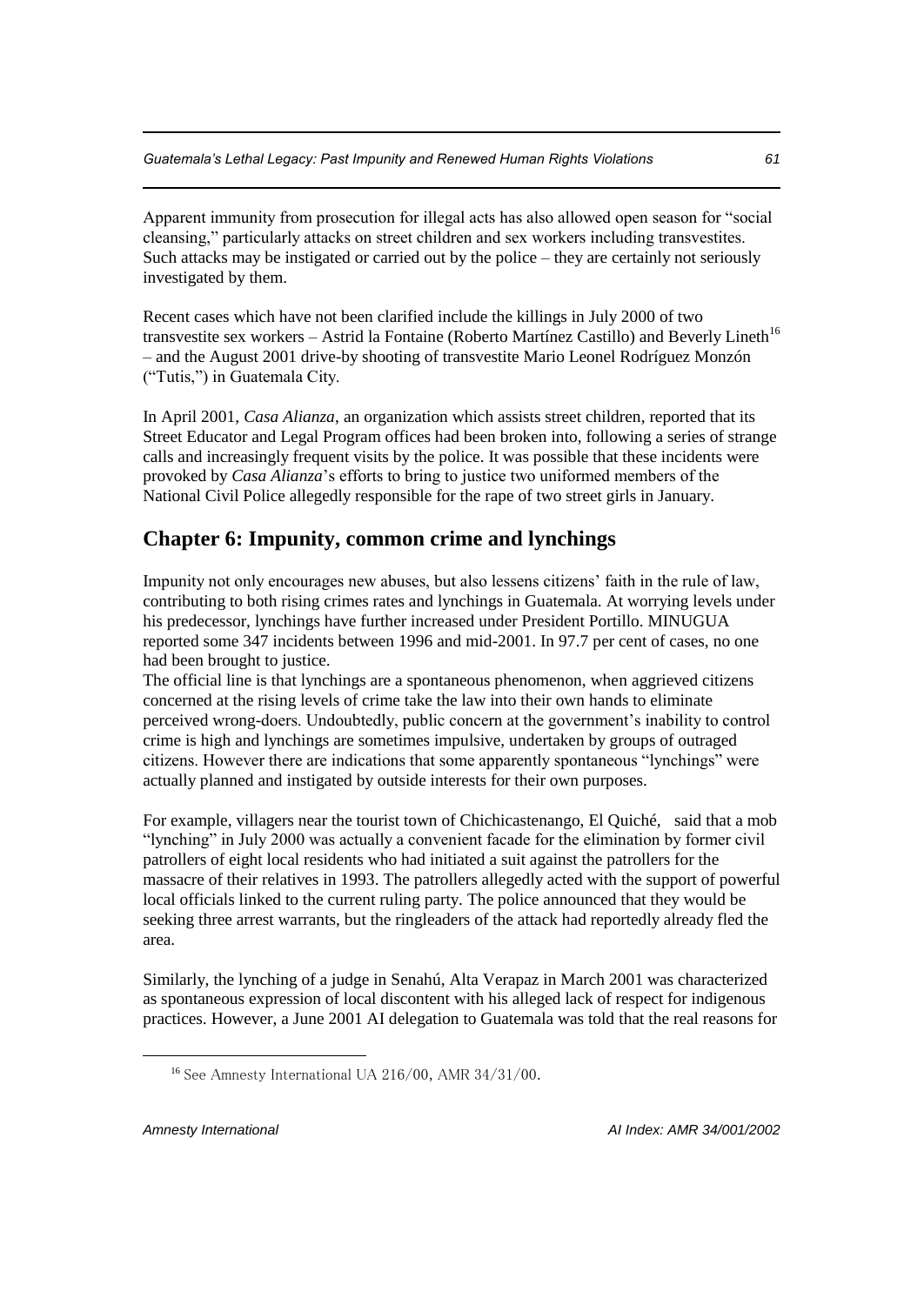the fatal attack were the judge's efforts to crack a gang of car thieves, controlled by powerful local and national figures, and inquiries into alleged corruption of local authorities. Legal proceedings were initiated against three indigenous peasants for the judge's death.

### **The government's response: wholly inadequate**

Rather than address the deep-seated political, social and economic factors which contribute to high crime rates and related increases in lynchings, the state has responded to citizen security concerns with periodic emergency measures, including a stronger military presence in both the capital and the countryside, to "maintain order." Such steps are contrary to the intentions of the Peace Accords, which aimed at the demilitarization of Guatemalan society.

The authorities have also advocated expanded applicability, imposition and execution of the death penalty as appropriate responses to public concern at spiralling crime rates and loss of confidence in the law. This too is a wholly inadequate response, particularly with death penalties imposed by a judicial system as corrupt and inequitable as that in Guatemala. Even in death penalty cases indigenous defendants are often not provided with interpretation (the proceedings are in Spanish) and defence lawyers have faced threats and abuse.

## **Chapter 7: Paths to justice**

Efforts to seek homicide convictions in the Guatemalan courts for extrajudicial executions or massacres have been costly, in money, time and risk to those involved. In many such cases, those accused have claimed exemption from prosecution under the 1996 Law of National Reconciliation, which did not explicitly list individual killings or single massacres amongst the crimes which could *not* benefit under its terms. (Forced "disappearance", torture and genocide were specified as crimes whose perpetrators could not benefit from the amnesty.)

In this context, it is understandable that victims, their families and human rights groups are exploring other possible paths to justice. They include the Inter-American human rights protection mechanisms; suits filed abroad for genocide and other crimes against humanity, based on growing awareness of universal jurisdiction concepts; and collective suits filed in the Guatemalan courts by groups of massacre survivors against past officials for genocide and other crimes against humanity.

#### **Petitions via the Inter-American system**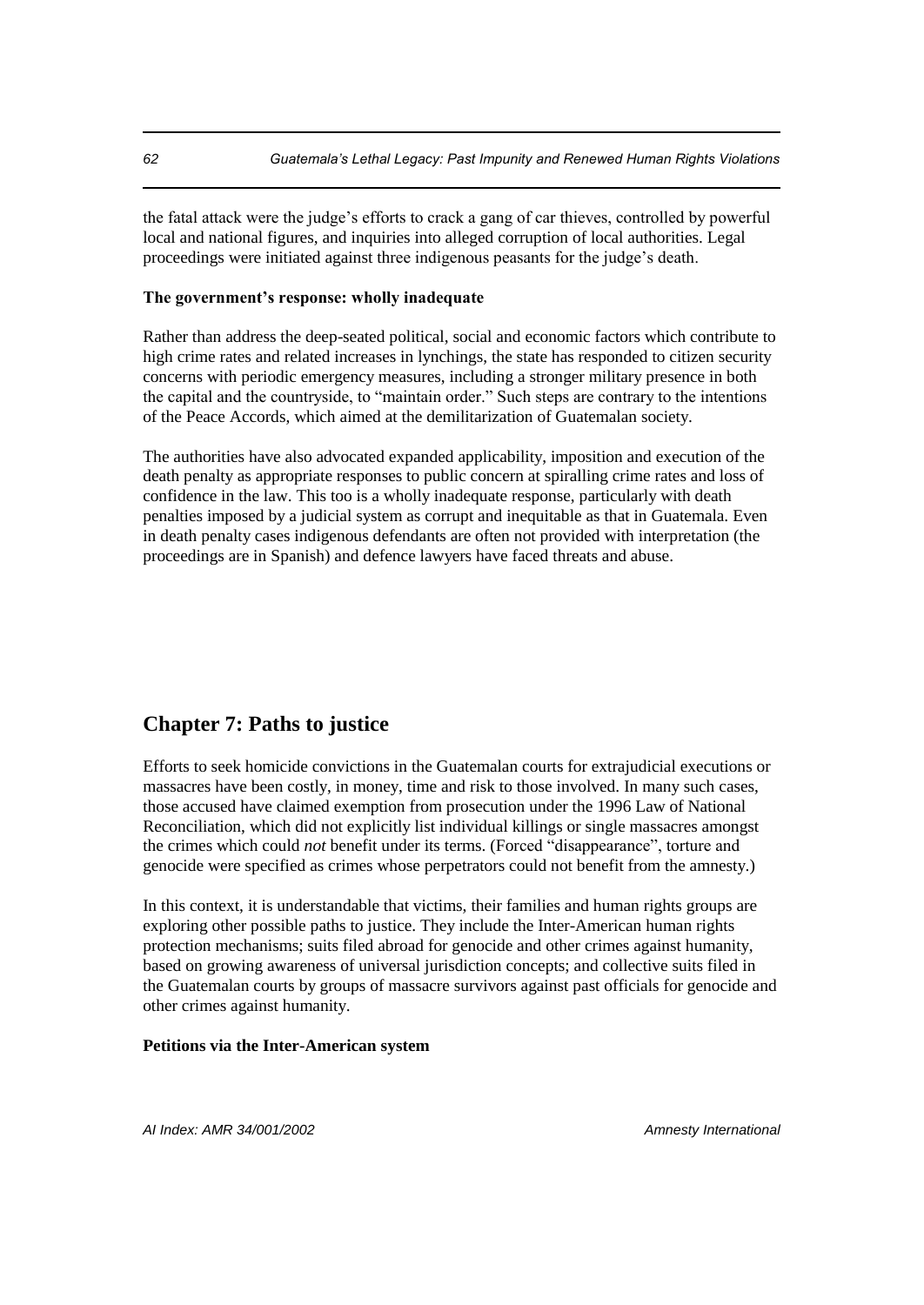Some organizations and individuals have sought reparations and governmental acknowledgement of abuses via the Inter-American human rights system, sometimes at the same time as pursuing justice in the Guatemalan courts, sometimes after frustration at years of futile suits at home.

In 2000 these efforts appeared to bear fruit when the Guatemalan government agreed to "friendly settlements" on a number of cases under the aegis of the Inter-American Commission on Human Rights. Under this procedure, the government acknowledged generalized responsibility of state agents for a number of specific past abuses and agreed to pay unspecified compensation. The agreement was in some respects ground-breaking. As regards the 1982 Plan de Sánchez, Baja Verapaz massacre for example, the government acknowledged for the first time state responsibility for the mass rape of indigenous women victims before they were extrajudicially executed by state agents and their civilian adjuncts.

However, compensation agreed in principle has been set and paid in only one of the relevant cases, while some families and survivors did not accept the preliminary settlements or considered that the settlements offered insufficient redress. Some, including Helen Mack in the case of Myrna Mack and FAMDEGUA in the case of Dos Erres, have continued to pursue justice through the Guatemalan courts and/or the Inter-American system.

In general such "friendly settlements", or a failure to exhaust domestic remedies, would prevent the case going before the Inter-American Court of Human Rights. However, there are certain exceptions which can be called into play by those who wish to continue to pursue "agreed" cases though the Inter-American Court. That is, the Court may still rule on cases where it is shown that plaintiffs have not been allowed access to internal remedies or have been prevented from completing such procedures; where the country in question does not have procedures to pursue such recourse; or should it judge, as has been argued in the Myrna Mack case, that an "unjustified delay" has occurred in the domestic legal process.

#### **Universal jurisdiction suits abroad**

Some Guatemalan NGOs have come to believe that domestic remedies for justice and redress have proved futile. They have therefore turned to universal jurisdiction and have filed or are considering filing suit abroad for crimes committed in Guatemala, along the lines of the precedent set in the Spanish suit against General Augusto Pinochet of Chile.<sup>17</sup>

<sup>17</sup> General Augusto Pinochet was arrested in London in October 1998 at the request of a Spanish judge. He was charged under the terms of the UN Convention against Torture with gross human rights violations, including crimes against humanity, including genocide, widespread and systematic torture and "disappearances," committed while he led Chile's military government (1973-1990). The United Kingdom Law Lords eventually ruled he did not have diplomatic immunity and could be extradited to Spain on reduced charges of torture and conspiracy to torture for acts allegedly committed after the date in 1988 when the Convention entered into force in the UK, Spain and Chile. As AI said at the time, "The UK courts have confirmed that people accused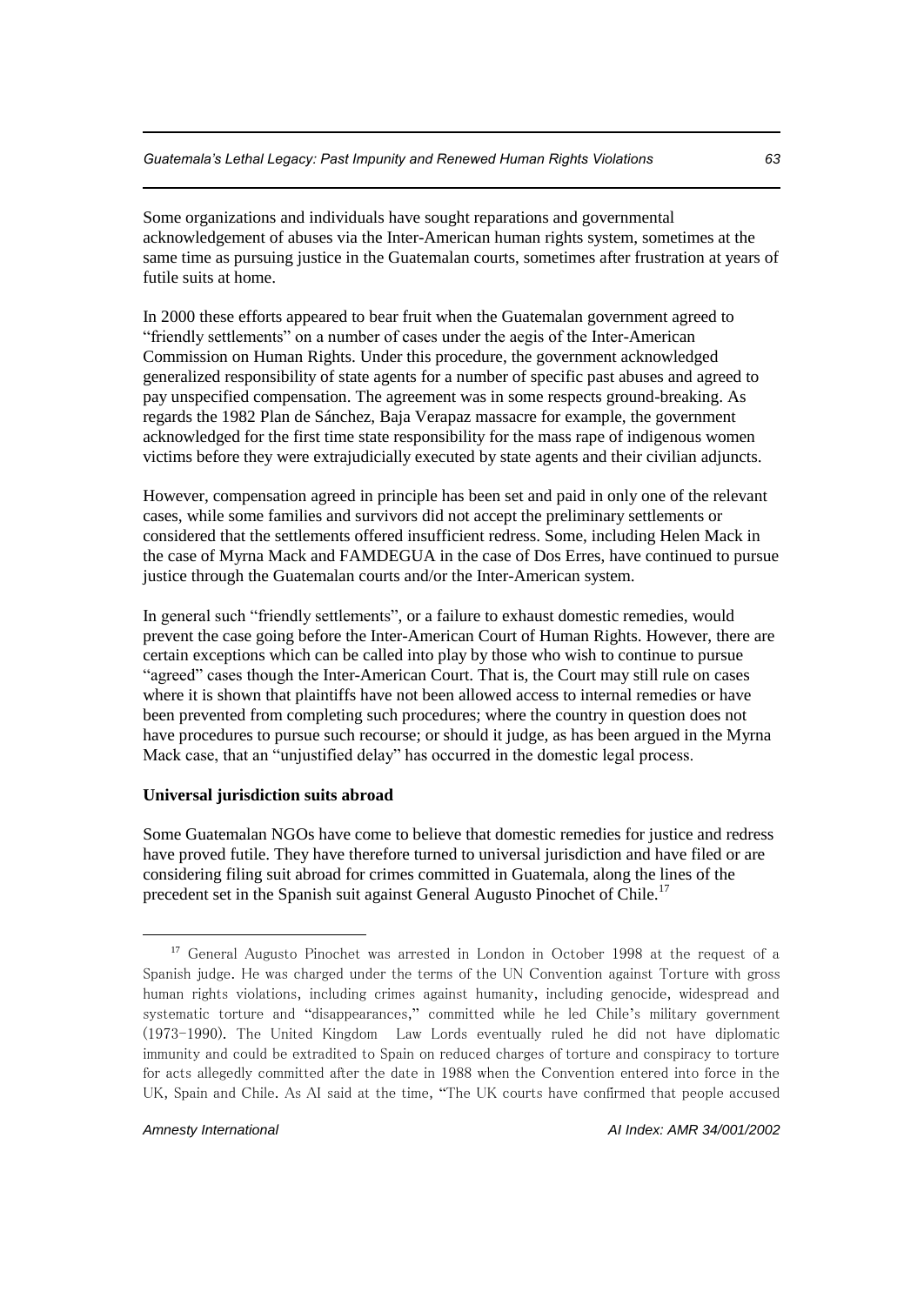Under the internationally recognized principle of universal jurisdiction, all states have the obligation to cooperate in the identification, detention, extradition or trial of persons responsible for certain crimes, regardless of the victims' nationality, the place committed, or the nationality or position of perpetrators. In its Principles of international co-operation in the detention, arrest, extradition and punishment of persons guilty of war crimes and crimes against humanity, the UN General Assembly clearly states there can be no amnesties for crimes against humanity and war crimes: "States shall not take any legislative or other measures which may be prejudicial to the international obligations they have assumed in

Rios Montt AP.jpeg

regard to the detention, arrest, extradition and punishment of persons guilty of war crimes and crimes against humanity."<sup>18</sup>

Although General Pinochet was eventually permitted to return to Chile in March 2000 on health grounds and so did not appear before the Spanish courts, his 14 months' detention in the UK changed the climate of international opinion as regards crimes against humanity and universal jurisdiction. In November 1999 the Spanish National Court reiterated its acceptance of the principle of universal jurisdiction, a position developed with respect to the Pinochet affair, and of a suit filed with it regarding systematic large-scale human rights violations committed during Argentina's military government.

Two suits regarding abuses in Guatemala have now been lodged abroad based on concepts of universal jurisdiction. The first is that filed by the Rigoberta Menchú Foundation (see below). A second, in Belgium on behalf of Belgians subjected to abuses during the Guatemalan conflict, is reportedly in the investigations stage.

#### **The Rigoberta Menchú et al suit in Spain**

In December 1999, the Rigoberta Menchú Foundation filed suit before the Spanish National Court against eight former Guatemalan officials, including General Ríos Montt, for genocide, torture, murder, terrorism and illegal arrest. The suit focussed on three "paradigmatic and illustrative" cases:

of crimes such as torture can be prosecuted anywhere in the world. They have also firmly established that former heads of state are not immune from prosecution for such crimes." A similar suit was also filed in Spain against Argentinian officials.

<sup>18</sup> UN GA Resolution. 3074 (XXVIII) 1973, Principle 8. The Inter-American Court of Human Rights has clearly established in the Barrios Altos case that laws which confer amnesty for human rights abuses are contrary to the American Convention on Human Rights and are therefore without legal effect. See Inter-American Court of Human Rights: Barrios Altos Case, Judgment (March 14, 2001), and Barrios Altos Case, Interpretation of Judgment (September 3, 2001).

*AI Index: AMR 34/001/2002 Amnesty International* 

<u>.</u>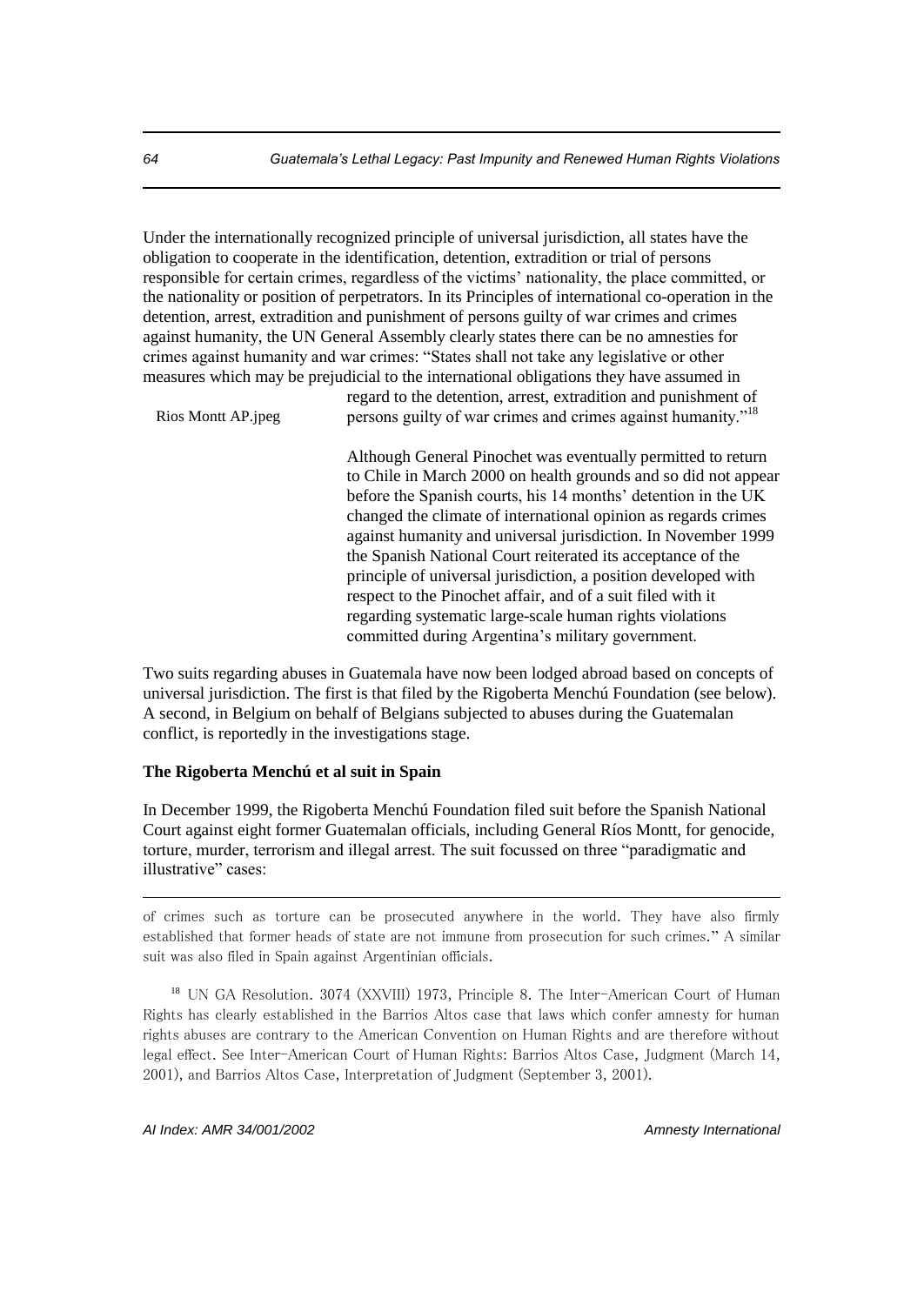- the attack on the Spanish Embassy in Guatemala by the Guatemalan security forces in January 1980 in which 37 people died, including Spanish Embassy staff and Rigoberta Menchú's father;

- persecution suffered by the Menchú family, exemplifying targeting of indigenous peoples by the Guatemalan security services;

- the "disappearance" or extrajudicial execution of several Spanish clergy during Guatemala's conflict years.<sup>19</sup>

Father José.jpeg

<sup>&</sup>lt;sup>19</sup> For AI actions and publications on these abuses at the time they occurred, see: AMR  $34/39/80$ , AMR 34/12/81, AMR 34/36/81, AMR 34/34/83.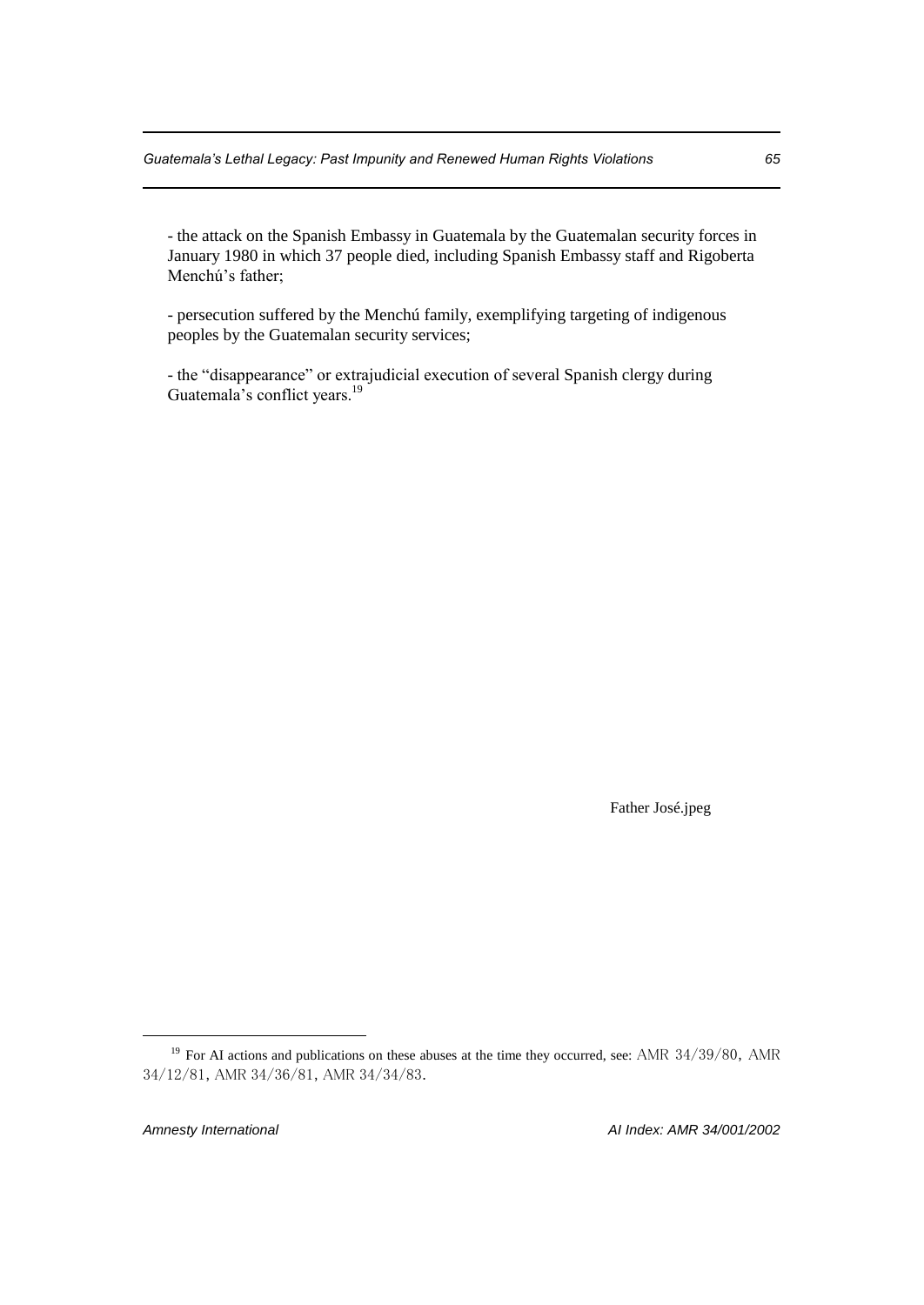Arguing that domestic remedies in Guatemala could not be relied upon to investigate the cited abuses and bring those responsible to justice, the Foundation noted that since the suit was first filed in the Guatemalan courts in January 1981 for the Spanish Embassy attack, the only apparent action by the courts was to replace "genocide" with "murder" on the title page of the case documents. The experience of the Foundation and its President in the Xamán massacre case also influenced their view that justice is not possible in Guatemala.<sup>20</sup>

A number of other victims, relatives and NGOs joined the Menchú Spanish suit after it was filed. In response, lawyers for the military personnel cited filed charges in Guatemala against Rigoberta Menchú for treason, violation of the Constitution and failure to report an offence (*omisión de denuncia*). They claimed that the suit attacked national sovereignty and unity by suggesting the country's own courts could not judge crimes committed by Guatemalans, and

Alaide Foppa.jpeg

that this offence was punishable by 10 to 20 years' imprisonment.

AI stated publicly that the charges against Rigoberta Menchú were totally unacceptable, and that if she were to be found guilty, it would declare her a prisoner of conscience.

After a Spanish judge ruled in March 2000 that the case could be considered in Spain, Rigoberta Menchú and her colleagues began experiencing harassment and persecution, including death threats.

 $20$  In October 1995, 11 peasants, including two young children, were killed and 27 others wounded by the military at a small returned refugee settlement in Alta Verapaz. Outside witnesses including MINUGUA were quickly on the scene and the facts of the case appeared incontrovertible. Rigoberta Menchú acted for several years as co-complainant on the case, but withdrew in 1999, stating that the case had become a "legal farce". Eventually, in August 1999, the commanding officer and 10 of his squad were convicted of aggravated homicide, and 14 of complicity. The most serious charge, extrajudicial execution, was dropped. The groups were sentenced to 5 and 4 years respectively, commutable at 5 quetzales (US 50c) per day. Fifteen other soldiers were absolved. AI was shocked by the lenient sentences and deeply disturbed by repeated reports that army personnel had tampered with evidence, intimidated witnesses and bribed court officials. After appeal, 10 soldiers were sentenced to 12 years' imprisonment for homicide and three others for causing bodily harm. The Appeal Court decision was later set aside, but of the 15 arrest orders issued, only four were executed. The case was to have reopened in July 2001, but a series of further appeals by the defence again delayed proceedings.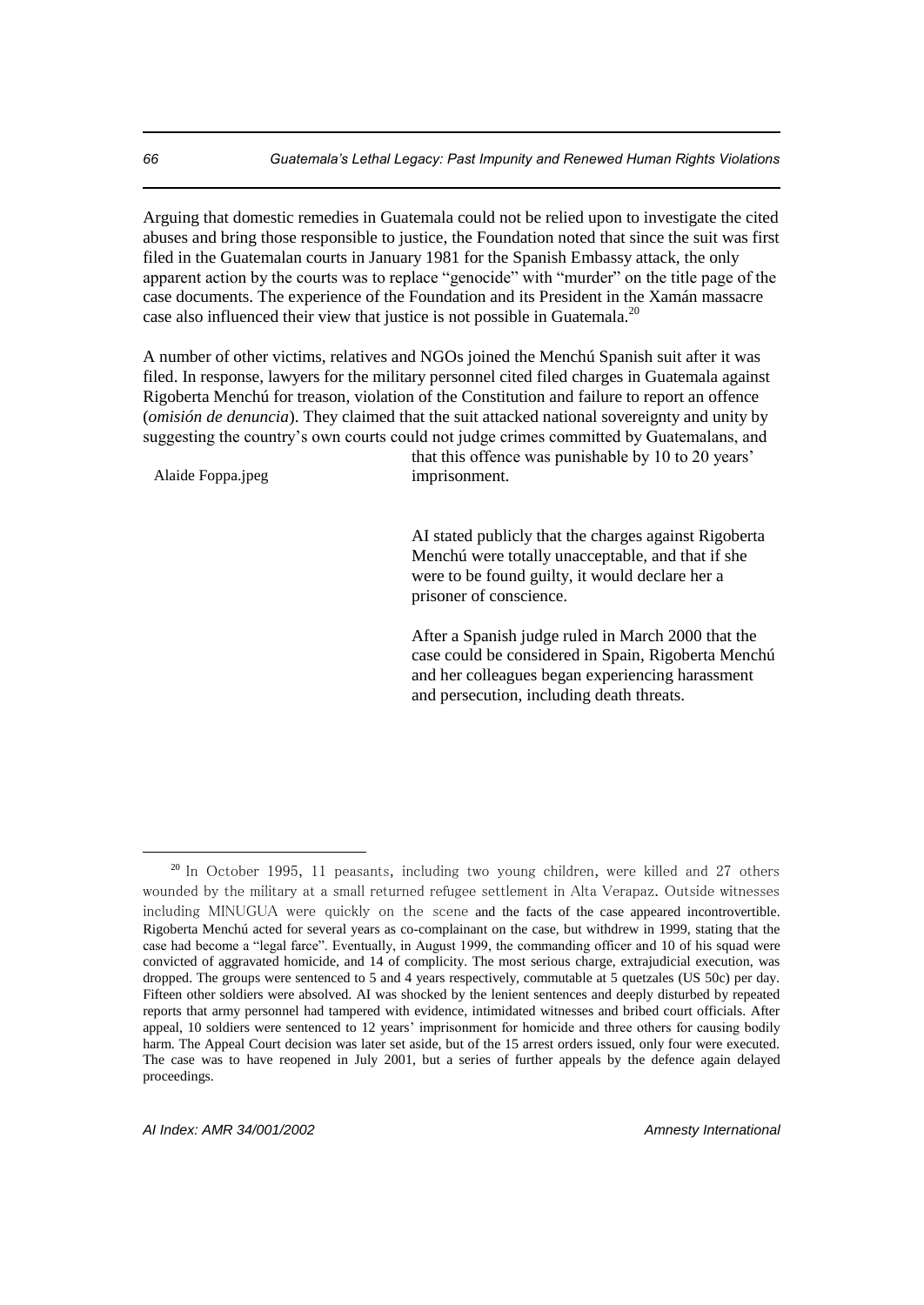The ruling of the Spanish judge was appealed by the Spanish Attorney General, who argued that what had happened in Guatemala had occurred in the context of civil conflict.<sup>21</sup> In December 2000 the Spanish National Court ruled that it did not *currently* have jurisdiction to hear the case. The Rigoberta Menchú Foundation has appealed.

Should the Foundation win the appeal, the next step would be to request detention orders against those cited. It remains to be seen what reaction that would evoke from the Guatemalan authorities. In the case of General Ríos Montt, his immunity as President of Congress would apparently have to be lifted for implementation of such orders.

## **Testing domestic remedies: AJR/ CALDH genocide suits**

The CEH report of 1999 explicitly found that genocide had been committed against Guatemala's indigenous peoples in four specific areas. The 1996 Law of National Reconciliation, though in effect granting amnesty for a range of political and common crimes, explicitly excluded those responsible for genocide. The way was thus left open for prosecutions for genocide in Guatemalan courts. The CEH specifically endorsed such trials saying: " Those crimes for whose commission liability is not extinguished by the said law [Law of National Reconciliation], should be prosecuted, tried and punished."

A first attempt to test this avenue to justice was initiated in May 2000. The case centred on 10 army massacres suffered by nine communities in the Guatemalan highlands over a four-month period during the administration of General Lucas García. Supported by CALDH, indigenous survivors filed collective suit as the *Asociación Justicia y Reconciliación* (AJR), Association for Justice and Reconciliation in the Guatemalan courts for genocide against the civilian Mayan population, crimes against humanity and violations of international humanitarian law. In addition to the massacres, the suit referred to severe physical and mental injuries, torture including gang rape, wanton destruction of crops and houses, and the displacement and destruction of communities.

Those cited were members of General Lucas García's High Command, including the General himself; his brother, General Manuel Benedicto Lucas García, Chief of Staff of the Guatemalan Army from August 1981 to March 1982; and Luís René Mendoza Palomo, Minister of Defence from August 1981 to March 1982. Evidence of their responsibility for the attacks in which over 800 indigenous people died had been carefully collected via witness testimony and exhumations over a three-year period before the suit was announced at a public meeting in May 2000 and proceedings were formally filed before the Public Prosecutor's Office. The prosecutor reportedly initiated wide-ranging inquiries, but was replaced in 2001.

<sup>&</sup>lt;sup>21</sup> The Spanish Attorney General's Office has argued this position since 1995, but a higher court, the penal section of the Supreme Court of Justice ruled in favour of Spanish jurisdiction over such crimes, leading to General Pinochet's detention.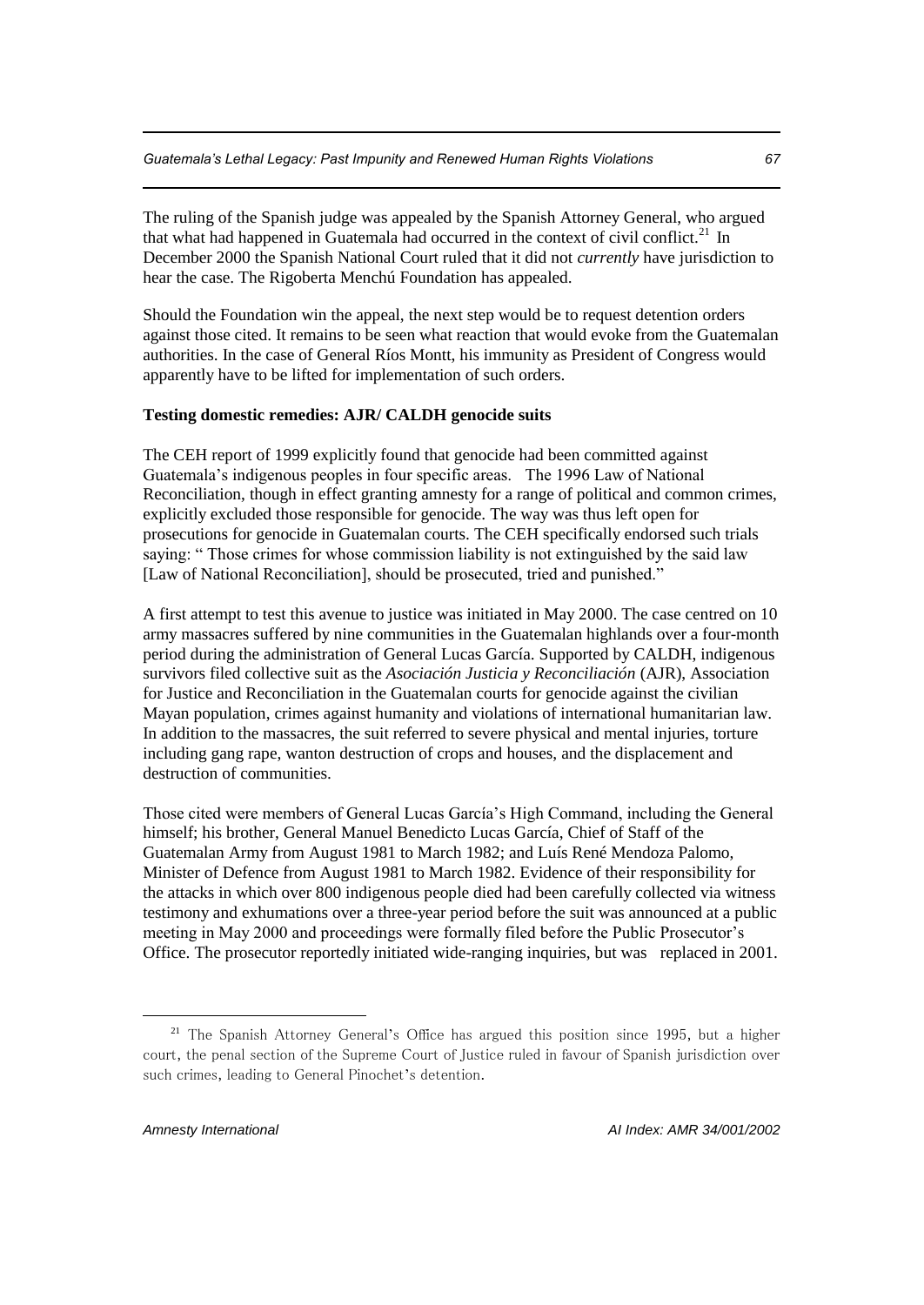Caldh man&micro.jpeg

Caldh candles & woman.jpeg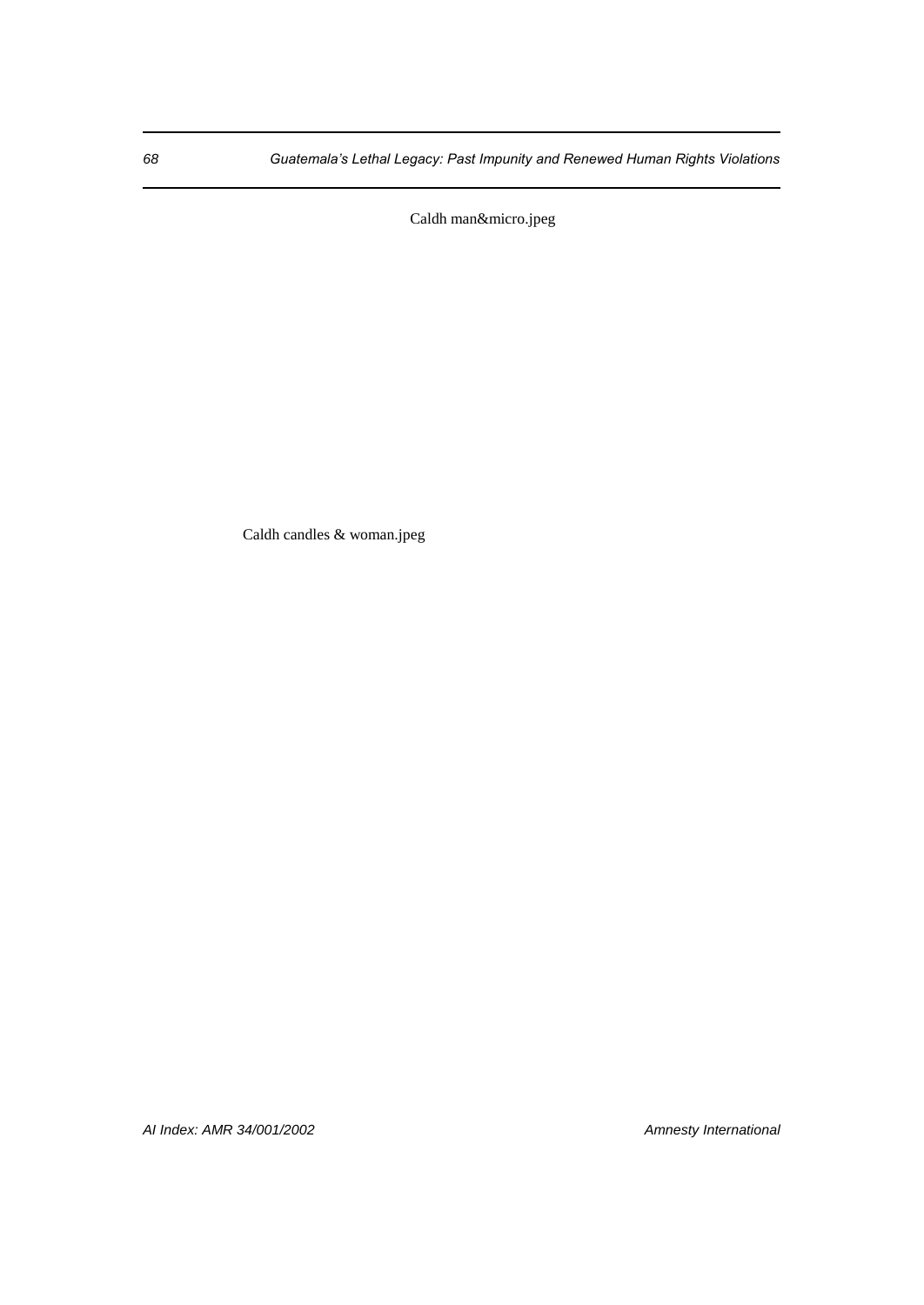A second suit filed by survivors of massacres carried out under the presidency of General Ríos Montt (March 1982-August 1983) was filed in 2001 against officials of his administration. Persecution of CALDH workers accelerated as the suit was developed and then filed. The suit was assigned to the same prosecutor now covering the Lucas García administration action. He has reportedly taken some depositions on this second suit.

#### **Chapter 8: Conclusions and Recommendations**

It has been said that those who do not remember the past are condemned to repeat it. Guatemala's failure to address its own recent history and bring past perpetrators to justice is unquestionably contributing to current human rights abuses in the country. Not only does impunity clearly signal that perpetrators can continue to get away with murder, but the new wave of abuses is mainly directed against the very organizations and people who are courageously trying to combat impunity and seek justice. The prime targets are non-governmental human rights organizations, journalists, members of the judiciary, witnesses and others involved in human rights inquiries. Human rights abuses protect the interests of Guatemala's powerful elite, while the ordinary citizen sees a rising crime rate, loses confidence in the law, and sometimes turns to vigilante justice.

Analyses of the Guatemalan legal system have been consistent in identifying the problems facing it, and the measures which could make it function. Yet more than five years after the Peace Accords set out such goals, the many promises made regarding return to the rule of law remain unfulfilled.

As Guatemalans struggle for justice, both at home and abroad, what more can be done to combat impunity, assure citizens their human rights and deliver on the promises of the Peace Accords?

AI shares the view that genuine long-term solutions must lie in reforms to Guatemala's judicial system, and political will on the part of the authorities to re-establish citizens' faith in the government and the rule of law.

*Amnesty International AI Index: AMR 34/001/2002*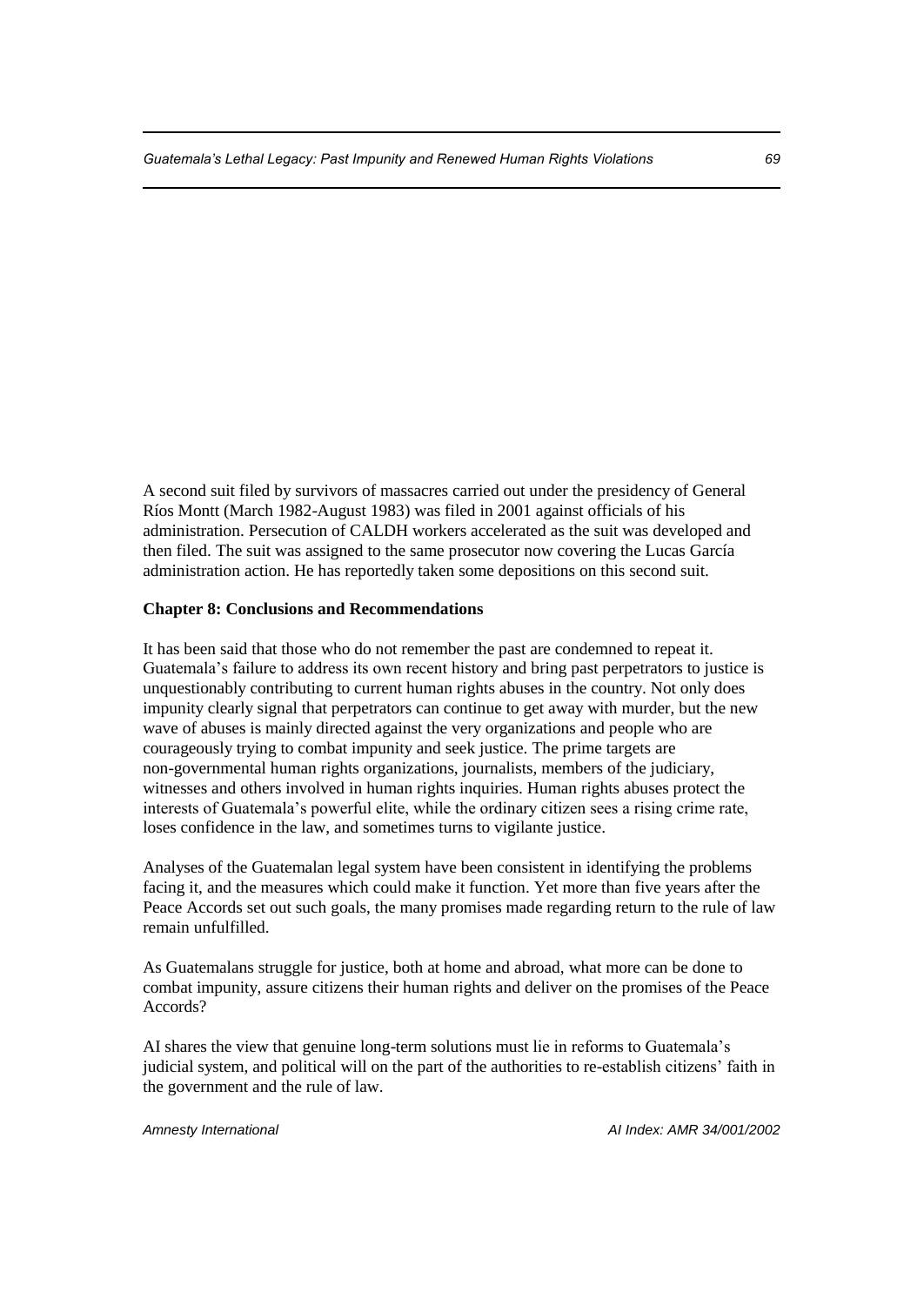It recommends that the following steps be taken as a matter of urgency.

## **Recommendations to the Guatemalan government and state institutions**

## *1. Implement international standards, the Peace Accords and the recommendations of the CEH*

AI calls on the Guatemalan authorities to move immediately and concretely to implement the human rights and rule of law elements set out in international standards and in such Accords as the 1994 Global Human Rights Accord, the 1995 Accord on the Identity and Rights of Indigenous Peoples, and the 1996 Accord on Strengthening of Civil Society and the Role of the Army in a Democratic Society.

AI also strenuously urges implementation of the human rights-related recommendations of the CEH, particularly:

- establishment of special commissions to investigate the conduct of state military and security officials in service during the armed conflict and to take appropriate steps regarding violations of internationally accepted human rights standards;
- · determination of the fate those who "disappeared" during the conflict, including numerous children, some of whom may have been illegally adopted; initiation of a government exhumations program to excavate the mass grave-sites of counter-insurgency victims;
- · provision of reparations, recognised as a duty under the Peace Accords, to victims of human rights abuses and their families, including women who suffered sexual assault in the context of the conflict;
- · promotion, after consultation with human rights organizations, of legislative measures specifically oriented towards the protection of human rights defenders;
- abolition of the EMP.

## *2. Encourage visits by UN and regional human rights experts and implement their recommendations*

AI strongly urges that the important recommendations regarding judicial reform made by the UN's Special Rapporteur on the independence of judges and lawyers after investigatory visits to Guatemala in 1999 and 2001 be implemented.

AI also urges that the authorities extend open invitations to representatives of regional and international human rights monitoring mechanisms, and that they facilitate and cooperate fully with inquiries by these and other international experts, including those mandated by the Inter-American system of human rights protection.

## *3. Establish an effective judicial personnel and witness protection program*

A genuine judicial personnel and witness protection program must be established to ensure that Guatemala's judicial system operates effectively and equitably. AI urges that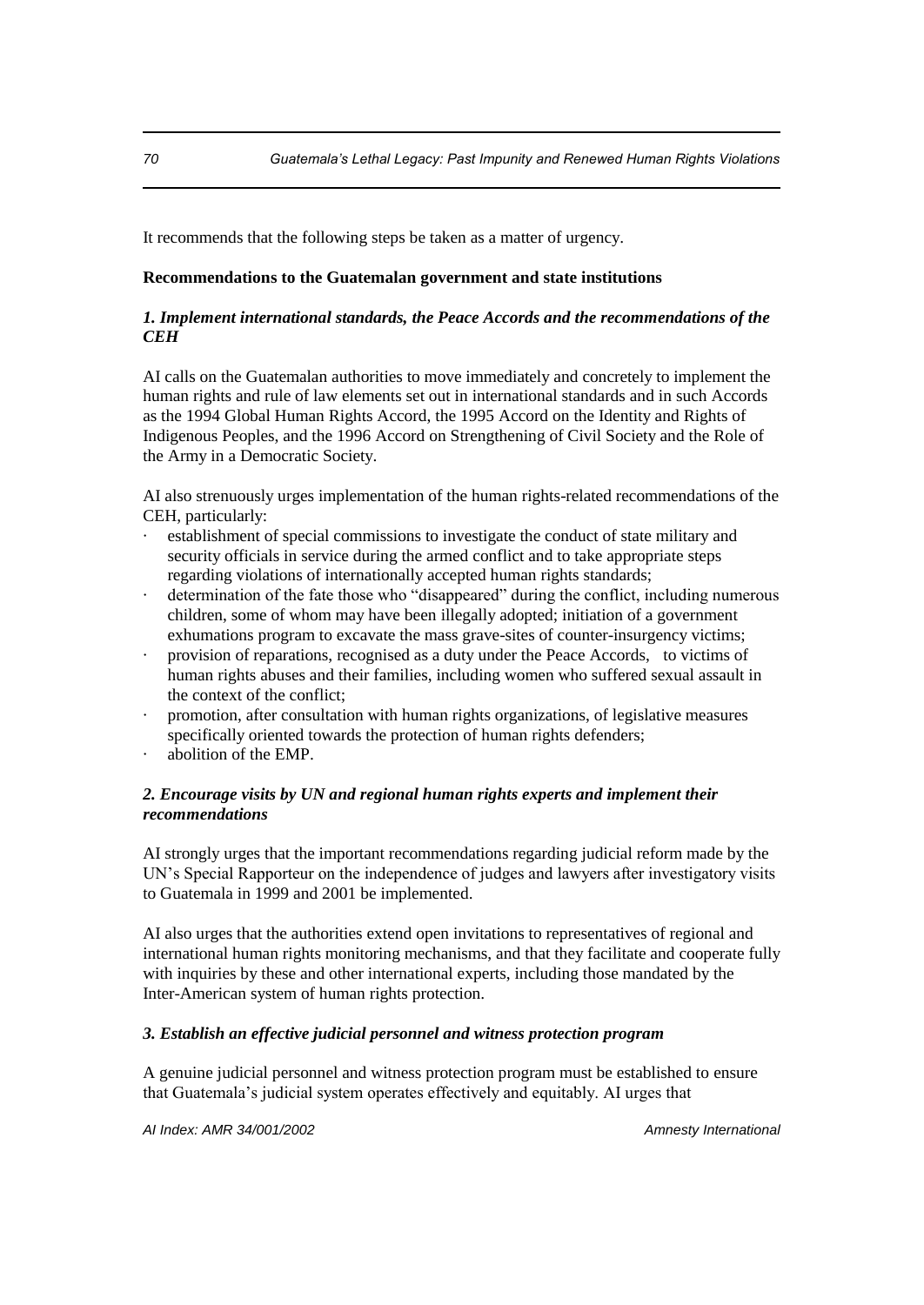governments and multilateral agencies consider how they can best support this. Such a program cannot function properly without the active participation of the Public Prosecutor's Office, the Ministry of the Interior and Guatemala's judicial authorities.

As security measures taken thus far to protect those involved in the struggle against impunity have obviously proved inadequate, an independent review should be undertaken of existing protection measures for human rights workers, survivors, witnesses, members of the judiciary and journalists reporting on such initiatives. This review should aim to produce concrete, specific recommendations and the necessary implementing legislation.

### *4. Guarantee the safety and work of human rights defenders*

AI strongly urges that official institutions and agencies cooperate fully with all efforts to clarify human rights violations, including those directed against human rights defenders, and that results of those investigations be made public. Those responsible for abuses should be brought to justice, whoever they may be, in accordance with international principles for fair trial.

Guatemala should respect and implement the principles set out in its own Global Human Rights Accord as regards human rights defenders and in such international instruments as the 1998 UN Declaration on Human Rights Defenders; $^{22}$  the Resolution on Human Rights Defenders in the Americas adopted by the OAS at its 1999 meeting in Guatemala, and supported by Guatemala; and the two further resolutions on human rights defenders passed by the OAS in 2000 and 2001, all of which acknowledge the important contribution of human rights defenders to improving the human rights situation in the region and the need to ensure that they can carry out their legitimate activities without fear of attack or reprisals.

The authorities should publicly announce support for those working to end impunity and for the protection of human rights. They should make clear at the highest level that no further statements from officials intended to incite attacks upon them will be tolerated.

Amnesty International also urges the Guatemalan authorities to appoint a special attorney (*fiscal especial*) with specific responsiblity for investigating cases of harassment, threats and other human rights violations against human rights defenders.

#### *5. Law enforcement agencies must abide by international human rights standards*

All "death squads", private armies, criminal gangs and paramilitary forces must be prohibited and disbanded.

 $\overline{a}$ 

<sup>&</sup>lt;sup>22</sup> Full title: United Nations Declaration on the Right and Responsibility of Individuals, Groups and Organs of Society to Promote and Protect Universally Recognized Human Rights and Fundamental Freedoms.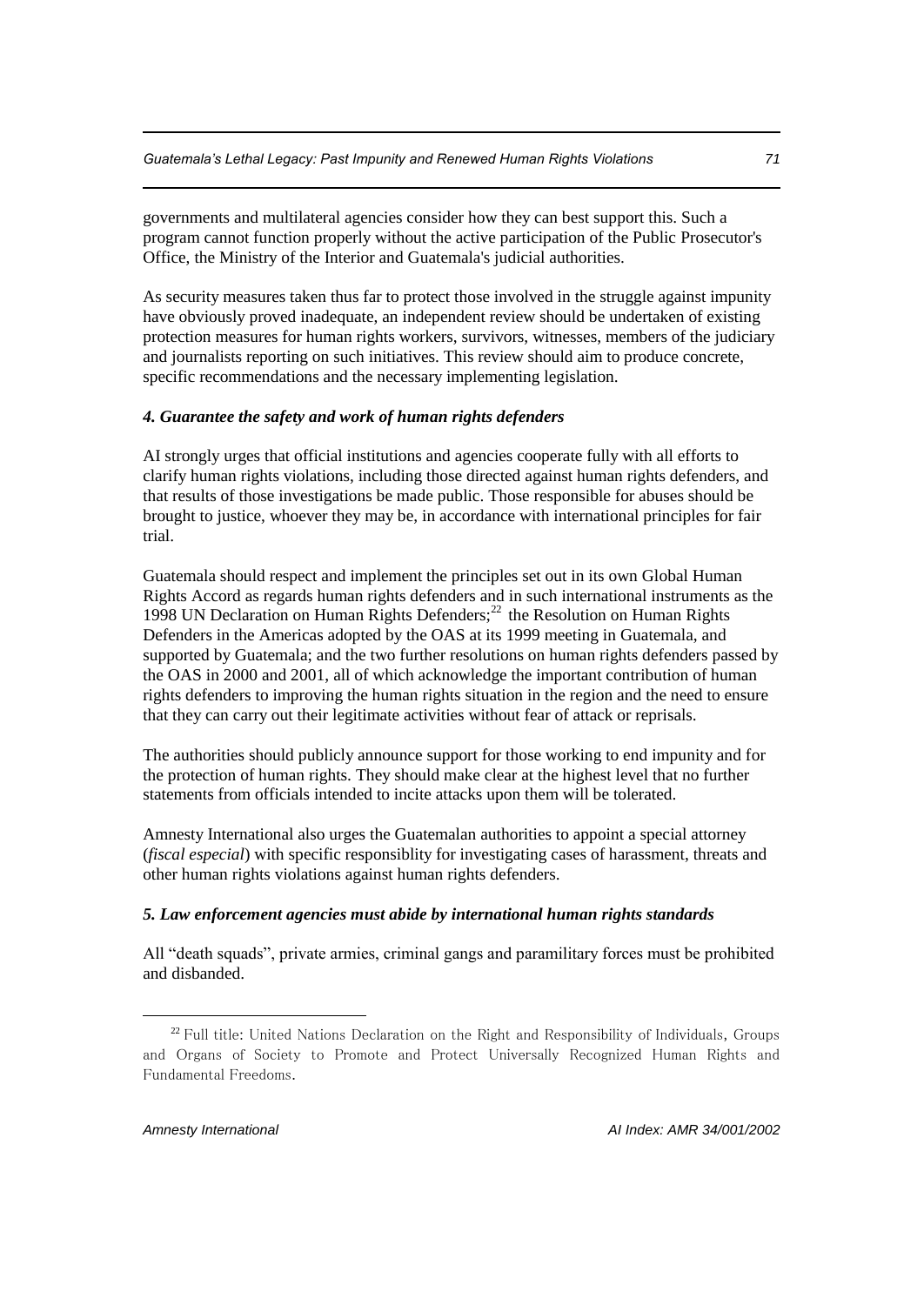A code of conduct based on the UN's Basic Principles on the Use of Force and Firearms by Law Enforcement Officials should be adopted and made legally binding as regards private security guards operating under licence to the National Police.

The government should publicly state that all identity-based crimes, such as those directed against street children, homosexuals and transvestites and often referred to as "social cleansing", will not be tolerated. It should ensure that all such acts are rigorously investigated, and those responsible brought to justice, whoever they may be.

The Law of National Reconciliation should be amended to exclude those responsible for past individual extrajudicial executions and massacres from its terms.

Steps should be taken to address the grave social and economic factors contributing to the phenomenon of lynchings. All such incidents should be genuinely investigated and their intellectual and material authors brought to justice.

The death penalty, which violates the fundamental right to life, should be abolished. In the meantime, so as not to contravene international human rights standards, its application should not be extended and steps should be taken to ensure fair trials to all defendants in capital cases. Anyone sentenced to death must be provided guarantees in accordance with relevant international standards, including right to appeal.

# *6. Enhance the role of the Human Rights Procurator*

The important role of the Guatemalan Human Rights Procurator's office in human rights defence and the investigation of abuses should be further enhanced.

The Human Rights Procurator's Office must be adequately financed. Its priorities should be determined on the basis of human rights instruments, with protection of the rights to life and physical and mental integrity the overall priority.

The Human Rights Procurator's Office should have powers to investigate the conduct of the police and security forces; to bring legal cases to protect individuals' rights; to submit *amicus curiae* briefs; to offer expert advice on human rights concerns; and to promote changes in law and practice. It must have access to government information, must monitor follow-up of its recommendations and must not be complicit with impunity.

The Human Rights Procurator's Office must have effective powers to protect its staff and all witnesses and others contributing to its investigations, including from frivolous criminal or civil legal actions.

# *7. Ratification and implementation of international human rights standards*

*AI Index: AMR 34/001/2002 Amnesty International*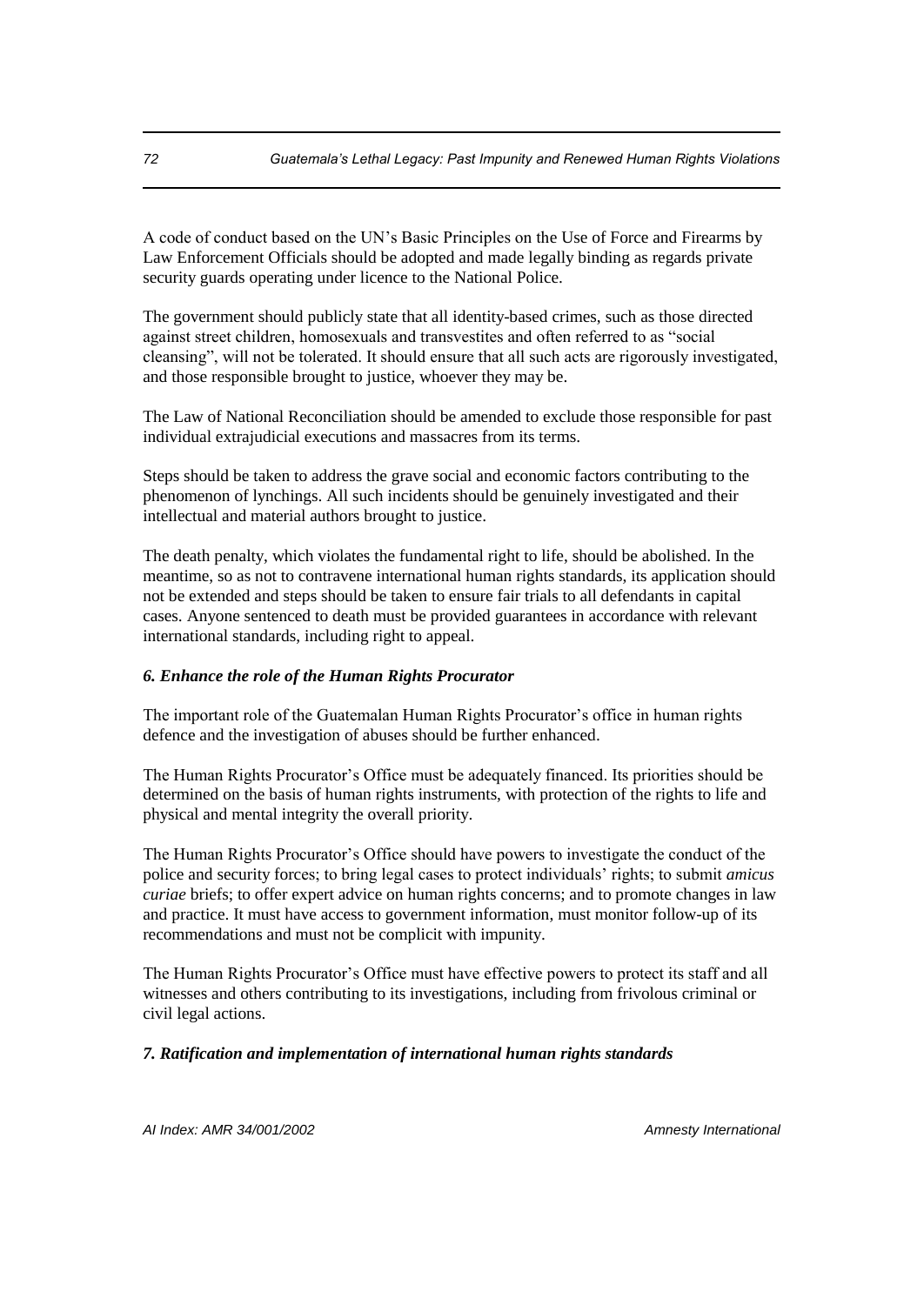Relevant international standards and procedures regarding human rights protection and the independence of the judiciary should be ratified and implemented. These include: UN Basic Principles on the Independence of the Judiciary; First and Second Optional Protocols to the International Covenant on Civil and Political Rights; Recognition of the competence of the UN Committee for the Elimination of Racial Discrimination to receive individual complaints; Recognition of the competence of the Committee against Torture to receive individual complaints regarding torture and other cruel, inhuman and degrading treatment; Statute of the International Criminal Court; Protocol to the American Convention on Human Rights to Abolish the Death Penalty; the Optional Protocol to the Convention against the Elimination of All Forms of Discrimination against Women.

AI also urges that the Guatemalan authorities effectively implement elements of the Convention on the Rights of the Child, to which Guatemala has been party since 1990, relating to assisting and protecting children endeavouring to re-establish their identities; assuring that children have not been separated from parents against their will as occurred in Guatemala through "disappearance" of parents or children and illegal adoptions; combatting illicit transfer and non-return of children abroad or illegal adoptions at home; protecting children from physical or mental violence, injury or abuse; assisting children separated from their parents when forced to take refuge abroad to identify and contact surviving relatives; ensuring care for children affected by armed conflict; and promoting physical and psychological recovery and social integration of child victims of armed conflicts, torture or cruel, inhuman or degrading treatment or punishment.

### **Recommendations to other governments**

Representatives of other governments and the international community are urged to press their Guatemalan counterparts to implement human rights-related aspects of the Peace Accords and CEH recommendations.

Representatives of other governments and the international community are urged to explore ways in which they can support relevant initiatives including a national exhumations program and a special commission to determine the fate of Guatemala's "disappeared" children.

Representatives of other governments and the international community are urged to transmit to the Guatemalan authorities the concerns of the international community regarding attacks against those involved in human rights protection and anti-impunity initiatives. They are urged to consider ways in which they can help protect those involved in anti-impunity initiatives, including via public statements of support for the Guatemalan human rights community and pressure for independent review of existing protection measures to produce specific concrete recommendations and implementing legislation.

Representatives of other governments and the international community are urged to press Guatemalan authorities for genuine investigations into all reported abuses including those documented in this report, to announce results and to bring those responsible to justice.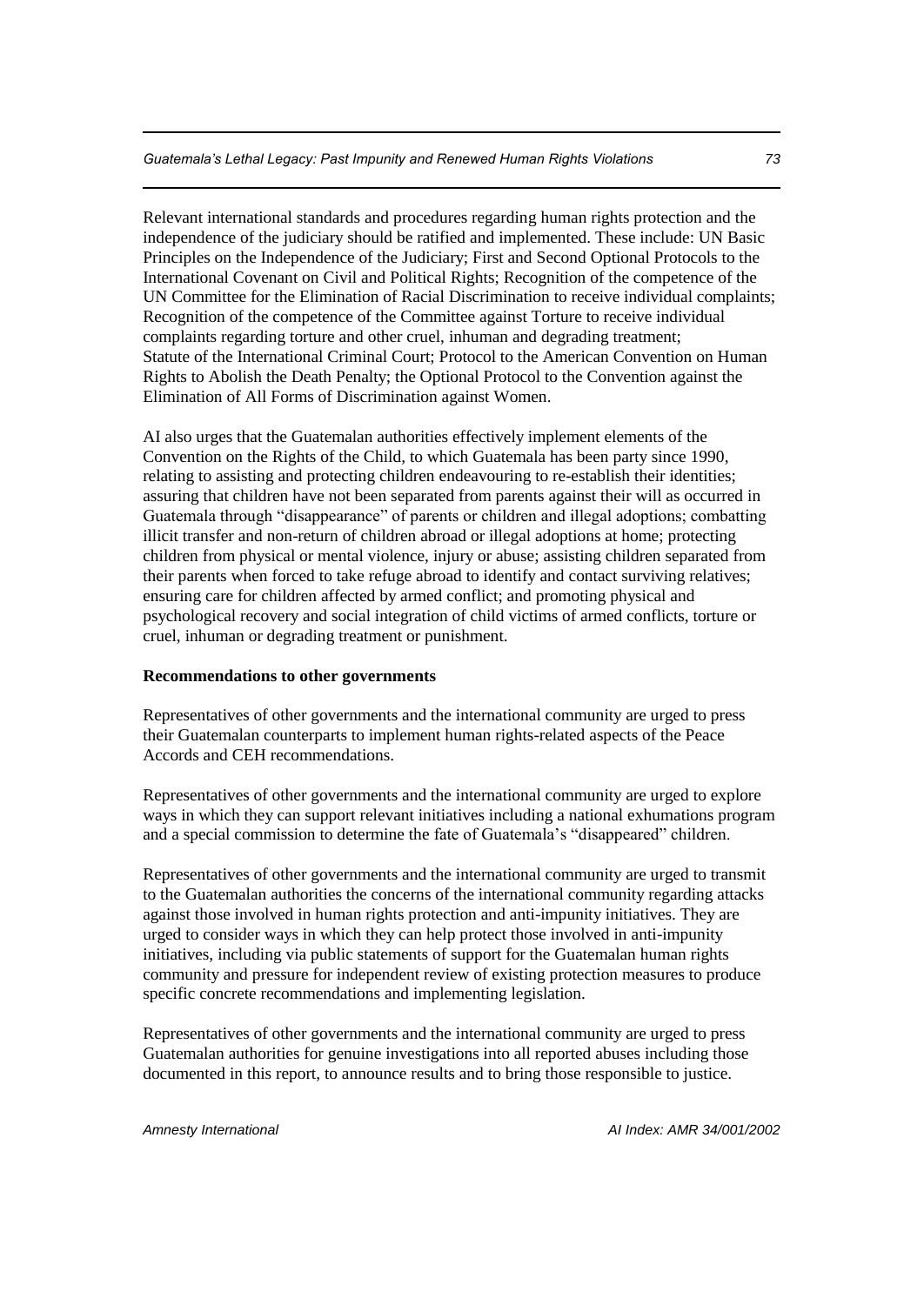Representatives of other governments and the international community are urged to express concern that state agents may be involved in interfering with the data and communications of local NGOS, and lend support to initiatives intended to help combat this new threat to human rights work.

Governments should indicate support for continued human rights monitoring by MINUGUA, and should press other relevant UN agencies or bodies such as the Working Group on Indigenous Peoples, UNICEF and UNESCO, to examine the human rights situation in Guatemala and to take appropriate steps within their remits.

Representatives of other governments and the international community should support current NGO efforts in Guatemala to create an umbrella organization to coordinate and harmonize the work of local human rights groups.

Other governments should continue to express opposition to the death penalty and should urge the Guatemalan government to address deep-seated social and economic problems, including discrimination and racial inequality, which contribute to Guatemala's high crime rate.

Governments should ensure that no military, security or police transfers from their countries are contributing to Guatemala's grave human rights and citizen security problems.

### **Recommendations to intergovernmental organizations**

AI urges relevant inter-governmental organizations to continue to support the peace process, urging compliance with human rights standards set out there and protected under Guatemalan national law and international standards ratified by Guatemala.

AI calls on intergovernmental human rights bodies to cooperate with Guatemalan NGOs to develop clear standards to measure compliance with the Accords and CEH recommendations and to develop national and international responses to non-compliance.

AI urges the UN and other intergovernmental organizations to maintain political and financial support to MINUGUA and other international efforts to monitor and ensure human rights compliance in Guatemala.

AI calls on intergovernmental human rights bodies to help develop mechanisms to assure continued human rights monitoring once MINUGUA departs.

AI urges the respective Inter-American organs to call Guatemala to account for its failure to comply with the Inter-American Commision and Court on human rights decisions and rulings, and its failure to adopt appropriate measures in compliance with standards and principles of the Inter-American system of human rights protection.

*AI Index: AMR 34/001/2002 Amnesty International*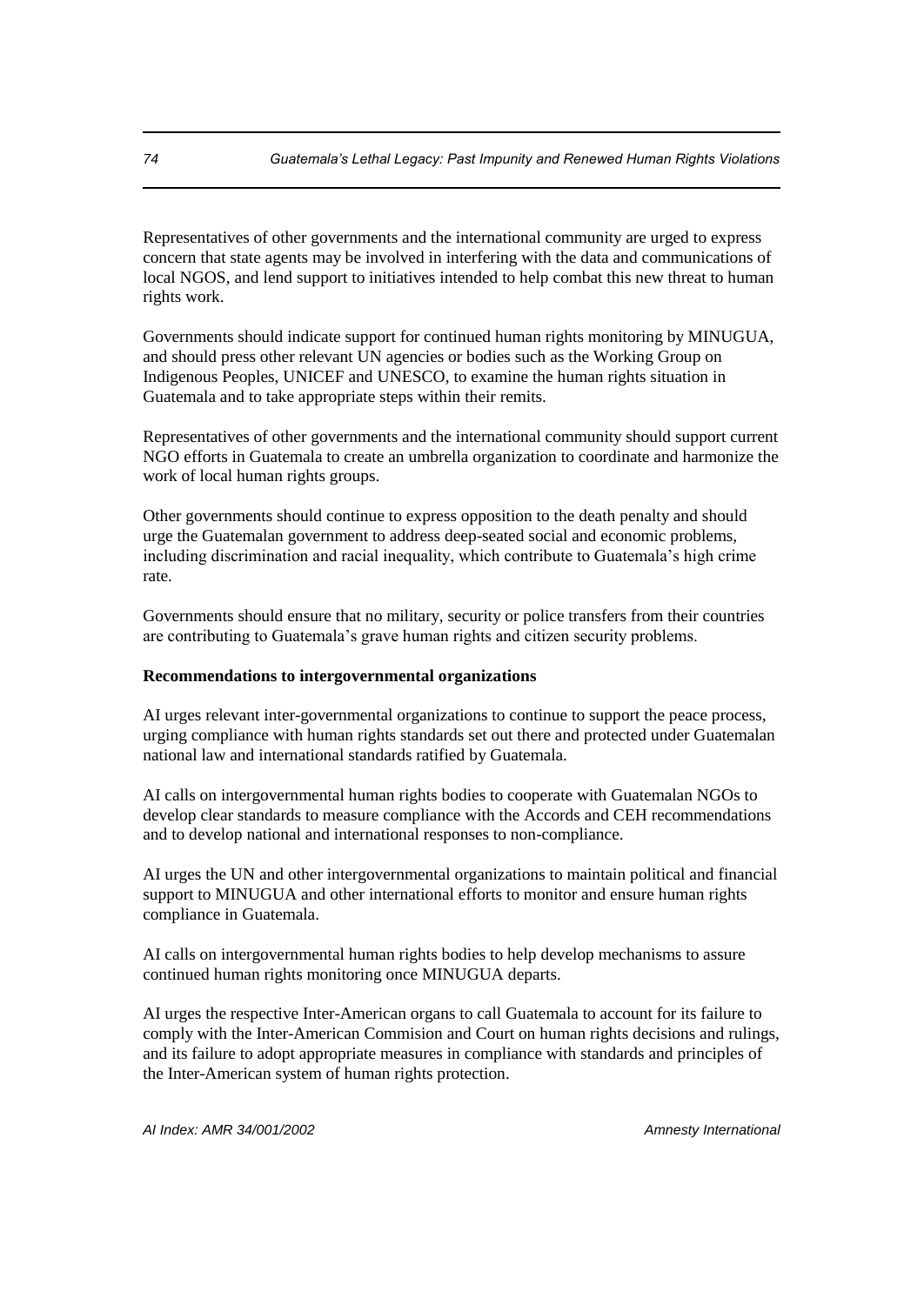# **Recommendations to international financial institutions and multinational corporations operating in Guatemala**

AI takes no position on international investments in Guatemala by foreign-owned companies or financed by international finance institutions, nor on financial support for projects in Guatemala from such agencies as the World Bank or the Inter-American Development Bank. However, AI calls upon multinational corporations and the Inter-American and World Banks to consult civil society, including national human rights groups, and to take their concerns into account. AI hopes that consultation with civil society and local communities will ensure greater accountability, and help to prevent future human rights abuses. The Inter-American and World Banks and multinational corporations have to take into account that such consultation requires freedom of expression to be guaranteed if it is to be fully meaningful.

AI calls on the Inter-American and World Banks and multinational corporations to encourage the Guatemalan government to ensure that freedom of expression is protected, and that the work of human rights defenders is not hindered. The Banks should raise cases of attacks against human rights defenders or on freedom of expression which are brought to their attention with the Guatemalan government.

AI calls on the the Inter-American and World Banks to not only invest in Guatemala's economy, but also in the Guatemalan judiciary. Proposed judicial reforms must include respect for human rights, and not just respect for commercial agreements and contracts.

AI calls on the Inter-American and World Banks to send a clear message in words and actions that they recognize that sustainable development which benefits all will not take place until the policies and practices which gave rise to human rights abuses have ended.

AI is calling on the World Bank to consider ways of supporting projects by the UN Development Programme and the Office of the UN High Commissioner for Human Rights and to explicitly include a thorough assessment of Guatemala's human rights record.

AI urges the Inter-American and World Banks and multinational corporations to put in place effective monitoring systems to ensure that their policies and practices are not discriminatory, or conducive or contributory to human rights violations. AI also urges that they commit themselves to addressing any wrongs that may have occurred because of their past policies and practices.

AI urges the Inter-American and World Bank and multinational corporations to pay close attention to the human rights situation in Guatemala, including by taking into account the reports of UN and other relevant human rights bodies and the work of national and